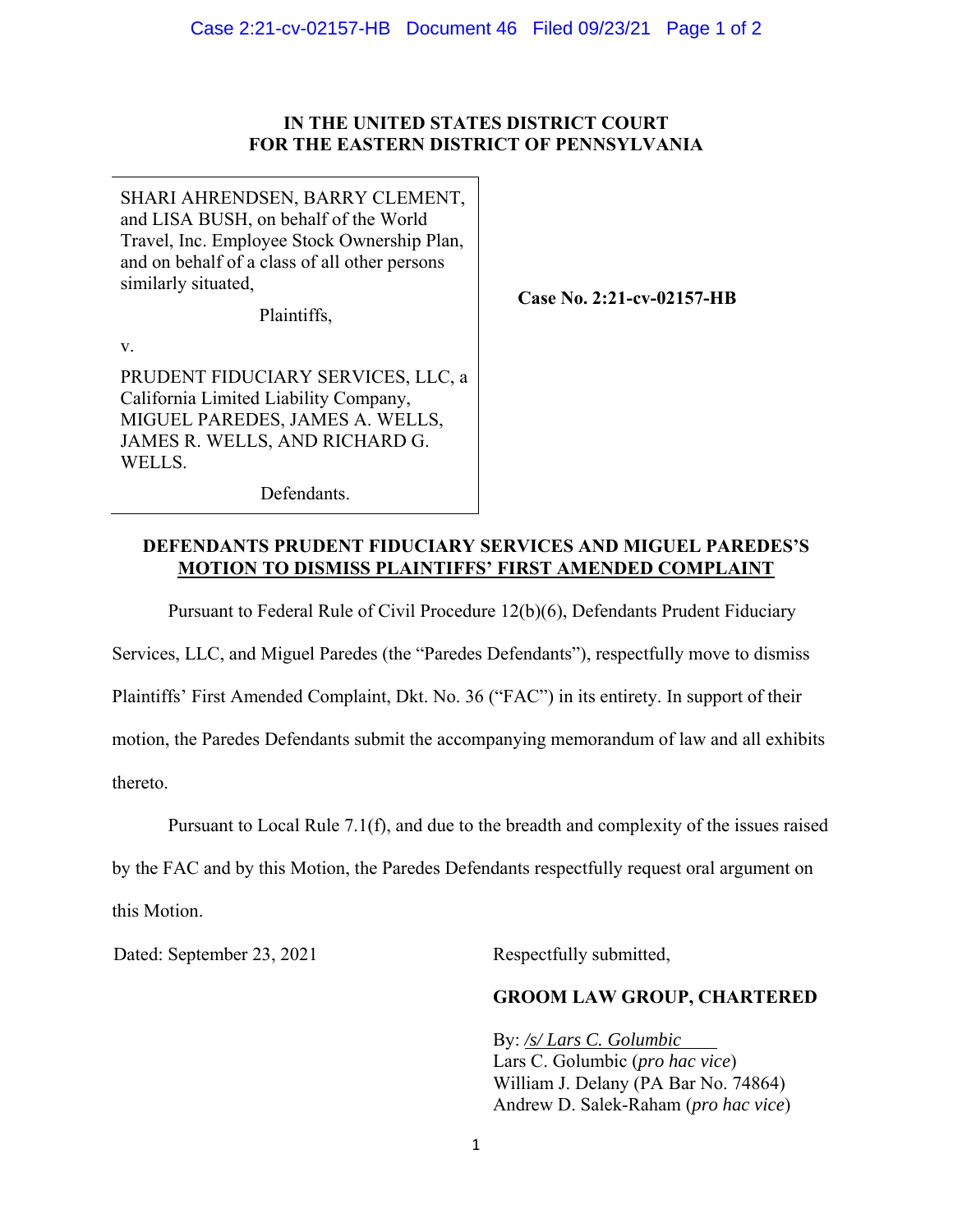1701 Pennsylvania Ave., NW, Suite 1200 Washington, DC 20006 Telephone: (202) 857-0620 Facsimile: (202) 659-4503 lgolumbic@groom.com wdelany@groom.com asalek-raham@groom.com

*Attorneys for PFS Defendants*

# **CERTIFICATE OF SERVICE**

I certify that, on September 23, 2021, I served the foregoing on all parties of record via

ECF.

 */s/ Lars C. Golumbic* Lars. C. Golumbic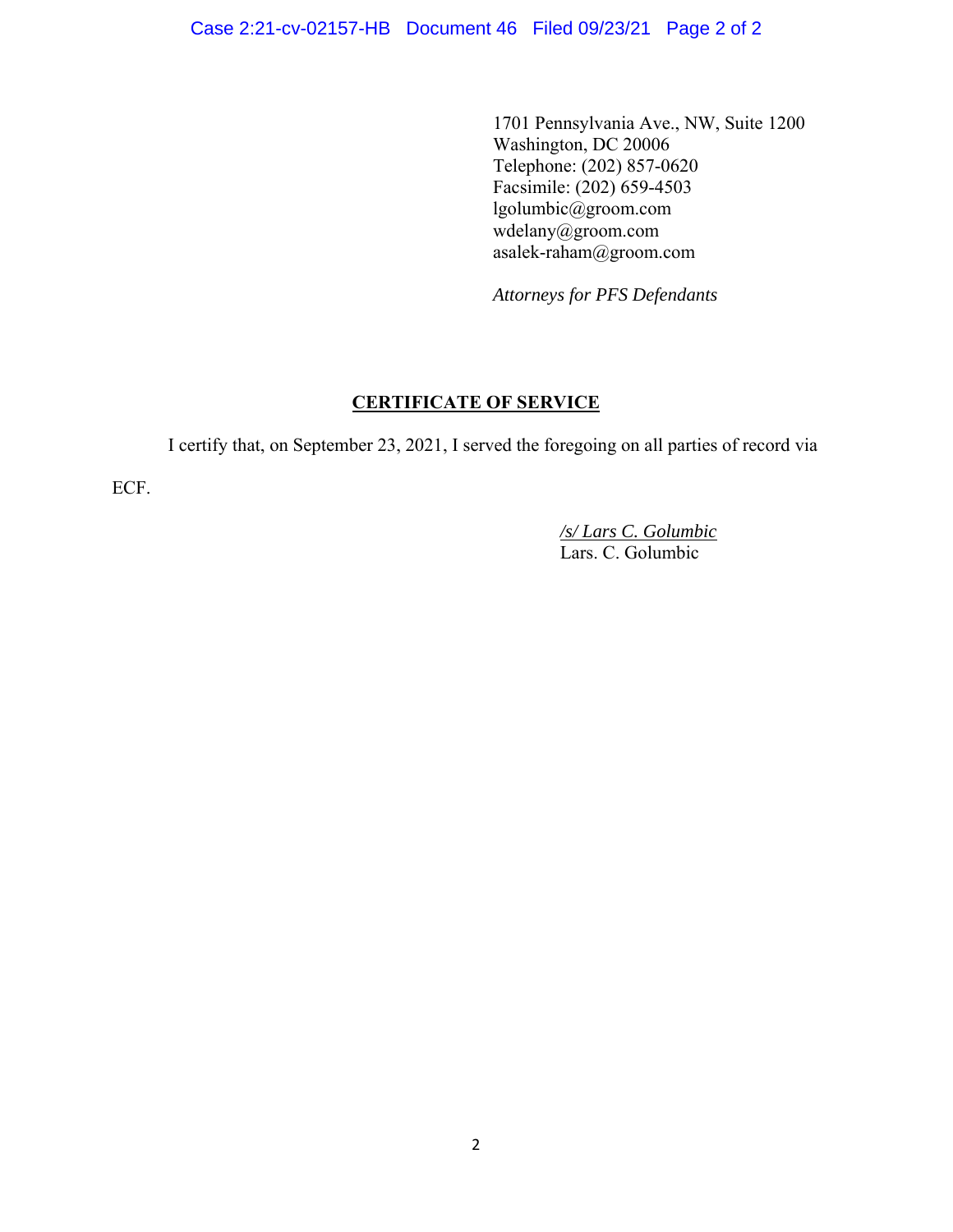## **IN THE UNITED STATES DISTRICT COURT FOR THE EASTERN DISTRICT OF PENNSYLVANIA**

SHARI AHRENDSEN, BARRY CLEMENT, and LISA BUSH on behalf of the World Travel, Inc. Employee Stock Ownership Plan, and on behalf of a class of all other persons similarly situated,

Plaintiffs,

**Case No. 2:21-cv-02157-HB** 

v.

PRUDENT FIDUCIARY SERVICES, LLC, a California Limited Liability Company, MIGUEL PAREDES, JAMES A. WELLS, JAMES R. WELLS, AND RICHARD G. WELLS.

Defendants.

## **MEMORANDUM IN SUPPORT OF DEFENDANTS PRUDENT FIDUCIARY SERVICES AND MIGUEL PAREDES'S MOTION TO DISMISS PLAINTIFFS' FIRST AMENDED COMPLAINT**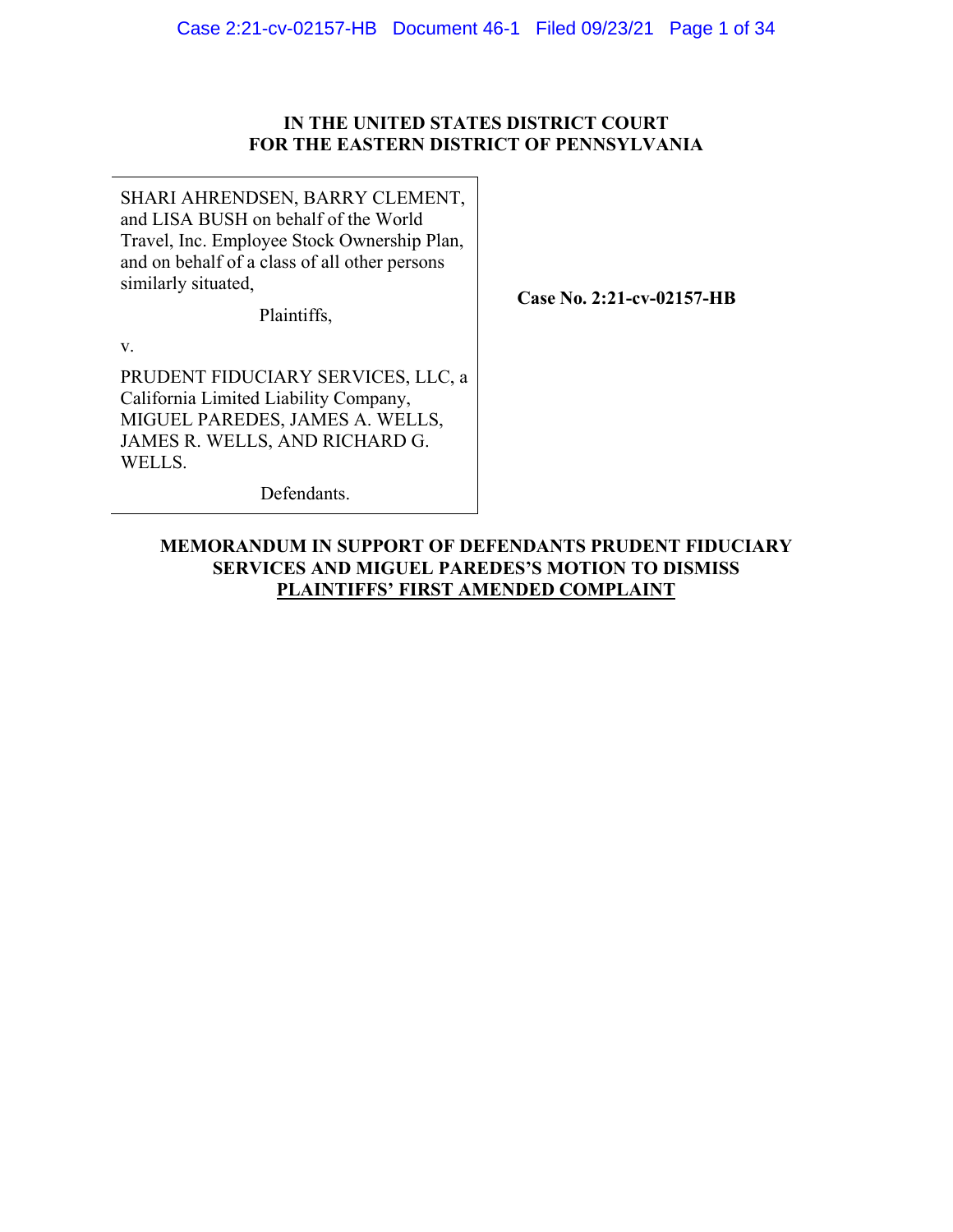# **TABLE OF CONTENTS**

| I.                                                                                       |
|------------------------------------------------------------------------------------------|
| П.                                                                                       |
|                                                                                          |
|                                                                                          |
| I.                                                                                       |
| A.                                                                                       |
| <b>B.</b>                                                                                |
| Plaintiffs Fail to Adequately Allege a Prohibited Transaction Under § 1106(a).  13<br>П. |
| III. Plaintiffs Fail to Adequately Allege a Prohibited Transaction Under § 1106(b) 16    |
| IV. Plaintiffs Have Failed to State a Claim For Any Breach of Fiduciary Duty 19          |
| V. Plaintiffs Have Failed to Allege Sufficient Facts to Show that PFS Functioned as an   |
|                                                                                          |
|                                                                                          |
| <b>CERTIFICATE OF SERVICE</b>                                                            |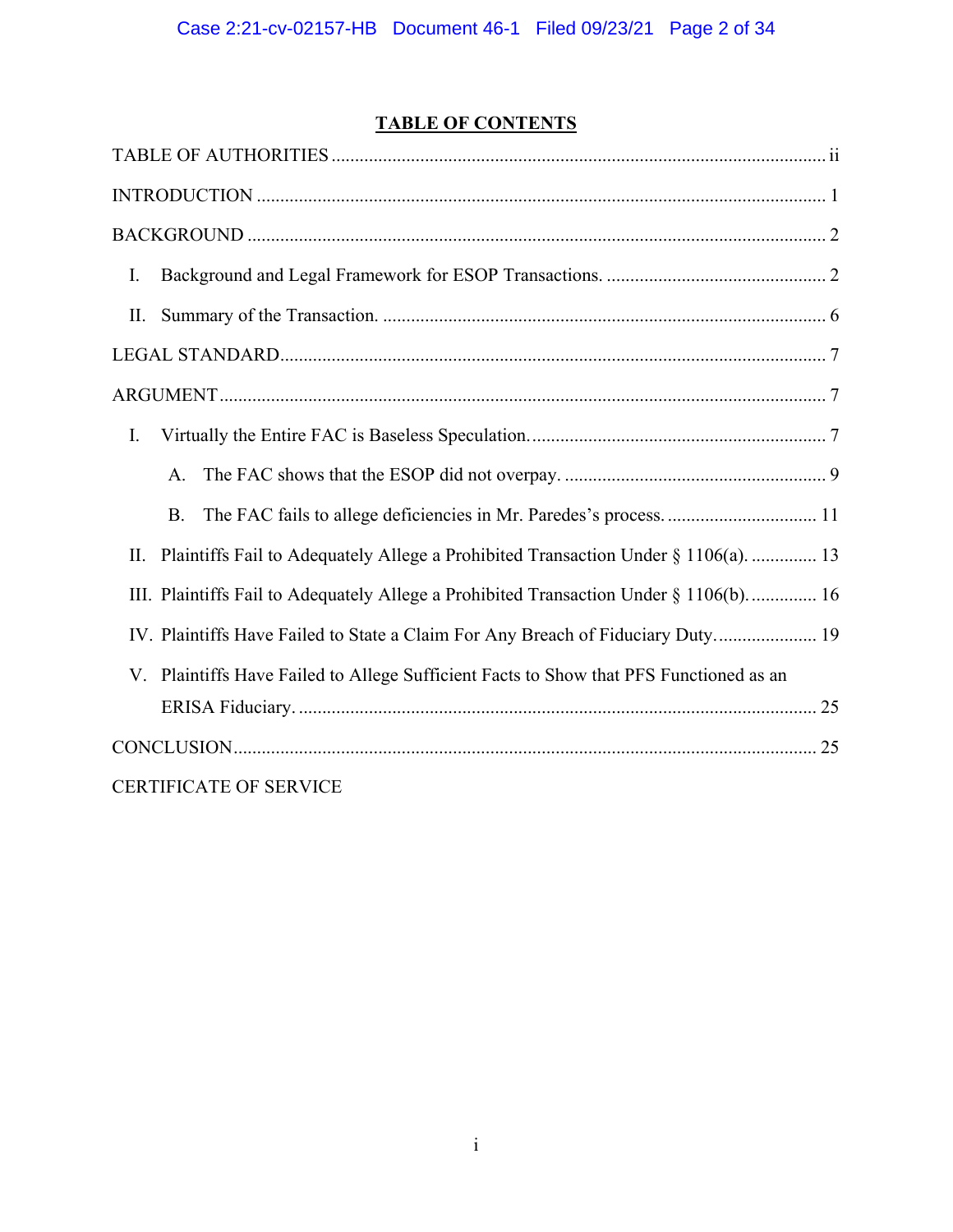# **TABLE OF AUTHORITIES**

| <b>Cases</b><br>Page(s)                                                                                |
|--------------------------------------------------------------------------------------------------------|
| Allstate Vehicle & Prop. Ins. Co. v. Phila. Housing Auth.,                                             |
| Ashcroft v. Iqbal,                                                                                     |
| Bell Atl. Corp. v. Twombly,                                                                            |
| Buck v. Hampton Tp. School. Dist.,                                                                     |
| Byers v. Intuit, Inc.,<br>No. 07-cv-4753, 2009 WL 948651 (E.D. Pa. Mar. 18, 2009), aff'd, 600 F.3d 286 |
| Cal. Pub. Emps.' Ret. Sys. v. Chubb Corp.,                                                             |
| Carson v. Tucker,                                                                                      |
| Cervantes v. Invesco Holding Co. (US),                                                                 |
| Chao v. Hall Holding Co.,                                                                              |
| Cook Techs., Inc. v. Panzarella,                                                                       |
| Donovan v. Cunningham,                                                                                 |
| Eyler v. Comm'r,                                                                                       |
| F.H. Krear & Co. v. Nineteen Named Trs.,                                                               |
| Fifth Third Bancorp v. Dudenhoeffer,                                                                   |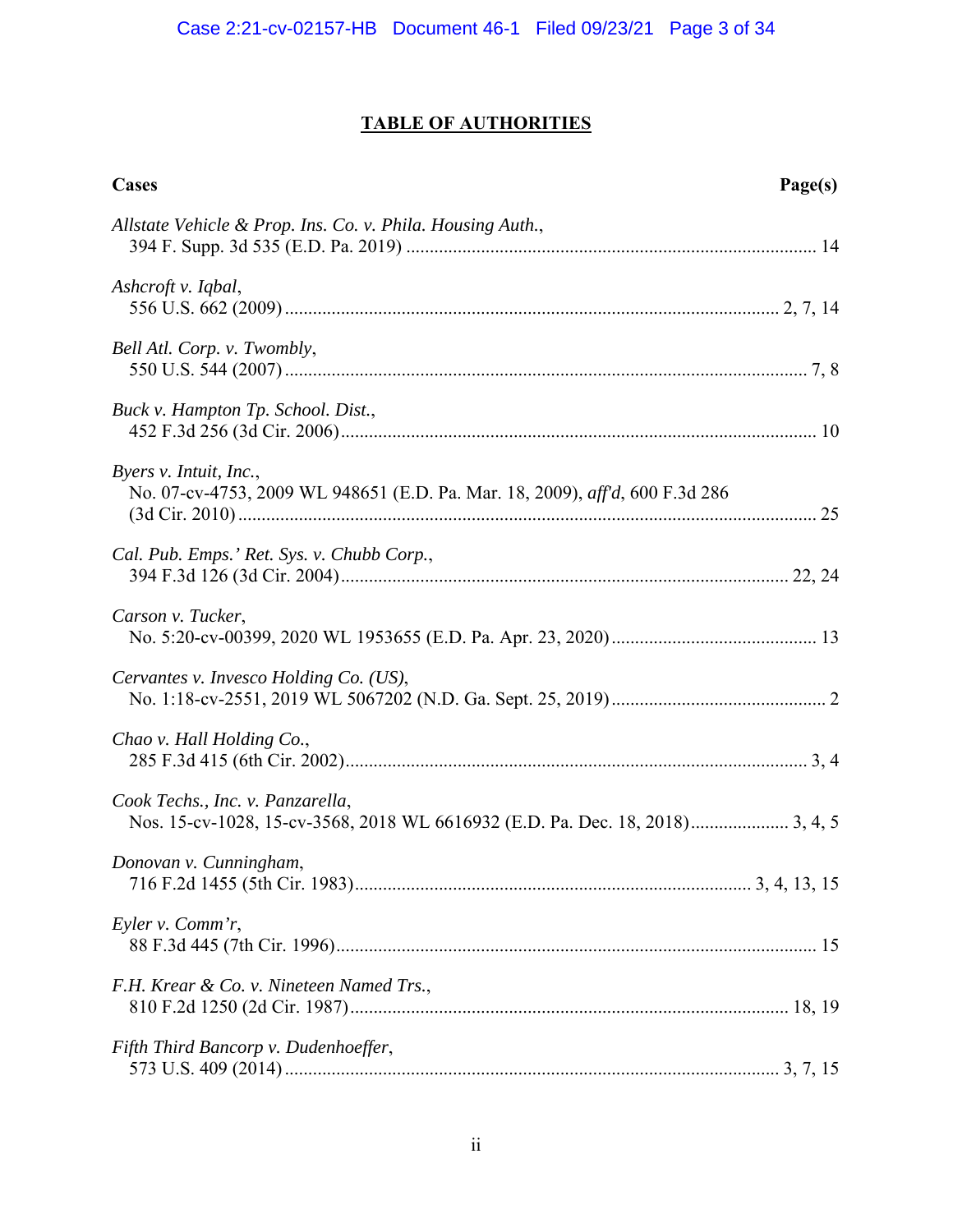| Garfield v. Shutterfly, Inc.,                                                                                |
|--------------------------------------------------------------------------------------------------------------|
| Gochin v. Haaz,<br>No. 16-cv-5359, 2017 WL 4475973 (E.D. Pa. May 10, 2017), aff'd, 724 F. App'x 155          |
| Goldman v. Barrett,                                                                                          |
| GSC Partners CDO Fund v. Washington,                                                                         |
| Harmon v. FMC Corp.,                                                                                         |
| Henry v. Champlain Enters., Inc.,                                                                            |
| Henry v. Champlain Enters., Inc.,                                                                            |
| In re Burlington Coat Factory Sec. Litig.,                                                                   |
| In re Exxon Mobil Corp. Sec. Litig.,                                                                         |
| In re Fid. ERISA Fee Litig.,<br>No. 19-cv-10335, 2020 WL 759542 (D. Mass. Feb. 14, 2020), aff'd, 990 F.3d 50 |
| In re Processed Egg Prods. Antitrust Litig.,                                                                 |
| In re Rockefeller Ctr. Props., Inc. Sec. Litig.,                                                             |
| Innova Hosp. San Antonio, Ltd. P'ship v. Blue Cross & Blue Shield of Ga., Inc.,                              |
| Institutional Invs. Grp. v. Avaya,                                                                           |
| Johnson v. Radian Grp. Inc.,                                                                                 |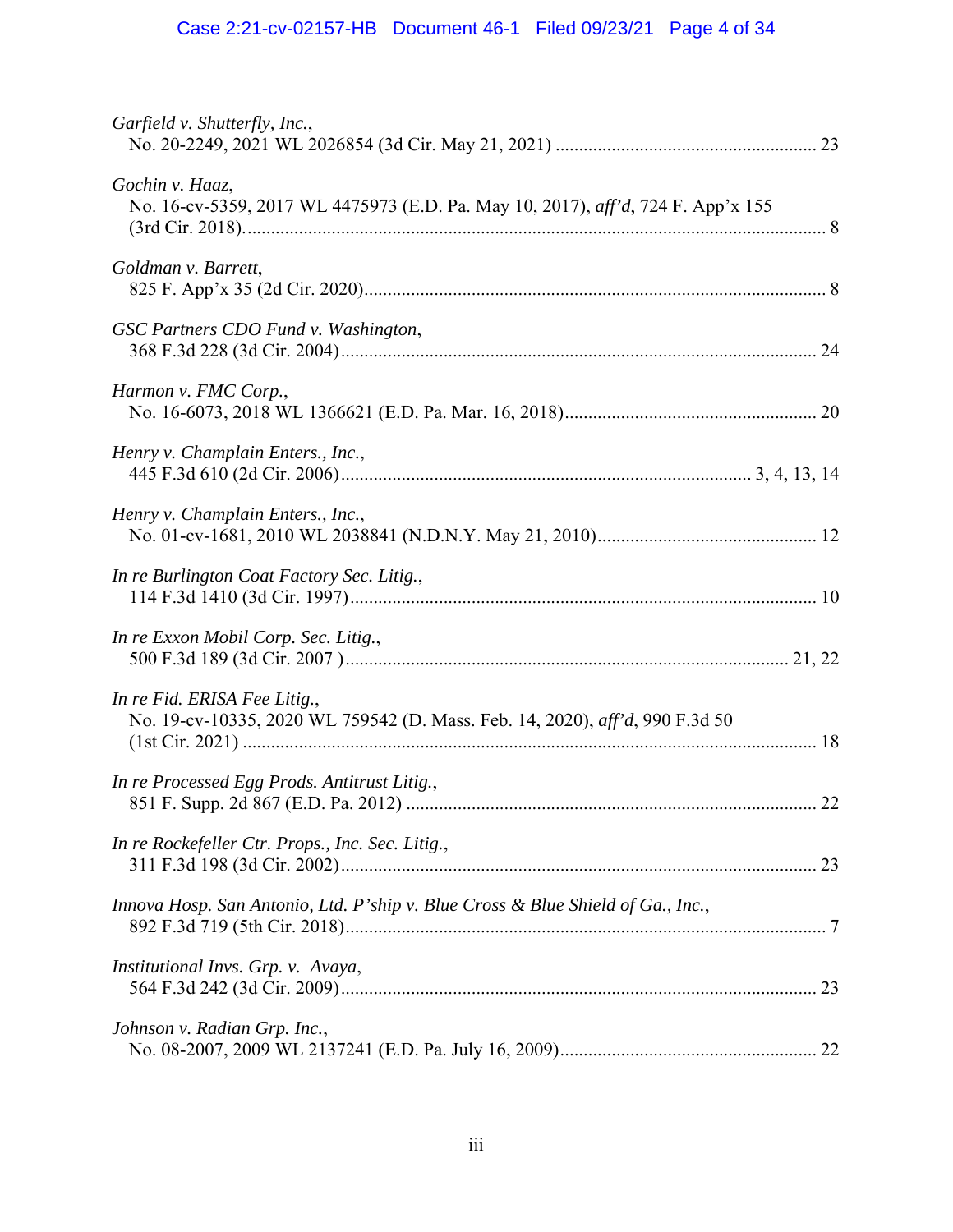| <i>Keach v. U.S. Tr. Co., N.A.,</i>                                                                                 |
|---------------------------------------------------------------------------------------------------------------------|
| Keach v. U.S. Tr. Co., N.A.,                                                                                        |
| Leber v. Citigroup, Inc.,                                                                                           |
| Lee v. Argent Trust Co.,                                                                                            |
| Leventhal v. MandMarblestone Grp. LLC,                                                                              |
| Leveto v. Lapina,                                                                                                   |
| Luense v. Konica Minolta Bus. Sols. U.S.A., Inc.,                                                                   |
| Marks v. Indep. Blue Cross,                                                                                         |
| Nat'l Ret. Fund v. Metz Culinary Mgmt.,                                                                             |
| Nicolas v. Trs. of Princeton Univ.,                                                                                 |
| Pegram v. Herdrich,                                                                                                 |
| Pension Benefit Guar. Corp. ex rel. St. Vincent Catholic Med. Ctrs. Ret. Plan v. Morgan Stanley<br>Inv. Mgmt. Inc., |
| Perez v. Bruister,                                                                                                  |
| Perez v. Koresko,                                                                                                   |
| Rahman v. Kid Brands, Inc.,                                                                                         |
| Reich v. Compton,                                                                                                   |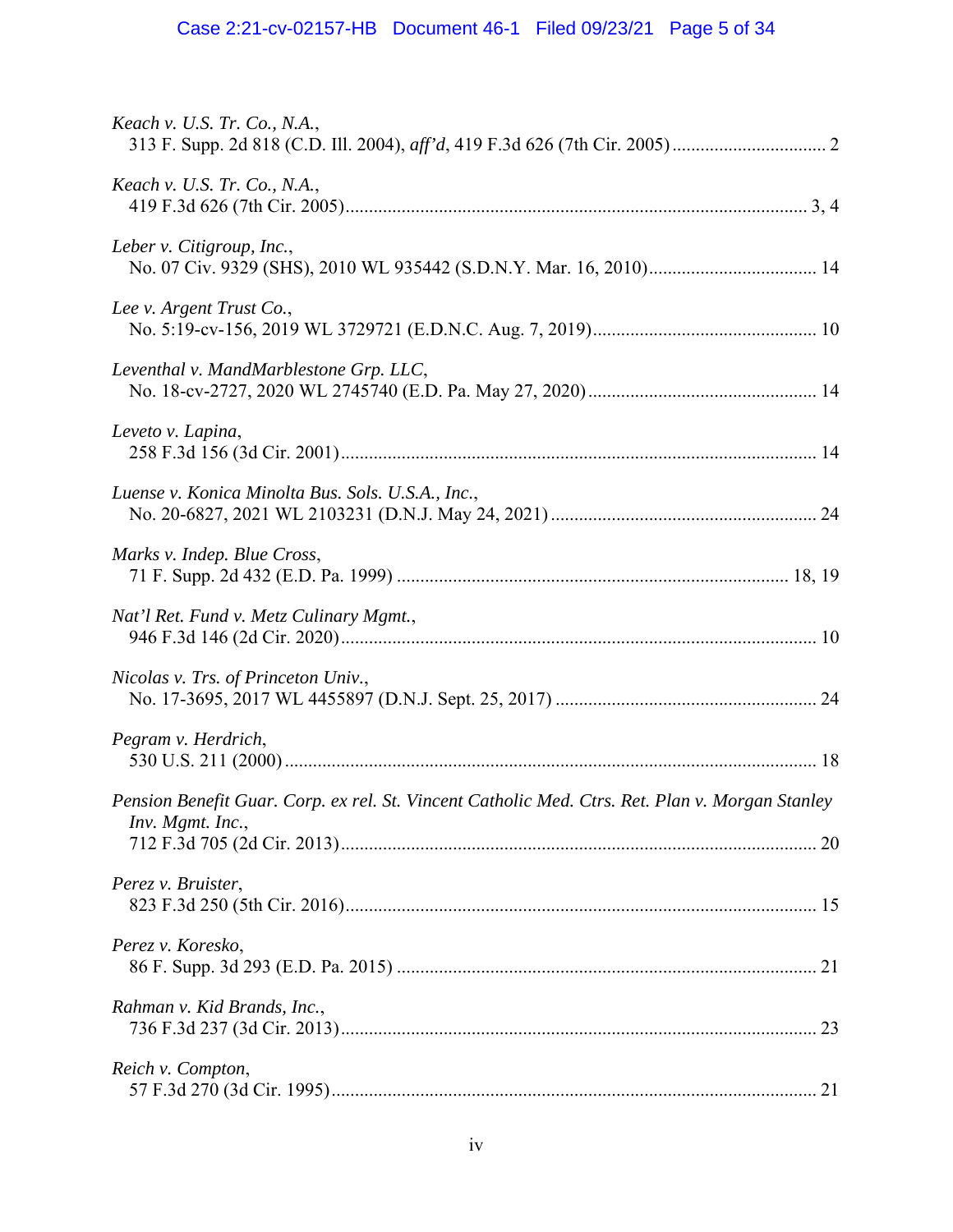# Case 2:21-cv-02157-HB Document 46-1 Filed 09/23/21 Page 6 of 34

| Renfro v. Unisys Corp.,          |
|----------------------------------|
| Rogers v. Conair Corp.,          |
| Rombach v. Chang,                |
| Rotella v. Wood,                 |
| Sacerdote v. New York Univ.,     |
| Sweda v. Univ. of Pa.,           |
| Top v. Ocean Petroleum, LLC,     |
| United States v. Eastwick Coll., |
| Vess v. Ciba-Geigy Corp. USA,    |
| Vigeant v. Meek,                 |
| Weiner v. Quaker Oats Co.,       |
| Woods v. S. Co.,                 |
| <b>Statutes</b>                  |
|                                  |
|                                  |
|                                  |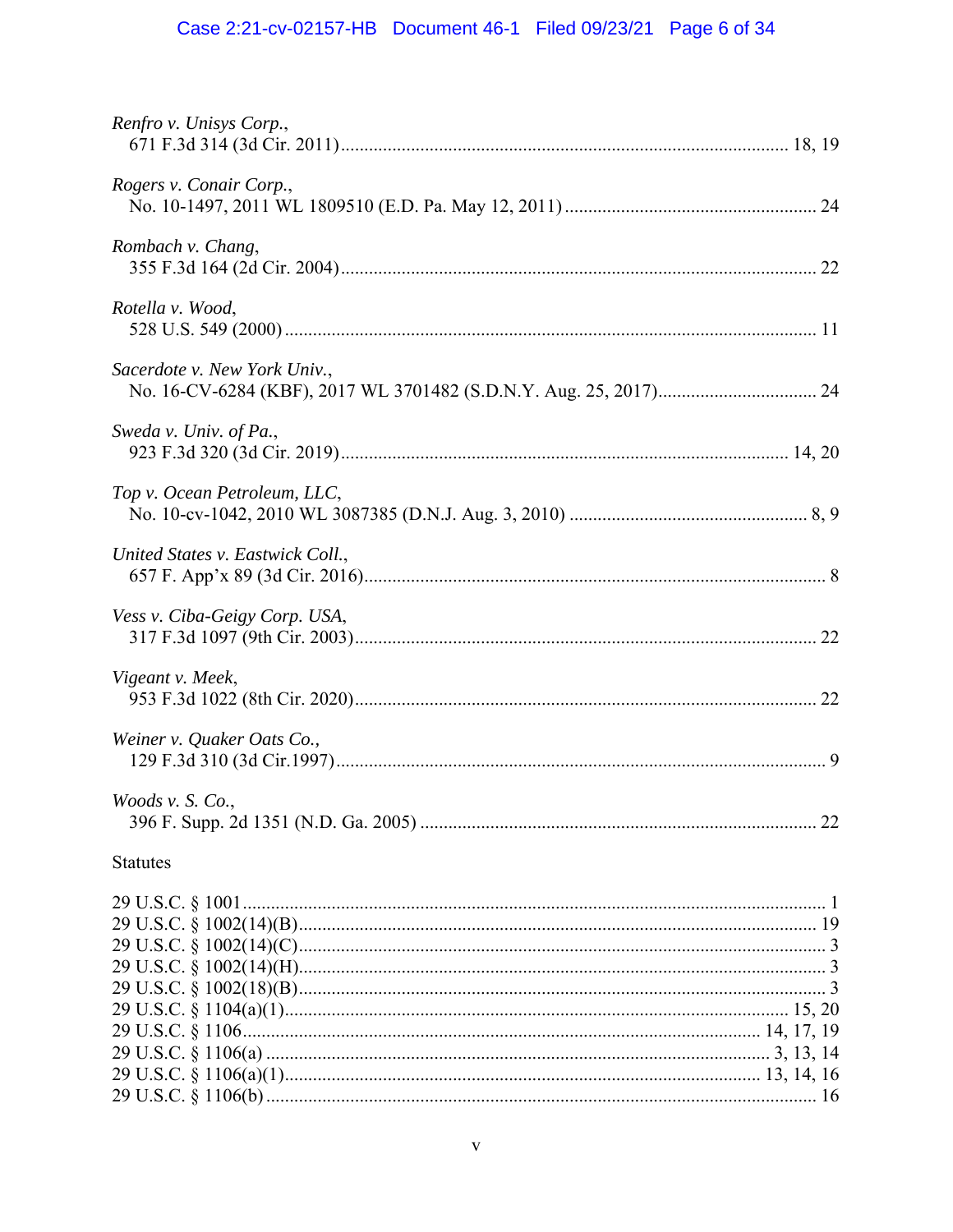# Rules

# Regulations

| Proposed Regulation Relating to the Definition of Adequate Consideration, |  |
|---------------------------------------------------------------------------|--|
|                                                                           |  |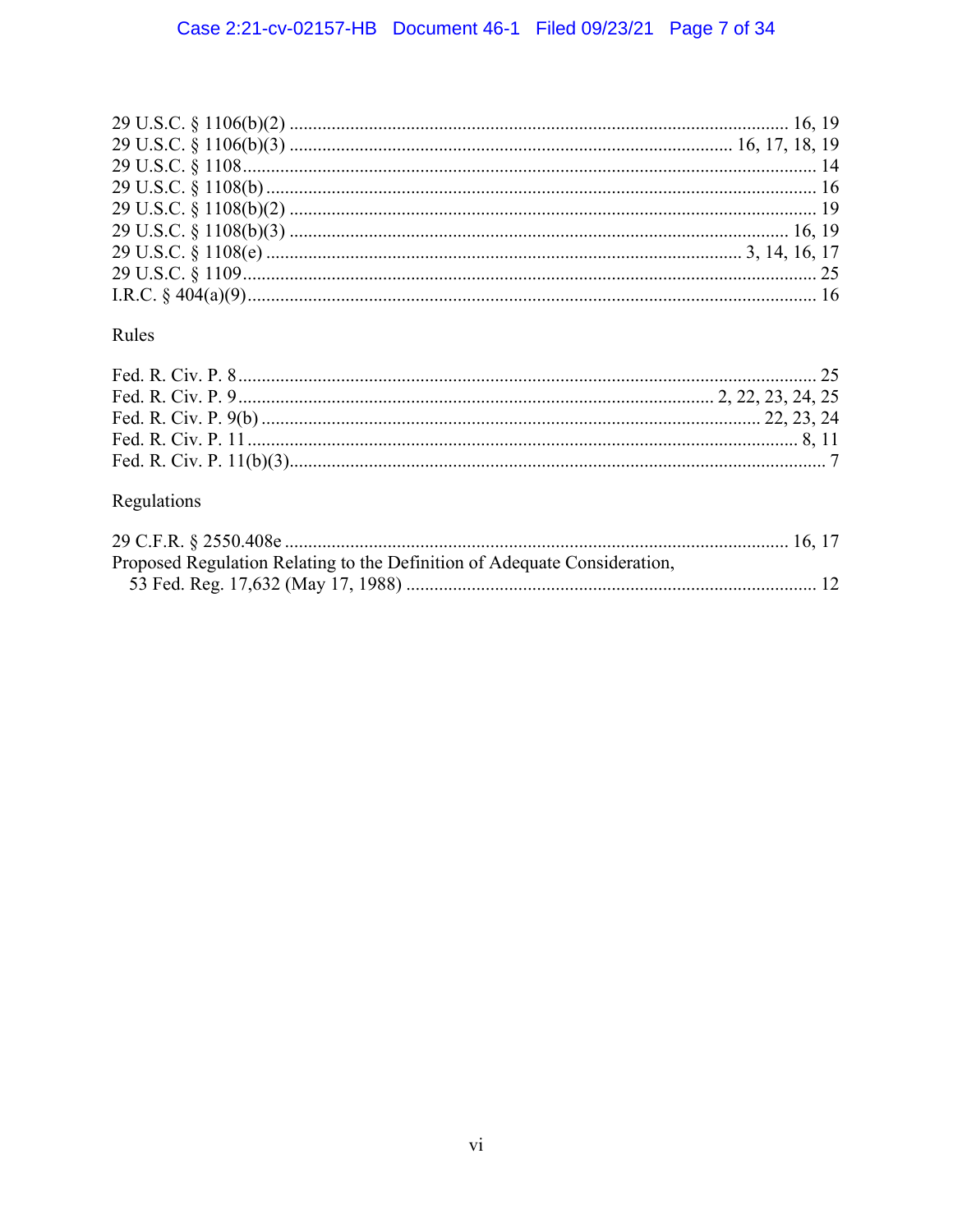#### **INTRODUCTION**

Even after amending their Complaint, Plaintiffs' First Amended Complaint, Dkt. No. 36 ("FAC") still only consists of a single fact, two guesses, and a conclusion. The fact is unremarkable: two parties entered into a transaction. Specifically, the FAC describes that the World Travel, Inc. ("WTI") Employee Stock Ownership Plan ("ESOP") used a loan to acquire all of WTI's outstanding shares from Defendants James A. Wells, James R. Wells, and Richard G. Wells ("Wells Defendants") for \$200,573,217 in December 2017 ("Transaction"). It alleges that Prudential Fiduciary Services, LLC ("PFS") and Miguel Paredes (together, the "Paredes Defendants") acted as the independent trustee of the ESOP in the deal. This information is publicly available and, despite some errors in the FAC's description, not controversial.

The FAC devolves into wild guesswork in two ways. *First*, Plaintiffs speculate that the appraisal on which Mr. Paredes<sup>1</sup> relied in the Transaction contained any one of a laundry list of errors that an appraiser *might* make when valuing a closely held company. *Second*, Plaintiffs simply guess that Mr. Paredes did not conduct the due diligence they say is required of an ESOP trustee before he caused the ESOP to agree to the deal. Plaintiffs give no reasons—*none*—to support their pure conjecture, but instead preface each with the Rule 11 qualifier that they "will likely have evidentiary support after a reasonable opportunity for further investigation or discovery."

Based on the product of this one fact ("there was a transaction") and these guesses ("the valuation could contain errors," "the process could have been deficient"), the FAC summarily concludes that the Paredes Defendants caused the ESOP to overpay for WTI's stock, in violation of the Employee Retirement Income Security Act of 1974, 29 U.S.C. §§ 1001 *et seq.* ("ERISA"). Remarkably, nowhere does the FAC allege whether Plaintiffs believe the overpayment to be \$100,

<sup>&</sup>lt;sup>1</sup> As explained below, documents incorporated by reference in the FAC show that Mr. Paredes was the ESOP trustee, not PFS. *See infra* Part V.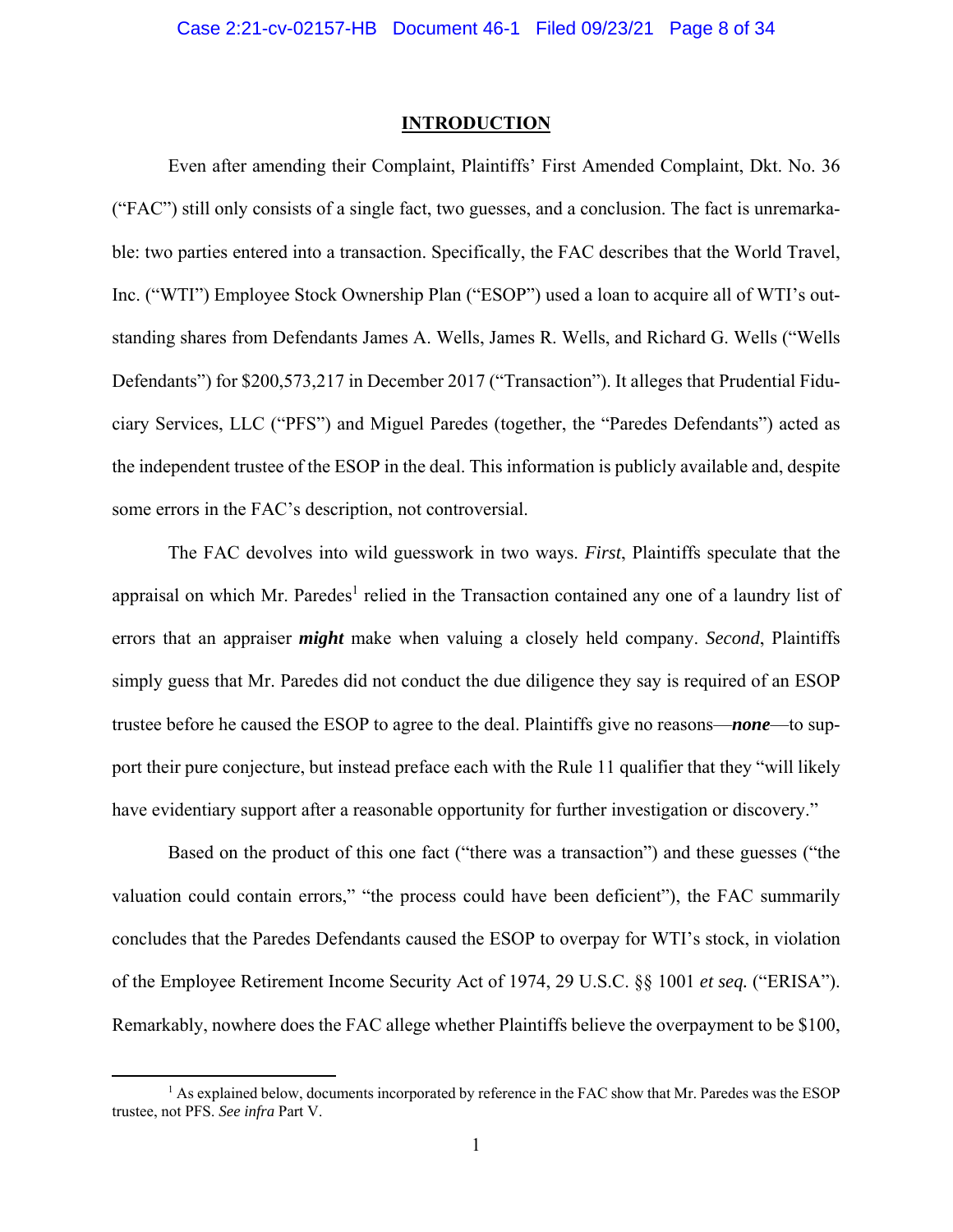\$100 million, or something in between.

Against this backdrop, the Court should dismiss the FAC for four reasons. *First*, the Court should dismiss the entirety of the FAC because *virtually all* of its key allegations are pure speculation. Plaintiffs' assurance that their claims "will likely have evidentiary support" is a tacit admission that their suit is a fishing expedition. And, contrary to what Plaintiffs will argue, these words should not be used as a magic wand to "unlock the doors of discovery." *Ashcroft v. Iqbal*, 556 U.S. 662, 678-79 (2009). *Second*, Count I should be dismissed because Plaintiffs have not adequately alleged, as they must, that the Transaction does not fall within one of ERISA's prohibited transaction exemptions. *Third*, the FAC's allegations in support of Plaintiffs' breach of fiduciary claims in Count II are so threadbare that they, too, must fail. *Fourth*, Count II's breach of fiduciary duty claims sound in fraud, but Plaintiffs have failed to meet Federal Rule of Civil Procedure 9's heightened standard to plead fraud with particularity. *Finally*, only Mr. Paredes was authorized to act as ESOP trustee in the Transaction, so all counts against PFS must be dismissed.<sup>2</sup>

#### **BACKGROUND**

#### **I. Background and Legal Framework for ESOP Transactions.**

ESOPs are a type of benefit plan that "invest[] primarily in the employer's stock" and fosters employee ownership. *Keach v. U.S. Tr. Co., N.A.*, 313 F. Supp. 2d 818, 862 (C.D. Ill. 2004), *aff'd*, 419 F.3d 626 (7th Cir. 2005). Congress views the proliferation of employee ownership as an important goal and, since ERISA's passage in 1974, has thus consistently encouraged employers

<sup>&</sup>lt;sup>2</sup> Counts I and II are specifically addressed below. Should the Court dismiss Counts I and II against the Paredes Defendants, the Court must also dismiss Counts III (against the Paredes Defendants) and IV (against the Wells Defendants). Count III, which challenges whether an indemnification provision is void against public policy under section 410 or ERISA, would necessarily be mooted by the dismissal of Counts I and II. Count IV and V's claims against the individual defendants are similarly derivative of those in Counts I and II, and so must necessarily be dismissed alongside them. *See, e.g.*, *Cervantes v. Invesco Holding Co. (US)*, No. 1:18-cv-2551, 2019 WL 5067202, at \*7, \*13-14 (N.D. Ga. Sept. 25, 2019) (dismissing derivative ERISA claims where plaintiff "[had] not alleged enough . . . to state a claim for the underlying breaches").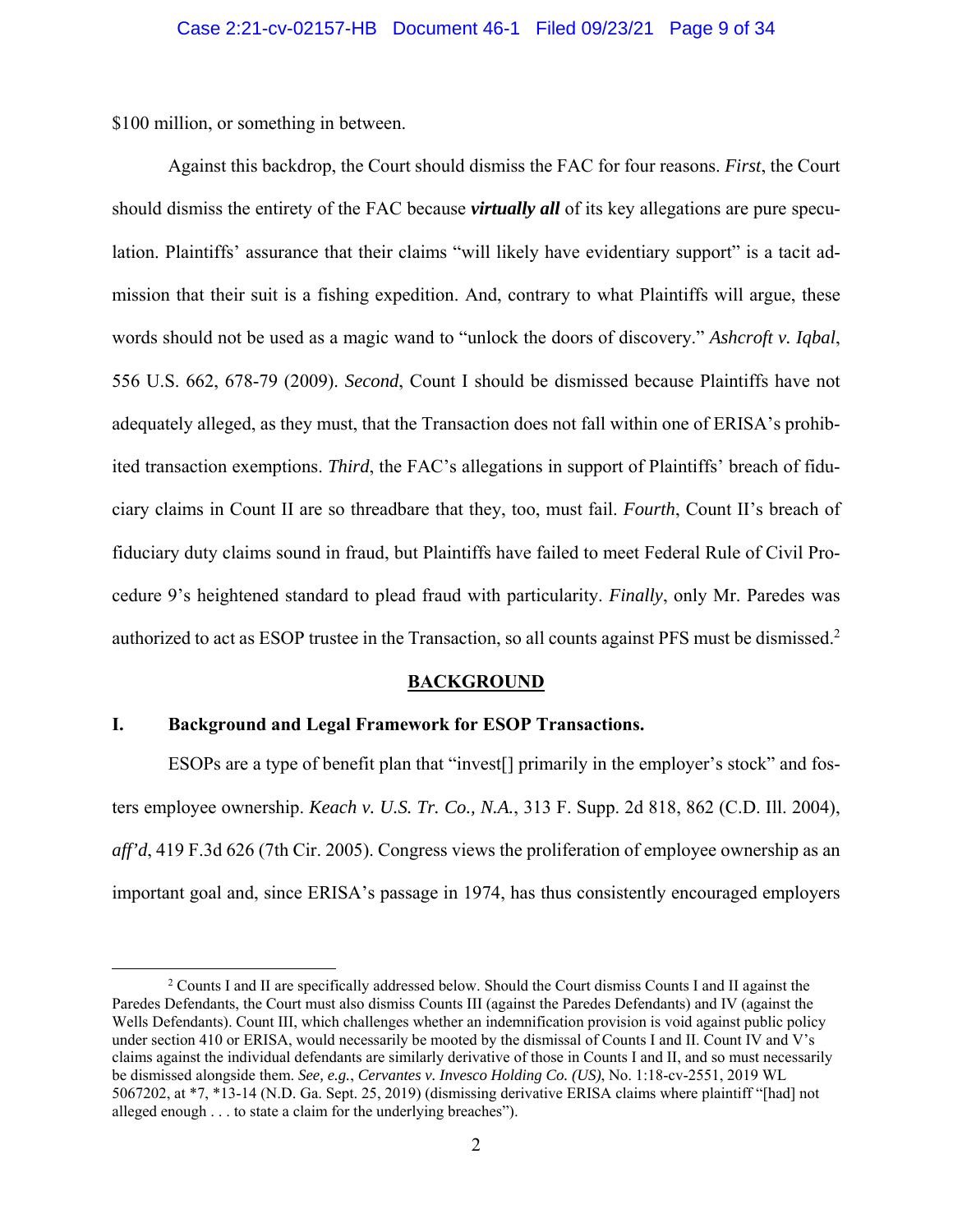#### Case 2:21-cv-02157-HB Document 46-1 Filed 09/23/21 Page 10 of 34

to create ESOPs. *See, e.g.*, *Fifth Third Bancorp v. Dudenhoeffer*, 573 U.S. 409, 416 (2014) (describing congressional interest in encouraging ESOPs).

An ESOP's purchase of stock is technically a "prohibited transaction" under ERISA section 406(a), which prohibits a fiduciary from "caus[ing] the plan to engage in" the "sale or exchange . . . of any property between the plan and a party in interest[,]" including the "acquisition, on behalf of the plan, of any employer security." 29 U.S.C.  $\S$  1106(a).<sup>3</sup> Recognizing that ERISA's rules would "significantly hamper the implementation of ESOPs, particularly by small companies," Congress created a "conditional exemption . . . for acquisition of employer securities by ESOPs." *Henry v. Champlain Enters., Inc.*, 445 F.3d 610, 618 (2d Cir. 2006); *Cook Techs., Inc. v. Panzarella*, Nos. 15-cv-1028, 15-cv-3568, 2018 WL 6616932, at \*14 (E.D. Pa. Dec. 18, 2018) (discussing exemptions to prohibited transaction rules). The exemption allows ESOPs to acquire employer stock "if the purchase is made for 'adequate consideration.'" *Henry*, 445 F.3d at 618 (citing 29 U.S.C. § 1108(e)); *Cook Techs*., 2018 WL 6616932, at \*14 (same). ERISA defines "adequate consideration" as "the fair market value of the asset as determined in good faith by the trustee or named fiduciary." *Henry*, 445 F.3d at 618 (citing 29 U.S.C. § 1002(18)(B)); *Chao v. Hall Holding Co.*, 285 F.3d 415, 425 (6th Cir. 2002) (same), *cert. denied*, 537 U.S. 1168 (2003).

In a typical transaction, an ESOP, represented by an independent trustee, acquires employer stock through a stock purchase transaction. *See, e.g.*, *Donovan v. Cunningham*, 716 F.2d 1455, 1459 (5th Cir. 1983) (describing a typical ESOP transaction). The trustee, in consultation with its professional advisors, conducts due diligence and negotiates with the selling shareholders to arrive at a purchase price. *See, e.g.*, *Keach*, 419 F.3d at 630 (describing advisors typically engaged in an

<sup>&</sup>lt;sup>3</sup> Under 29 U.S.C. § 1002(14)(C), (H), a "party in interest" is an "employee, officer, director  $\dots$  or a 10 percent or more shareholder directly or indirectly" of "an employer any of whose employees are covered by the plan."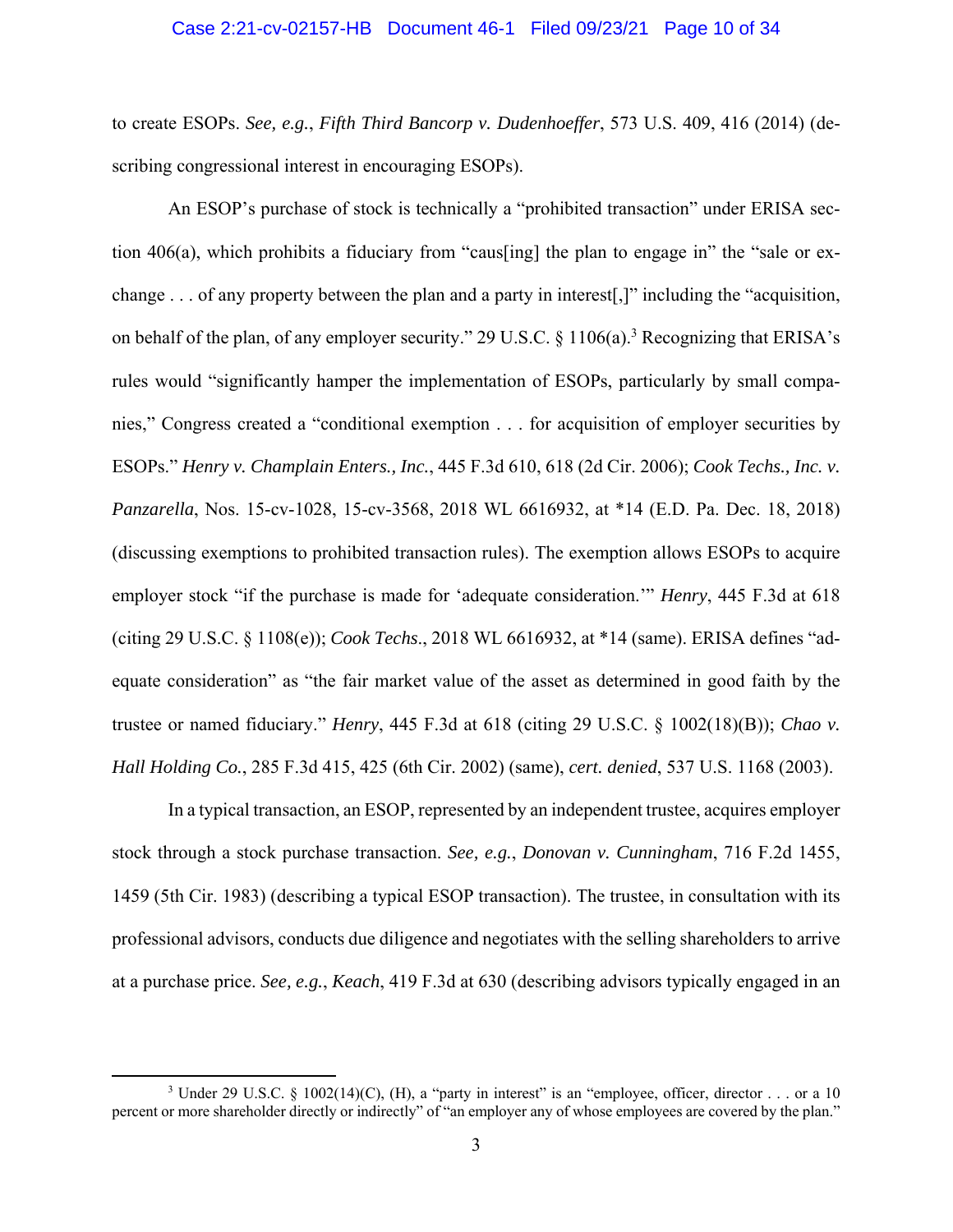#### Case 2:21-cv-02157-HB Document 46-1 Filed 09/23/21 Page 11 of 34

ESOP transaction). The issue of whether the ESOP paid "adequate consideration" in the transaction is "expressly focused upon the *conduct of* the fiduciaries . . . . ESOP fiduciaries will carry their burden . . . by showing that they arrived at their determination of fair market value by way of a prudent investigation in the circumstances then prevailing." *Chao*, 285 F.3d at 437 (quoting *Cunningham*, 716 F.2d at 1467-68); *Cook Techs.*, 2018 WL 6616932, at \*15 (same).

To aid its investigation, trustees often "secur[e] an independent assessment from a financial advisor or legal counsel." *Chao*, 285 F.3d at 430. For example, trustees typically retain an independent valuation expert to opine on the company's fair market value and legal counsel to advise it on negotiating the legal terms of the transaction. *See Henry*, 445 F.3d at 614 ("[G]eneral requirements of an ESOP transaction" include hiring "a financial appraiser, and a trustee to represent the ESOP."); *Keach*, 419 F.3d at 636-37 ("[S]ecuring an independent assessment from a financial advisor or legal counsel is evidence of a thorough investigation[.]"). Though fiduciaries "need not become experts in the valuation of closely-held stock" because "they are entitled to rely on the expertise of others," *Cunningham*, 716 F.2d at 1474, a fiduciary must "investigate the expert's qualifications, provide the expert with complete and accurate information[,] and make certain that reliance on the expert's advice is reasonably justified under the circumstances." *Keach*, 419 F.3d at 637 (internal quotation marks omitted); *see Cook Tech.*, 2018 WL 6616932, at \*15 (same).

Newly formed ESOPs have no assets when first established, but employee-participants rarely contribute any money to finance the ESOP's initial stock purchase. Instead, ESOPs nearly always finance their initial purchases with *loans from* the sponsor company, which the ESOP then pays down using *contributions from* the sponsor company. Vaughn Gordy, et al., Nat'l Ctr. for Emp. Ownership, LEVERAGED ESOPS AND EMPLOYEE BUYOUTS 5-9 (6th ed. 2017)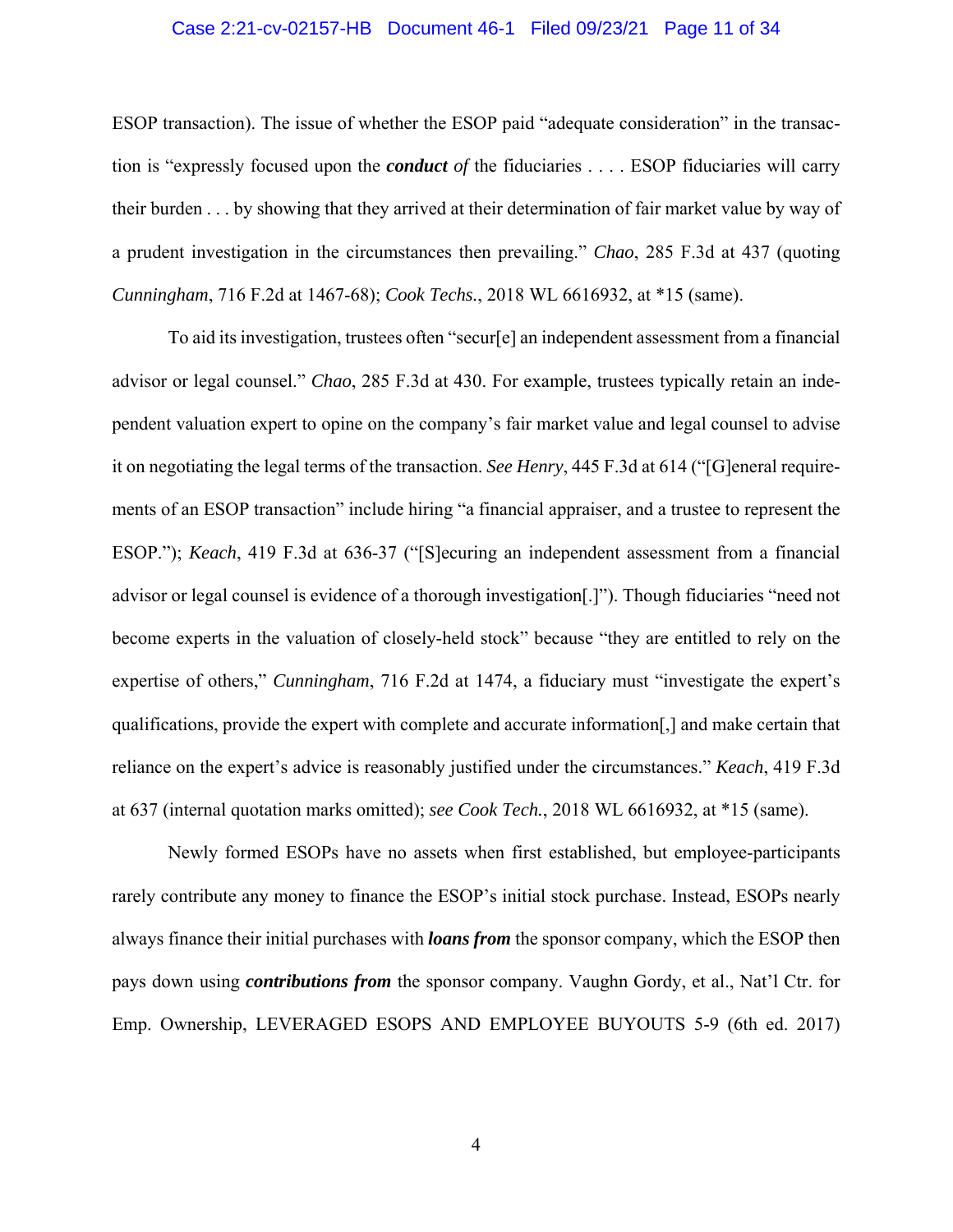("NCEO Leveraged ESOPs").<sup>4</sup> While there are many ways to structure the financing of an ESOP transaction, one common arrangement involves the sponsoring company borrowing funds from a third party, like a financial institution (commonly called the "external loan"), and lending those funds—often at a below-market interest rate—to the ESOP for its stock purchase (commonly called the "internal loan"):



#### NCEO Leveraged ESOPs at 130.

Parties typically structure ESOP acquisitions using an internal loan with a long repayment period and low interest rate to spread out distributions of company stock to employees over many years. *See generally* NCEO Leveraged ESOPs at 5-9. Each year after the initial transaction, the ESOP receives funds from the sponsoring company, either in the form of required contributions or dividends, and sends those funds back to the company to pay down the internal loan (which the company often then uses to pay down the external loan). *Id*. As the ESOP pays down the internal loan, shares of the company's stock held in a suspense account are released to ESOP participant accounts in proportion to the amount of the amortized debt. *Id*. This structure motivates several

<sup>4</sup> This text is published by the National Center for Employee Ownership ("NCEO"). Founded in 1981, the NCEO is a nonprofit trade organization focused on employee ownership with over 3,000 members across the country that, among other things, "generate[s] original research, facilitate[s] the exchange of best practices . . . , [and] feature[s] the best and most current writing by experts in our publications . . . ." NCEO, *About*, https://www.nceo.org/about (last visited Sept. 19, 2021).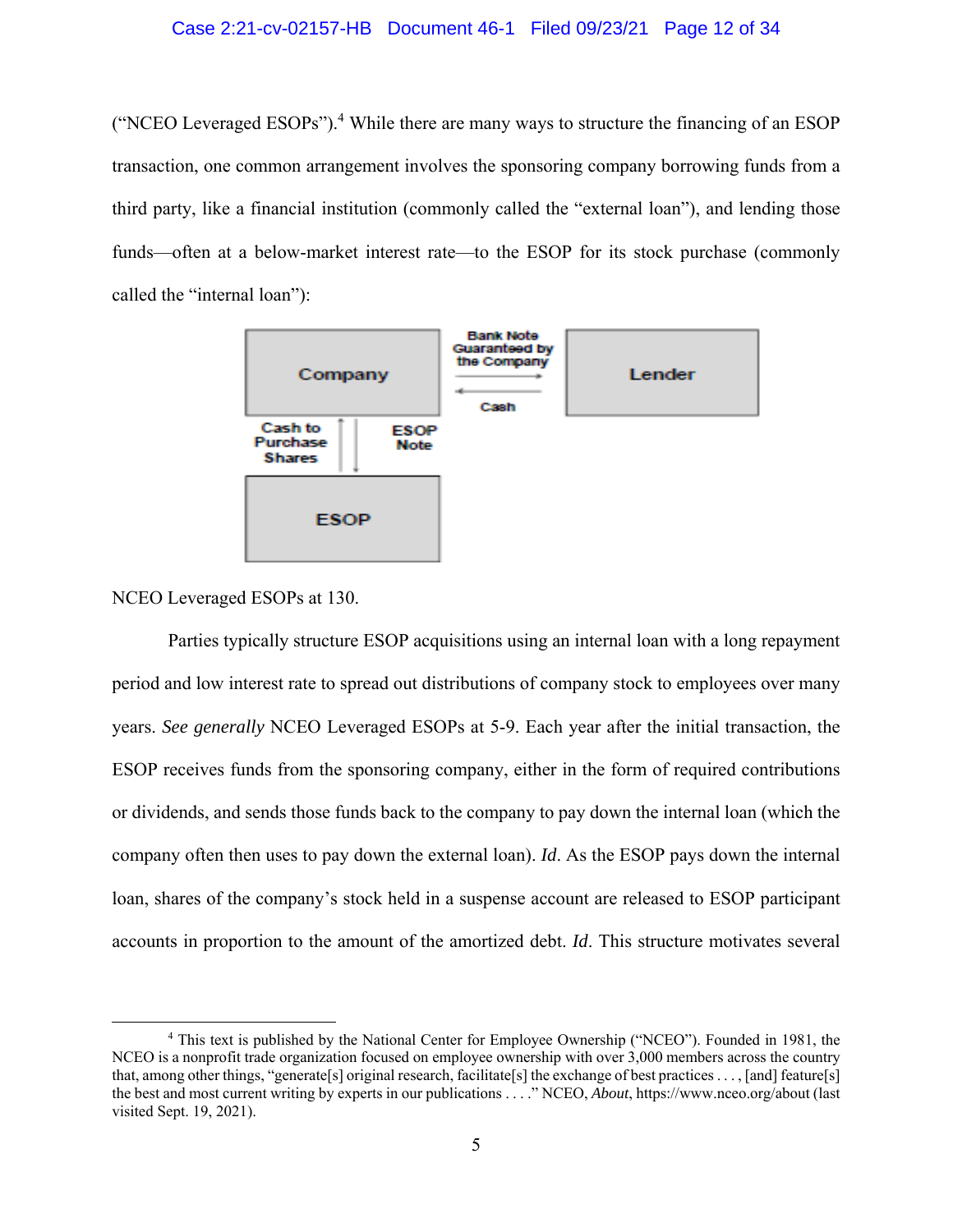#### Case 2:21-cv-02157-HB Document 46-1 Filed 09/23/21 Page 13 of 34

generations of employees to maximize a company's performance and value—a chief purpose of ESOPs—by sharing the company's growth and prosperity with them over time.

#### **II. Summary of the Transaction.**

Founded in 1983 by James R. Wells, Richard G. Wells, and James A. Wells, WTI is a global mid-market leader in corporate travel management. FAC ¶ 31. WTI is headquartered in Exton, Pennsylvania and has around 500 employees. *Id.* at ¶¶ 31-32.

WTI engaged Mr. Paredes to act as the independent trustee representing the WTI ESOP in the Transaction. Before establishing his company, PFS, Mr. Paredes had a distinguished twelve year career as an investigator and supervisor at the U.S. Department of Labor ("Department"), Employee Benefits Security Administration ("EBSA"). *See* Prudent Fiduciary Servs., *About Prudent Fiduciary Services*, https://www.fiduciaryservices.com/about-1/ (last visited Sept. 19, 2021). One of Mr. Paredes's primary responsibilities at EBSA was to oversee its regional office's ESOP investigations. *Id.* In this role, Mr. Paredes personally reviewed, in detail, valuation reports, terms, and ESOP fiduciaries' due diligence processes for many ESOP deals. *Id.*<sup>5</sup>

As the WTI ESOP's independent trustee, Mr. Paredes conducted financial and legal due diligence, negotiated on the ESOP's behalf, and ultimately decided whether the ESOP would enter into the deal. FAC ¶ 6. Mr. Paredes engaged his own financial and legal advisors to assist him.

The parties structured the Transaction as ESOP transactions are often structured: the ESOP would acquire a 100% interest in WTI for \$200,573,217, financed with an internal loan from WTI with a forty-five-year term, and bearing interest at an annual nominal rate of 2.64%. FAC  $\parallel$  5.

<sup>&</sup>lt;sup>5</sup> Mr. Paredes made significant contributions to EBSA's ERISA enforcement program that directly resulted in improved compliance processes that not only affected particular employee benefit plans, but also had far-reaching effects within the employee benefits industry. Prudent Fiduciary Servs., *About Prudent Fiduciary Services*, https://www.fiduciaryservices.com/about-1/ (last visited Sept. 19, 2021). Mr. Paredes was recognized as a 3-time recipient of the prestigious U.S. Department of Labor Secretary's Award for these efforts. *Id.*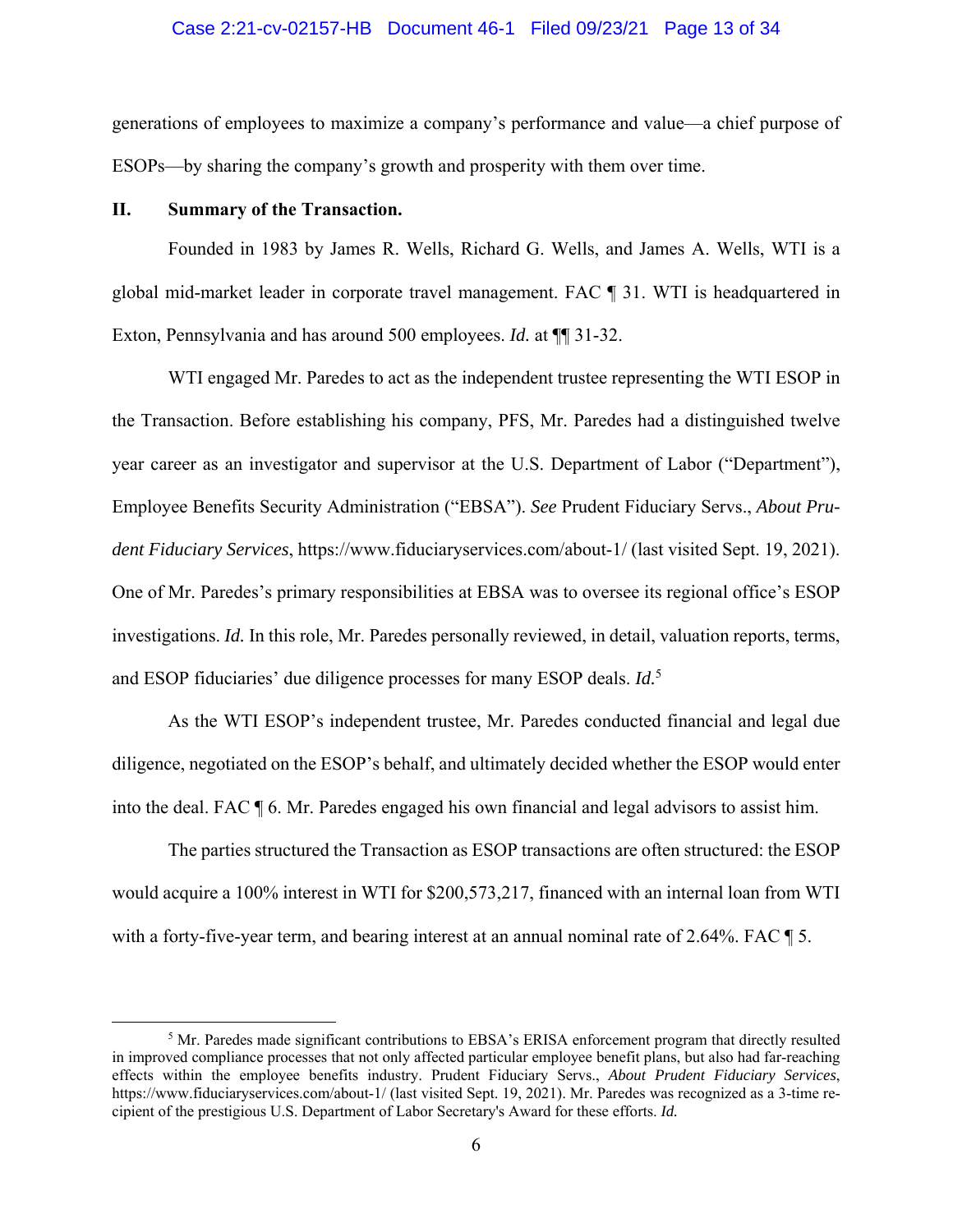#### **LEGAL STANDARD**

 Motions to dismiss under Rule 12(b)(6) are an "important mechanism for weeding out meritless claims" brought under ERISA. *Dudenhoeffer*, 573 U.S. at 425. To survive a motion to dismiss, "a complaint must contain sufficient factual matter, accepted as true, to state a claim to relief that is plausible on its face.'" *Iqbal*, 556 U.S. at 678 (internal quotation marks omitted). "[A] plaintiff's obligation to provide the 'grounds' of his 'entitle[ment] to relief' requires more than labels and conclusions, and a formulaic recitation of the elements of a cause of action will not do[.]" *Bell Atl. Corp. v. Twombly*, 550 U.S. 544, 555 (2007). Instead, a complaint's allegations "must be enough to raise a right to relief above the speculative level." *Id*. Allegations must include "factual content that allows the court to draw the reasonable inference that the defendant is liable for the misconduct alleged." *Iqbal*, 556 U.S. at 678.

#### **ARGUMENT**

#### **I. Virtually the Entire FAC is Baseless Speculation.**

By presenting a complaint to a court, a party represents that "the factual contentions have evidentiary support or, if specifically so identified, *will likely* have evidentiary support after a reasonable opportunity for further investigation and discovery." Fed. R. Civ. P. 11(b)(3) (emphasis added). The Federal Rules permit this flexibility out of recognition that, as is sometimes the case with ERISA lawsuits, plaintiffs cannot state a claim "without pleading facts which tend systematically to be in the sole possession of the defendants." *Innova Hosp. San Antonio, Ltd. P'ship v. Blue Cross & Blue Shield of Ga., Inc.*, 892 F.3d 719, 730-31 (5th Cir. 2018).

Yet prefacing nearly every allegation—especially the allegations that are at the very core of the dispute*—*with the disclaimer that it "will likely have evidentiary support after a reasonable opportunity for further investigation or discovery," as Plaintiffs do, cannot convert conclusory,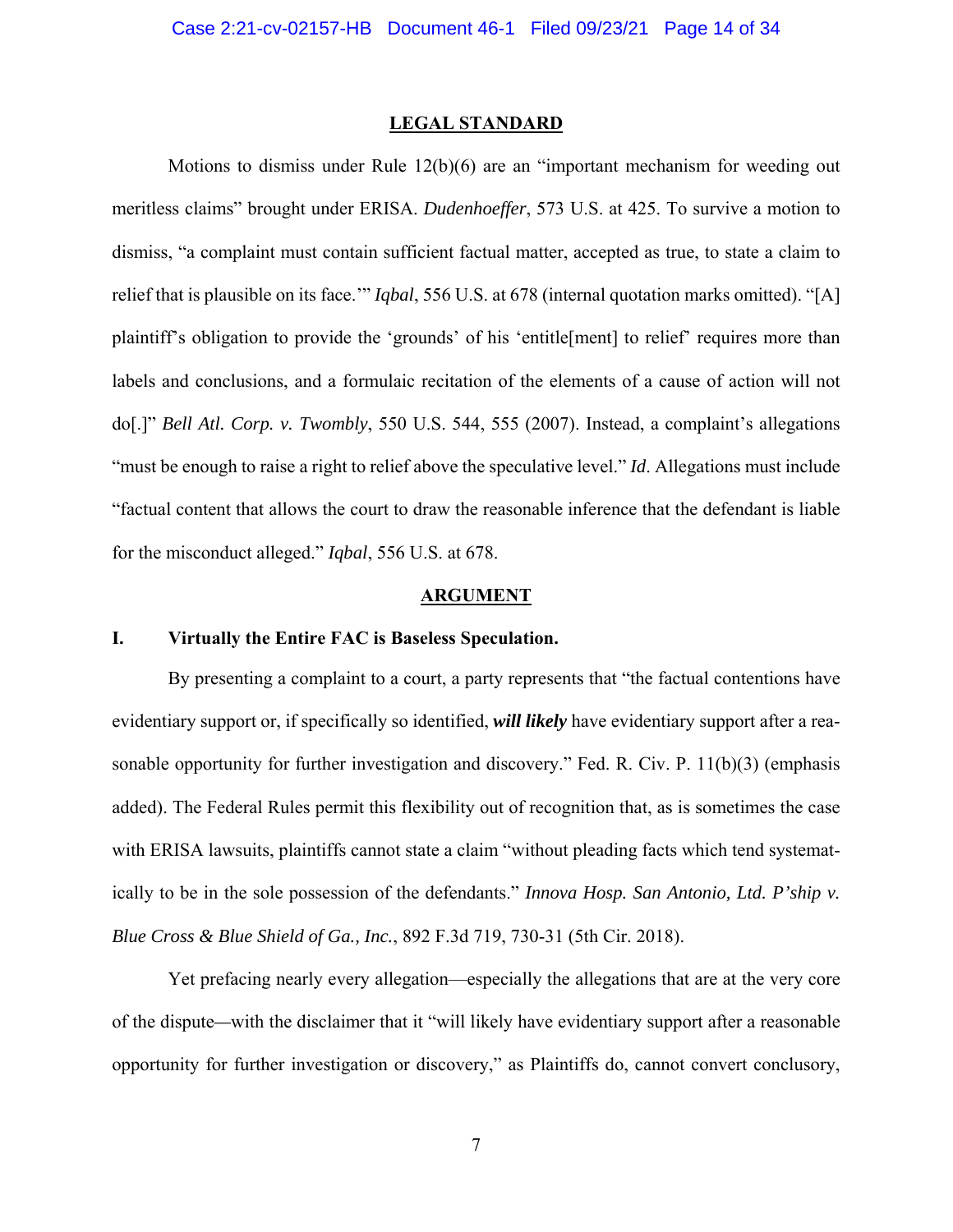#### Case 2:21-cv-02157-HB Document 46-1 Filed 09/23/21 Page 15 of 34

speculative assertions into plausible allegations. *See* FAC ¶¶ 58, 62, 67, 69, 71, 72, 77. The Supreme Court has rejected the notion that such "a wholly conclusory statement of [a] claim would survive a motion to dismiss whenever the pleadings left open the possibility that a plaintiff might later establish some set of [undisclosed] facts to support recovery." *Twombly*, 550 U.S. at 561 (internal quotation marks omitted); *see also Goldman v. Barrett*, 825 F. App'x 35, 38 (2d Cir. 2020) ("[A]n attorney may not rely on discovery to manufacture a claim that lacks factual support in the first instance."). There are limits to Rule 11's allowance of pleadings based on evidence anticipated after further investigation:

Tolerance of factual contentions in initial pleadings by plaintiffs or defendants when specifically identified as made on information and belief does not relieve litigants from the obligation to conduct an appropriate investigation into the facts that is reasonable under the circumstances; *it is not a license to join parties, make claims, or present defenses without any factual basis or justification*.

Fed. R. Civ. P. 11 advisory committee's notes to 1993 amendment (emphasis added); *see Gochin v. Haaz*, No. 16-cv-5359, 2017 WL 4475973, at \*8 (E.D. Pa. May 10, 2017) ("The Circuit permits information and belief allegations where . . . there are no boilerplate and conclusory allegations and plaintiffs accompany their legal theory with factual allegations.") (internal quotation marks omitted), *aff'd*, 724 F. App'x 155 (3rd Cir. 2018).

In other words, while a plaintiff need not know everything about what occurred to make out a claim, he must know—and plead—*something* more than "a mere hunch or guess." *Top v. Ocean Petroleum, LLC*, No. 10-cv-1042, 2010 WL 3087385, at \*4 (D.N.J. Aug. 3, 2010); *see United States v. Eastwick Coll.*, 657 F. App'x 89, 95 (3d Cir. 2016) ("[W]hen pleading on information and belief, 'boilerplate and conclusory allegations will not suffice' and the plaintiffs must make 'factual allegations that make their theoretically viable claim plausible.'").

Plaintiffs must instead "have some good reasons . . . for believing that the defendant has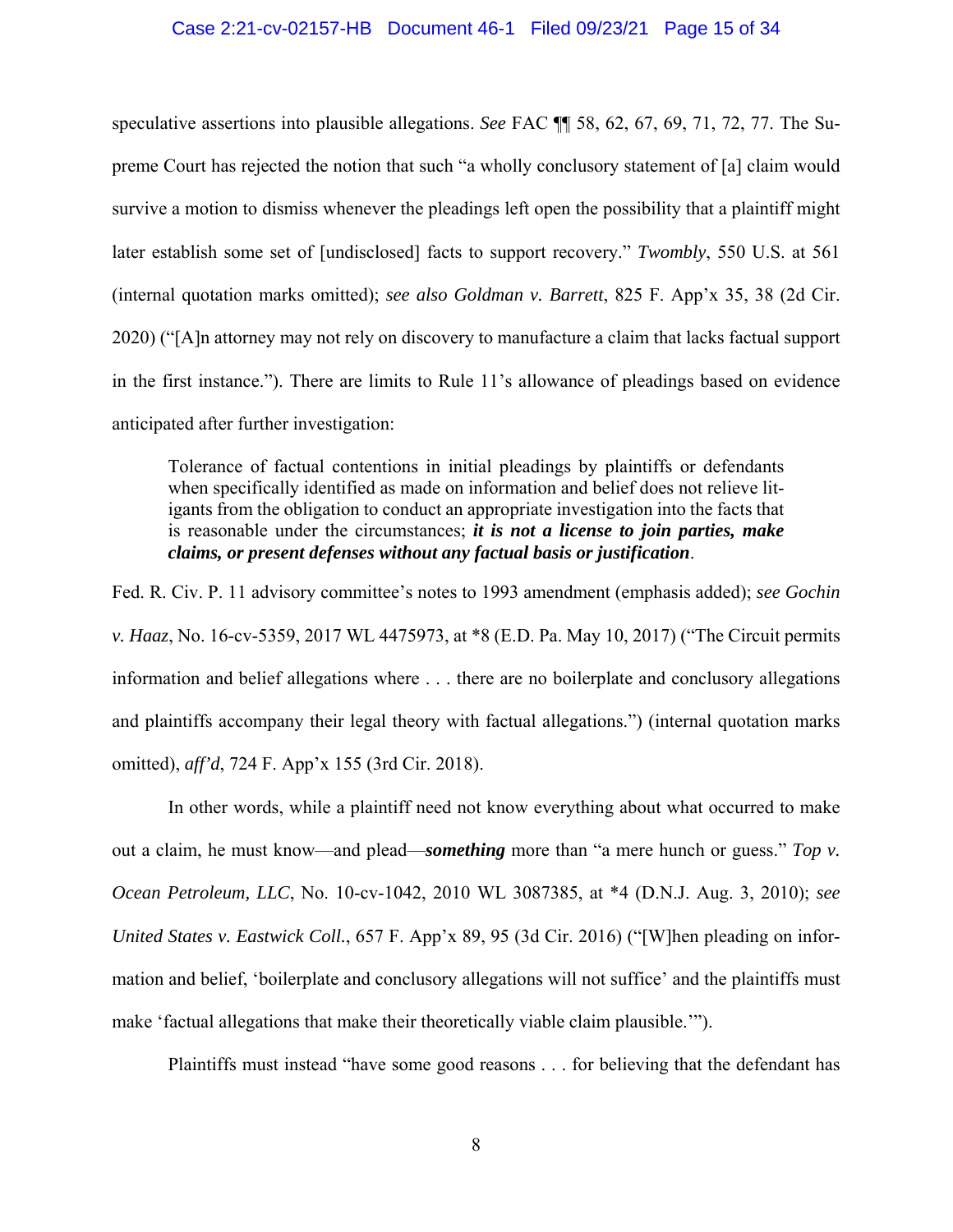#### Case 2:21-cv-02157-HB Document 46-1 Filed 09/23/21 Page 16 of 34

engaged in some identifiable legal wrong, sufficient to convince the Court of the claim's plausibility in light of the other possible scenarios that are consistent with the facts alleged." *Top*, 2010 WL 3087385, at \*4 (citing *Weiner v. Quaker Oats Co.,* 129 F.3d 310, 318 n.8 (3d Cir.1997)); *see*  Gregory P. Joseph, Sanctions: The Federal Law of Litigation Abuse § 9(E) (4th ed. 2008) ("There is a distinction between a reasonable inference––one *based upon and rationally linked to the evidence known to the presenter—and rank speculation.*") (emphasis added). Plaintiffs have given no reason—let alone a good one—to believe that future discovery will likely yield evidentiary support for their hunch that Mr. Paredes oversaw a deficient process that led the ESOP to overpay.

#### **A. The FAC shows that the ESOP did not overpay.**

Quite the contrary, Plaintiffs' allegations show that the WTI ESOP paid *less* than fair market value. Understanding why requires an understanding of the relationship between enterprise value and equity value. An asset's enterprise value is equal to its equity value plus any debt.<sup>6</sup> It is conceptually similar to the value of a home purchased with a mortgage: enterprise value is akin to the home's purchase price, while equity value is akin to a homeowner's equity stake in that home. Consider the following scenarios concerning a home whose fair market value is \$1 million:

- (1) A buyer purchases the home for \$1 million with a \$200,000 down payment and \$800,000 mortgage. The "enterprise value" is \$1 million and the "equity value" is \$200,000.
- (2) A buyer purchases the home for \$1 million with no down payment and a \$1 million mortgage. The "enterprise value" of the home is \$1 million and the equity value is \$0.
- (3) A buyer is able to get a deal on the home—it pays \$900,000 for the \$1 million home with no down payment and a \$900,000 mortgage. The "enterprise value" is \$1 million and the "equity value" is \$100,000.

This enterprise-equity value distinction appears in case law regarding ESOP deals. The

<sup>6</sup> Shannon P. Pratt & Alina V. Niculita, *Valuing a Business: The Analysis and Appraisal of Closely Held Companies* 216 (5th ed. 2008) (enterprise value is the sum of "all the equity and all the interest-bearing debt" of a company).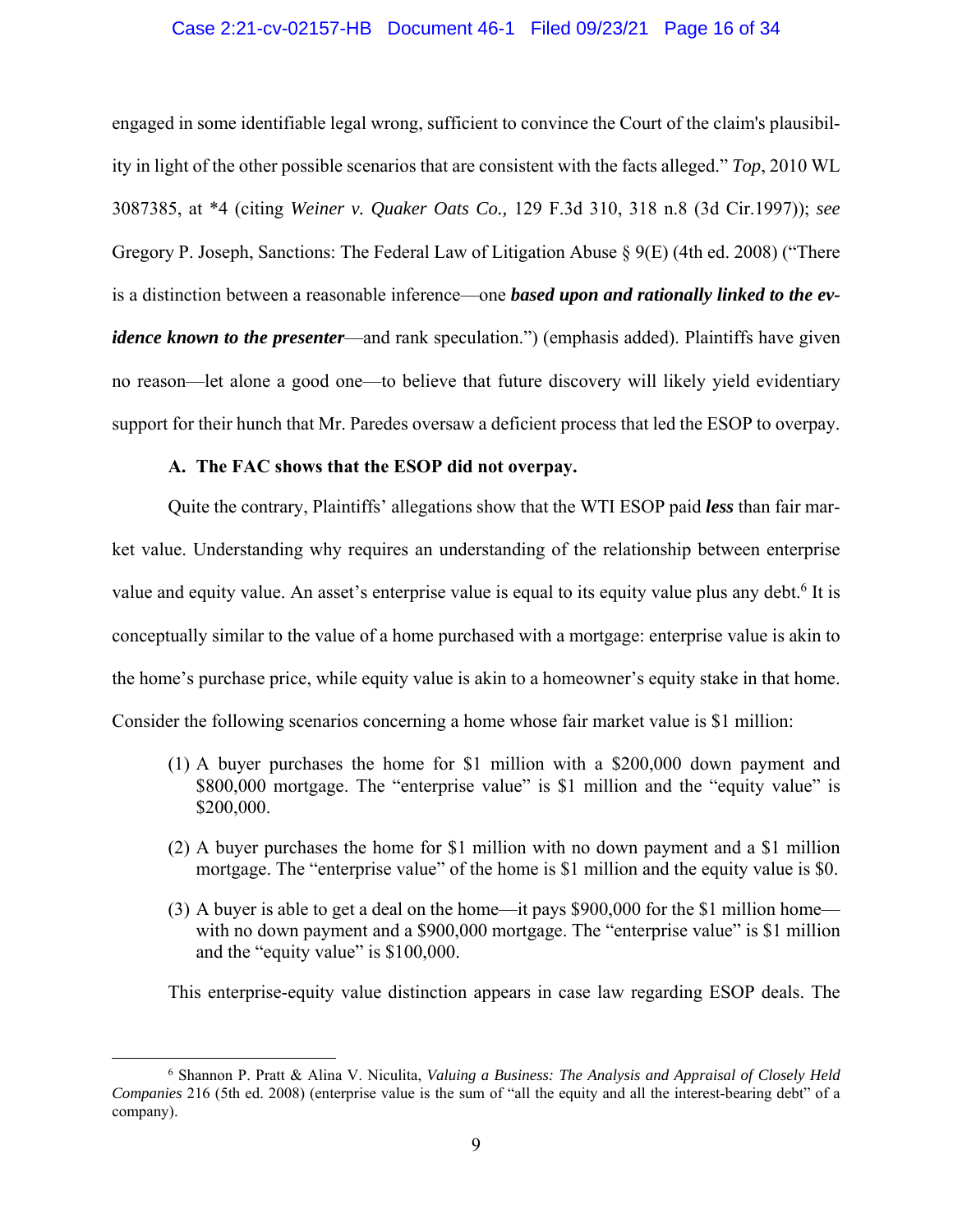#### Case 2:21-cv-02157-HB Document 46-1 Filed 09/23/21 Page 17 of 34

Court in *Lee v. Argent Trust Co.*, No. 5:19-cv-156, 2019 WL 3729721 (E.D.N.C. Aug. 7, 2019), which involved a near-identical complaint challenging the terms of another fully-leveraged ESOP transaction, explained the concepts similarly:

[I]t is better to conceive of this transaction, as defendants have argued, as being comparable to the purchase of a mortgage-financed house. Suppose that a buyer finds a house that is listed at \$198,000. The buyer has no money for a down payment, however, so she obtains a \$198,000 mortgage loan in order to buy the house. The buyer has taken on a \$198,000 debt (the mortgage) and, in return, obtained a \$198,000 asset (the home). As a result, she has experienced no change in equity; her asset and her corresponding obligation result in \$0 in new equity. But now suppose that the \$198,000 house is actually worth \$262,800, and our buyer was able to purchase the house at a discount. She still has her \$198,000 mortgage, but now she also has \$64,800 in equity; if she were to turn around and sell the house at its \$262,800 value, after paying off her mortgage, she would be left with a tidy profit of \$64,800.

*Id.* at \*3. In dismissing the complaint, the *Lee* court held that the ESOP in question did not overpay

for the subject company's stock because its post-transaction Form  $5500<sup>7</sup>$  disclosure filing showed

that it had equity value remaining after the fully-leveraged deal. *Id.* at \*4. The ESOP was instead

"left with a tidy profit," like the buyer in scenario (3), above. *Id.* at \*3.

Like the buyer in scenario (3) and the ESOP in *Lee*, the WTI ESOP's public filings reveal that it got a deal—made "a tidy profit." Specifically, the WTI ESOP's Form 5500 for December 31, 2017, shows that, just ten days after its *fully-leveraged* acquisition, it had an equity stake in WTI of *\$20,654,400*. *See* Golumbic Decl., Ex. 1, WTI 2017 Form 5500, Schedule H at 2.8

<sup>&</sup>lt;sup>7</sup> The Form 5500 is "an annual report, filed with the United States Department of Labor, for an employee benefit plan." *Nat'l Ret. Fund v. Metz Culinary Mgmt.*, 946 F.3d 146, 148 n.1 (2d Cir. 2020), *cert. denied*, 141 S. Ct. 246 (2020). They are available online. *See* Dep't of Labor, *Form 5500 Search*, https://5500search.dol.gov/ (last visited Sept. 19, 2021).

<sup>&</sup>lt;sup>8</sup> Courts are generally limited to the four corners of the complaint at the pleadings stage. But Third Circuit Courts have recognized "an exception to the general rule" that allows a court to consider "a document *integral or explicitly relied* upon in the complaint" without converting a motion to dismiss into one for summary judgment. *In re Burlington Coat Factory Sec. Litig.*, 114 F.3d 1410, 1426 (3d Cir. 1997) (internal quotation marks omitted); *see also Buck v. Hampton Tp. School. Dist.*, 452 F.3d 256, 260 (3d Cir. 2006) (holding that a district court may consider at the pleadings stage "documents that are attached to or submitted with the complaint" and "any 'matters incorporated by reference'"). The Court may consider the WTI ESOP's Form 5500 filing at the pleadings stage because Plaintiffs have incorporated it by reference and relied on it. *See* FAC ¶¶ 22, 41, 48-50, 128.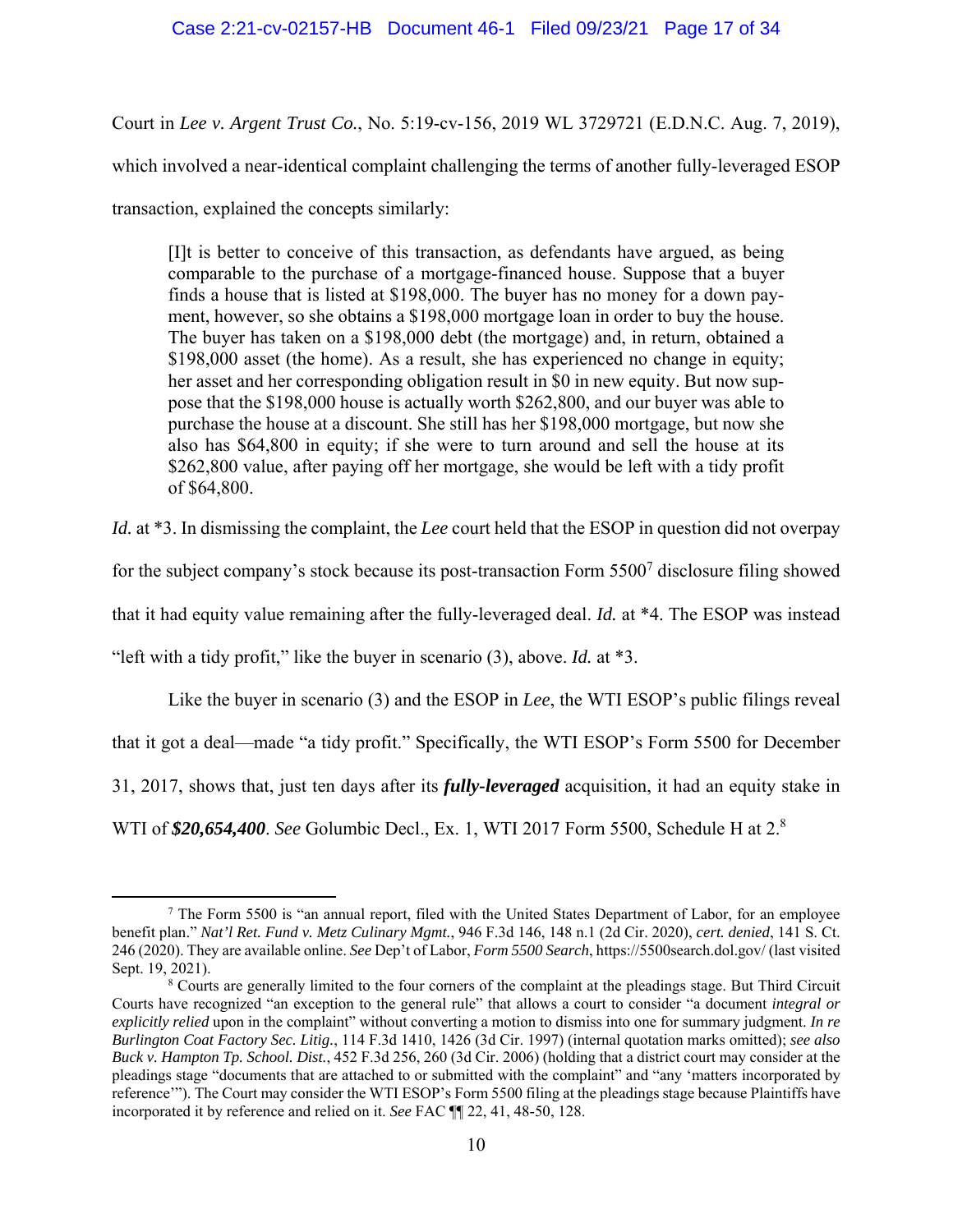#### Case 2:21-cv-02157-HB Document 46-1 Filed 09/23/21 Page 18 of 34

As in *Lee*, there is thus no reason to "reasonably anticipate[]" that discovery would yield evidence supporting an allegedly inflated purchase price given that Plaintiffs cannot plausibly allege that the price was inflated. *Rotella v. Wood*, 528 U.S. 549, 560 (2000) (stating that Rule 11 offers flexibility by "allowing pleadings based on evidence reasonably anticipated after further investigation or discovery"). When it comes to the supposed overpayment, Plaintiffs cannot offer a rational link between what they know and what they hope discovery will yield.

#### **B. The FAC fails to allege deficiencies in Mr. Paredes's process.**

Plaintiffs run up against the same problems with their process-related claims. The few allegations having anything to do with WTI's due diligence are conclusory assertions and generic recitations of oft-complained of valuation issues in ESOP suits. Absent from the FAC is *any* plausible allegation that such issues actually occurred in *this* Transaction. For example, paragraph 71's allegation that WTI provided the Paredes Defendants with "unreasonably optimistic" financial projections is conclusory. Plaintiffs say nothing about what the projections were, why they were "optimistic," whether or how Mr. Paredes or his valuation advisor relied on the projections in valuing the WTI stock, or whether Mr. Paredes or his advisor adjusted or discounted the projections to account for any undue optimism. Bald assertions that Mr. Paredes received "optimistic" projections cannot support a claim that Mr. Paredes breached his fiduciary duties in assessing the Transaction.

Plaintiffs' allegations about purported flaws in the valuation on which Mr. Paredes relied are equally deficient. For example, Plaintiffs assert that "[t]he Plan paid a control premium for [WTI] even though the Plan did not obtain control" of WTI's board and "the Plan did not receive a discount for lack of control." FAC ¶ 67. A "control premium" adjusts the share price upward to reflect the value of the control rights that a buyer may obtain.

To begin with, Plaintiffs again allege *no* facts supporting the conclusory assertion that the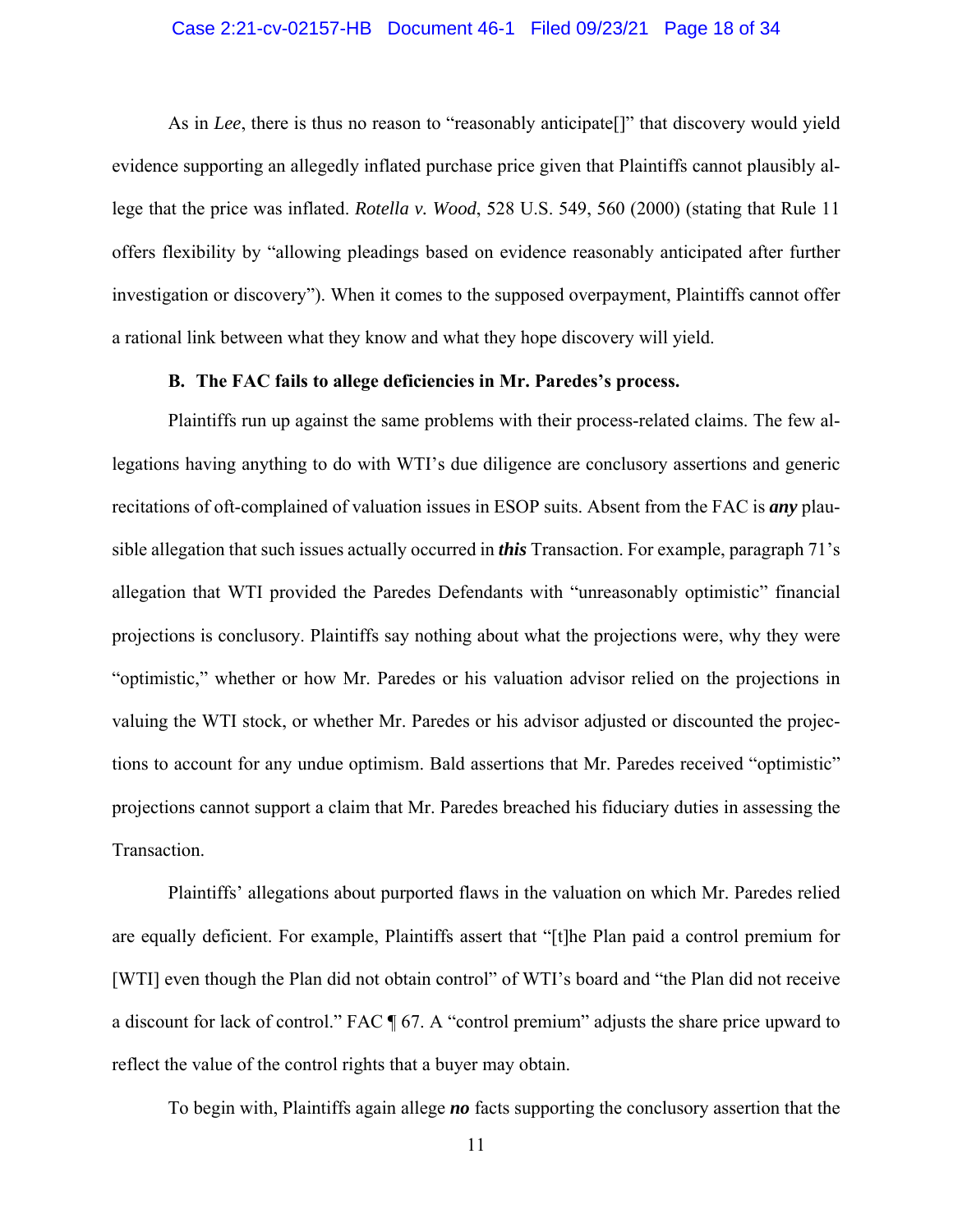#### Case 2:21-cv-02157-HB Document 46-1 Filed 09/23/21 Page 19 of 34

ESOP either paid a control premium or did not receive a discount for lack of control. Even assuming it were true that one or more of the Wells Defendants remained on WTI's board post-Transaction and that the ESOP paid a control premium, those facts would not support a claim that Mr. Paredes breached any fiduciary duty or that the ESOP overpaid. Plaintiffs overlook that the ESOP owned every single share of WTI's stock after the Transaction. If one or more of the Wells Defendants remained in their positions after the Transaction, it was only because the new shareholder—the ESOP—wanted them to. Moreover, as reflected in proposed regulations set forth by the Department, ESOPs can pay a control premium for a control interest *even if* selling shareholders remain involved in official positions after an ESOP transaction:

The Department proposes that a plan purchasing control may pay a control premium . . . . [A] plan would not fail to receive control merely because individuals who were previously officers, directors or shareholders of the corporation continue as plan fiduciaries or corporate officials after the plan has acquired the securities.

Proposed Regulation Relating to the Definition of Adequate Consideration, 53 Fed. Reg. 17,632- 01, 17,636 (May 17, 1988). Without more, Plaintiffs' control allegations cannot support a claim that the ESOP overpaid.<sup>9</sup>

The only other allegations about Mr. Paredes's process are in paragraph 72, and they fail to satisfy Plaintiffs' minimum pleading requirements. *First*, Plaintiffs baldly declare that Mr. Paredes's due diligence was not "similar to the due diligence that is performed by third-party buyers in large corporate transactions." FAC ¶ 72 Once again, this statement is conclusory. Plaintiffs offer no allegations about the due diligence processes in "large corporate transactions," how Mr. Paredes's due diligence process differed, or why, even if true, that would matter in the context of an ESOP's purchase of a privately held, mid-sized company.

<sup>&</sup>lt;sup>9</sup> Though never finalized and thus not binding, courts have looked to the Proposed Regulation for guidance. *Henry v. Champlain Enters., Inc.*, No. 01-cv-1681, 2010 WL 2038841, at \*1 (N.D.N.Y. May 21, 2010).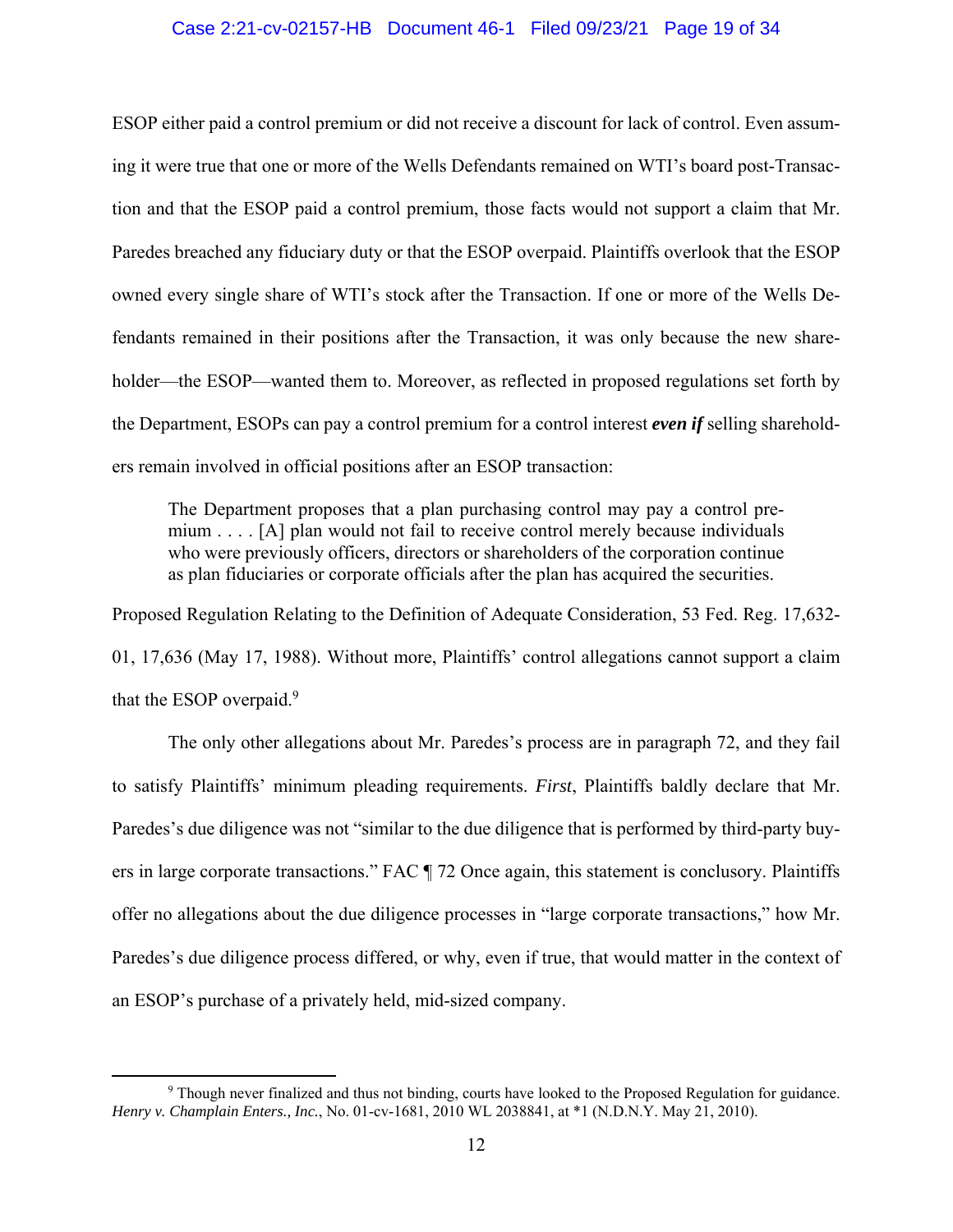#### Case 2:21-cv-02157-HB Document 46-1 Filed 09/23/21 Page 20 of 34

*Second*, engaging in rank speculation, Plaintiffs assert a litany of errors Mr. Paredes supposedly made in determining the value of WTI's stock. *Id*. This is just a generic list of common valuation issues that might arise in *any* valuation of a closely held company.10 Plaintiffs provide no plausible factual basis to suggest that even one of these issues was present in Mr. Paredes's due diligence process. In other words, "[t]he Complaint contains nothing more than a laundry list of *possible violations without any specific factual allegations* to show that [Mr. Paredes] committed any such violations." *Carson v. Tucker*, No. 5:20-cv-00399, 2020 WL 1953655, at \*8 (E.D. Pa. Apr. 23, 2020). This type of pleading fails to give Mr. Paredes fair notice of the claims against him and is exactly the type of claim that *Twombly* and *Iqbal* counsel must be dismissed.

#### **II. Plaintiffs Fail to Adequately Allege a Prohibited Transaction Under § 1106(a).**

Plaintiffs' claims in Count I that the Paredes Defendants violated ERISA section  $406(a)(1)(A)$ , which prohibits a fiduciary from causing a plan "to engage in a transaction, if he knows or should know that such transaction constitutes a direct or indirect  $-(A)$  sale of exchange ... of any property between the plan and a party in interest.]" 29 U.S.C.  $\S 1106(a)(1)(A)$ . Plaintiffs have failed to state a claim that a prohibited transaction under section 1106(a) occurred because they have not adequately pleaded that the statutory exemption does not apply.

Recognizing that ERISA's broad prohibited transaction rules would "significantly hamper the implementation of ESOPs, particularly by small companies," Congress created "a conditional exemption from the prohibited transaction rules for acquisition of employer securities by ESOPs and certain other plans." *Henry*, 445 F.3d at 618 (citing *Cunningham,* 716 F.2d at 1465). This exemption "permits the sale of employer stock by a party in interest to an ESOP if the purchase is

<sup>&</sup>lt;sup>10</sup> Indeed, the allegation is a bare recitation of the factors the Department of Labor applies when reviewing an ESOP trustee's valuation due diligence. *See* Agreement Concerning Fiduciary Engagements and Process Requirements for Employer Stock Transactions (June 2, 2014), https://www.dol.gov/sites/default/files/ebsa/about-ebsa/ouractivities/enforcement/esop-agreement-appraisal-guidelines.pdf.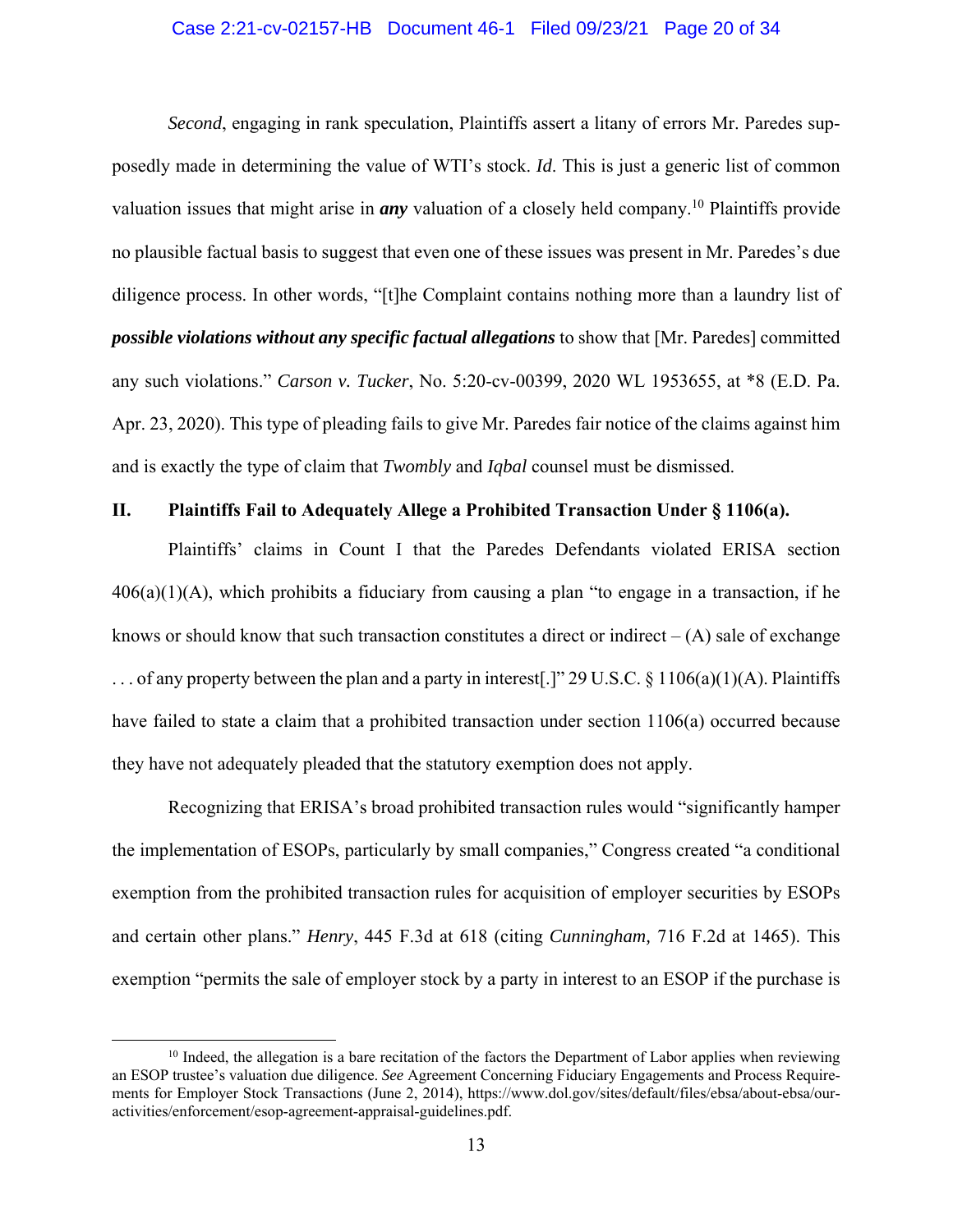made for 'adequate consideration.'" *Id.* (citing 29 U.S.C. § 1108(e)).

The Third Circuit has rejected the notion that Rule 8 is satisfied by pleading the bare bones of section 1106(a), holding that "[r]eading  $\S$  1106(a)(1) as a per se rule barring all transactions between a plan and party in interest would . . . expose fiduciaries to liability for every transaction whereby services are rendered to the plan," thereby "miss[ing] the balance that Congress struck in ERISA." *Sweda v. Univ. of Pa.*, 923 F.3d 320, 337 (3d Cir. 2019), *cert. denied*, 140 S. Ct. 2565 (2020). A per se prohibition on "necessary services would be absurd," which leads courts to "consider an alternative interpretation that avoids the absurdity." *Id.* Plaintiffs thus must allege more than the simple fact of a section 1106 prohibited transaction—something more than a "*sheer possibility* that a defendant has acted unlawfully." *Leventhal v. MandMarblestone Grp. LLC*, No. 18 cv-2727, 2020 WL 2745740, at \* 3 (E.D. Pa. May 27, 2020) (emphasis added) (quoting *Iqbal*, 556 U.S. at 678); *see also, e.g., Leber v. Citigroup, Inc.*, No. 07 Civ. 9329 (SHS), 2010 WL 935442, at \*10 (S.D.N.Y. Mar. 16, 2010) (holding that, if a "complaint does not allege any basis for presuming that a defendant's conduct fell outside a statutory exemption[,] . . . it is deficient.")*.* Specifically, a complaint alleging violations of section 1106(a) must also allege facts sufficient to support a plausible inference that section 1108's exemptions do not apply. *See Leber*, 2010 WL 935442, at  $*10$ . Plaintiffs fall far short of that requirement.<sup>11</sup>

"Adequate consideration" is determined not by focusing on the dollar amount paid, but on the process the fiduciary applied when determining the value to be paid. *See Champlain Enters.,* 

 $11$  Even if Plaintiffs were not required to plead aspects of section 1108's exemptions to state a prohibited transaction claim, the Court should still consider the Paredes Defendants' arguments because they are affirmative defenses that appear in the FAC. *See Allstate Vehicle & Prop. Ins. Co. v. Phila. Housing Auth.*, 394 F. Supp. 3d 535, 538-39 (E.D. Pa. 2019) ("[A] complaint may be dismissed pursuant to a 12(b)(6) motion when the affirmative defense appears on its face.") (quoting *Leveto v. Lapina*, 258 F.3d 156, 161 (3d Cir. 2001)). As discussed *supra* Part I.A., the ESOP's 2017 Form 5500 filing referenced throughout Plaintiffs' FAC shows that the ESOP made a "tidy profit" on the Transaction. Thus, section 1108's exemption applies on the face of the FAC itself.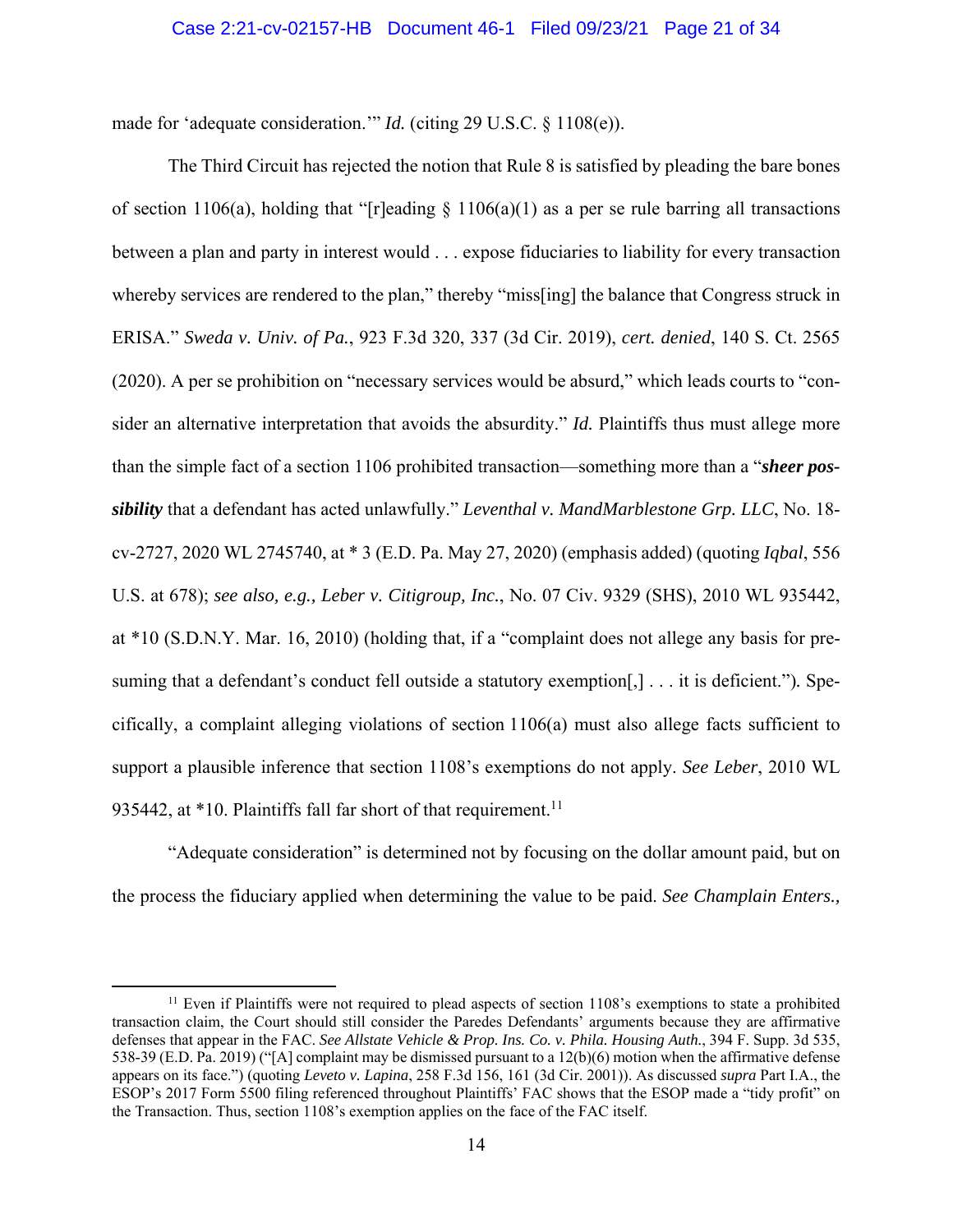#### Case 2:21-cv-02157-HB Document 46-1 Filed 09/23/21 Page 22 of 34

*Inc.*, 445 F.3d at 619-20 ("The adequate consideration test focuses on the conduct of the fiduciaries in determining the price, not the price itself.") (quoting *Eyler v. Comm'r*, 88 F.3d 445, 455 (7th Cir. 1996)); *see also Cunningham*, 716 F.2d at 1467 ("[T]he adequate consideration test, like the prudent man rule, is expressly focused upon the *conduct* of the fiduciaries."). To determine whether an ESOP pays no more than adequate consideration for a company's shares, the ESOP trustee must determine the range of fair market value of the stock to be acquired. For companies with publicly traded stock, this determination is often simple—a trustee may rely on the market price, with certain limited exceptions. *See Dudenhoeffer*, 573 U.S. at 425-27.

Appraisal of privately held stock, on the other hand, is a "very inexact science[.]" *Cunningham*, 716 F.2d at 1473. Because of the "uncertainty inherent in the process and the variety of potential fact patterns," ESOP fiduciaries, when dealing with privately held companies, rely on the expertise of others to determine whether no more than adequate consideration is paid. *Id*. While reliance on a qualified appraiser alone does not guarantee that an ESOP fiduciary discharged its obligations under ERISA, fiduciaries may point to an appraiser's guidance as evidence of a goodfaith investigation. *Perez v. Bruister*, 823 F.3d 250, 263 (5th Cir. 2016). Unless there is evidence of fraud, conspiracy, or self-dealing, it is inappropriate for a court to view a fiduciary's reliance on an appraiser's advice with 20/20 hindsight. *See, e.g.*, *id*.; *see also* Am. Inst. of Certified Public Accts., *Valuation of Privately-Held-Company Equity Securities Issued as Compensation* 107-09 (2013) (noting the risk of bias in a retrospective valuation). Thus, ESOP fiduciaries establish adequate consideration based on a determination of fair market value through a prudent investigation under "the circumstances *then prevailing*." *Bruister*, 823 F.3d at 262-63 (emphasis added); *see also* 29 U.S.C. § 1104(a)(1)(B).

The FAC fails to plausibly allege that Mr. Paredes's process for reviewing the proposed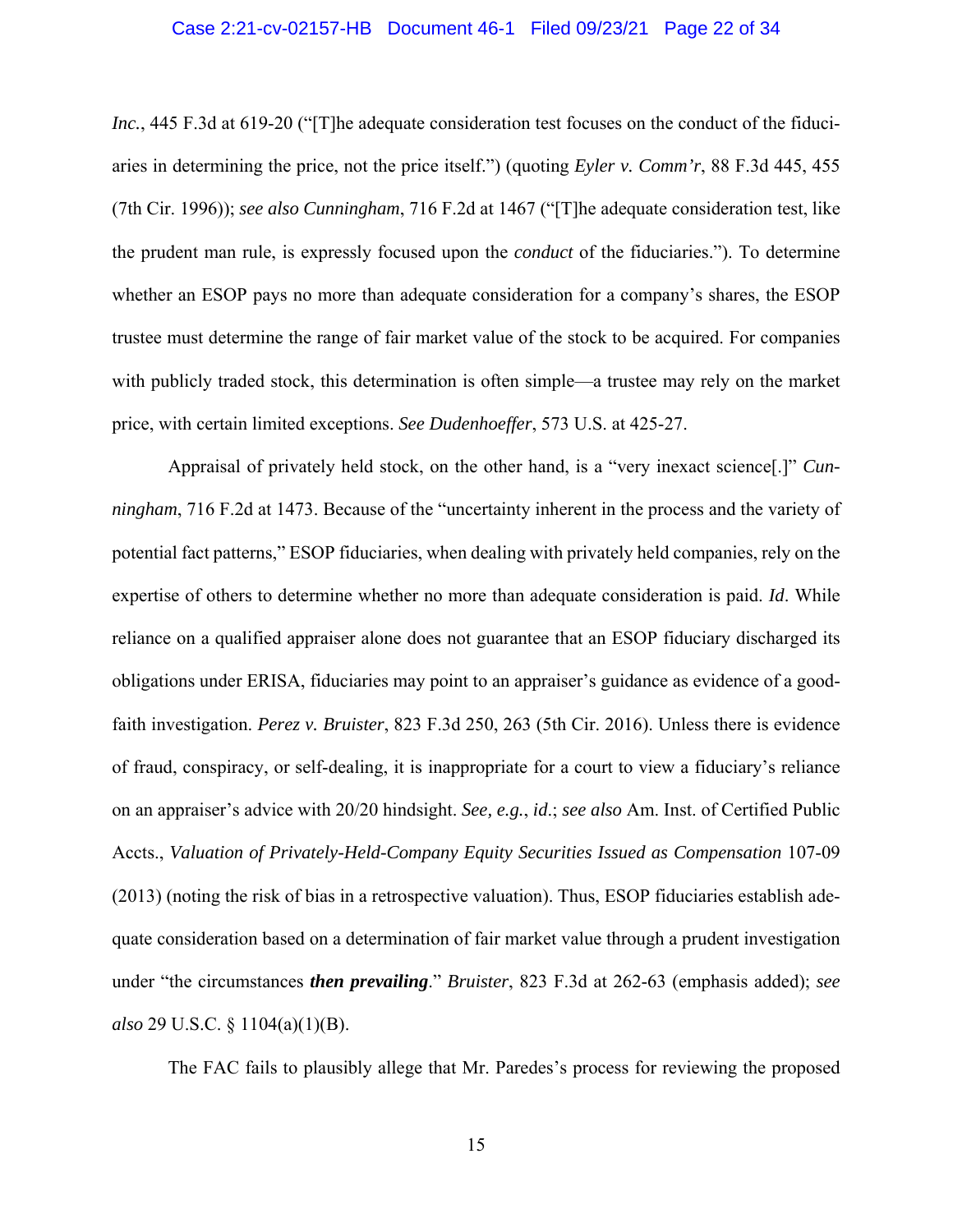#### Case 2:21-cv-02157-HB Document 46-1 Filed 09/23/21 Page 23 of 34

Transaction and determining adequate consideration was flawed or that Mr. Paredes caused the ESOP to overpay for WTI's stock. Indeed, as shown above, the FAC alleges virtually nothing at all about Mr. Paredes' process: there is nothing describing who his legal or financial advisors were; nothing about their qualifications; nothing about the information Mr. Paredes or his advisors considered; and nothing about Mr. Paredes' negotiations—ultimately, nothing about process at all.

As discussed above, the WTI ESOP's Form 5500 for 2017 shows that the ESOP acquired WTI's stock in a leveraged deal for *less* than fair market value. The FAC's allegation that the ESOP overpaid is thus implausible on its face. Rather than plead that section 1108(e)'s exemption *does not* apply, as they must, the FAC shows the exemption *does* apply.

Plaintiffs' threadbare and conclusory allegations thus fall well short of plausibly alleging that Mr. Paredes caused the Plan to pay more than adequate consideration for WTI stock.<sup>12</sup>

#### **III. Plaintiffs Fail to Adequately Allege a Prohibited Transaction Under § 1106(b).**

Count I also claims that the Paredes Defendants violated sections  $1106(b)(2)$  and (3) of ERISA. Section 1106(b)(2) provides that plan fiduciaries may not "act in any transaction involving the plan on behalf of a party (or represent a party) whose interests are adverse to the interests of the plan or the interests of its participants." FAC  $\P$  86; 29 U.S.C. § 1106(b)(2).

 $12$  Plaintiffs make cursory allegations that the Paredes Defendants caused the ESOP to borrow money from a party in interest (WTI) in violation of 29 U.S.C. § 1106(a)(1)(B), and that the Paredes Defendants caused a transfer of plan assets (the Transaction's consideration) to a party in interest (the selling shareholders) in violation of 29 U.S.C. § 1106(a)(1)(D). FAC ¶¶ 82-83. The same adequate consideration analysis applied to section 1106(a)(1)(A) also applies to section 1106(a)(1)(D). *See* 29 U.S.C. §§ 1108(b)(17), (e); 29 C.F.R. § 2550.408e(a) ("Section 408(e) . . . exempts from the prohibitions of section  $406(a)$  and  $406(b)(1)$  and (2) of the Act any acquisition or sale by a plan of qualifying employer securities.").

As to Plaintiffs' section 1106(a)(1)(B) claims, Plaintiffs overlook that an ESOP has no cash of its own except amounts received in the form of employer contributions, which are subject to strict annual limits imposed by the IRS. *See* I.R.C. § 404(a)(9), 26 U.S.C. § 404(a)(9). Thus, the *only way* to accomplish an ESOP stock purchase such as this one without violating IRS contribution limits is for the ESOP to borrow the cash needed to complete the transaction. Taken to its logical end, Plaintiffs' contention that a loan from WTI to the ESOP violates ERISA would mean that the ESOPs that ERISA specifically authorizes and Congress sought to encourage could no longer exist. That is why Congress included in ERISA an exemption for loans to ESOPs for the benefit of plan participants and beneficiaries, so long as the loan is "at an interest rate which is not in excess of a reasonable rate." 29 U.S.C. § 1108(b)(3)(B). Plaintiffs nowhere allege that the 2.64% interest rate on the \$200 million ESOP loan was unreasonable. FAC ¶ 5.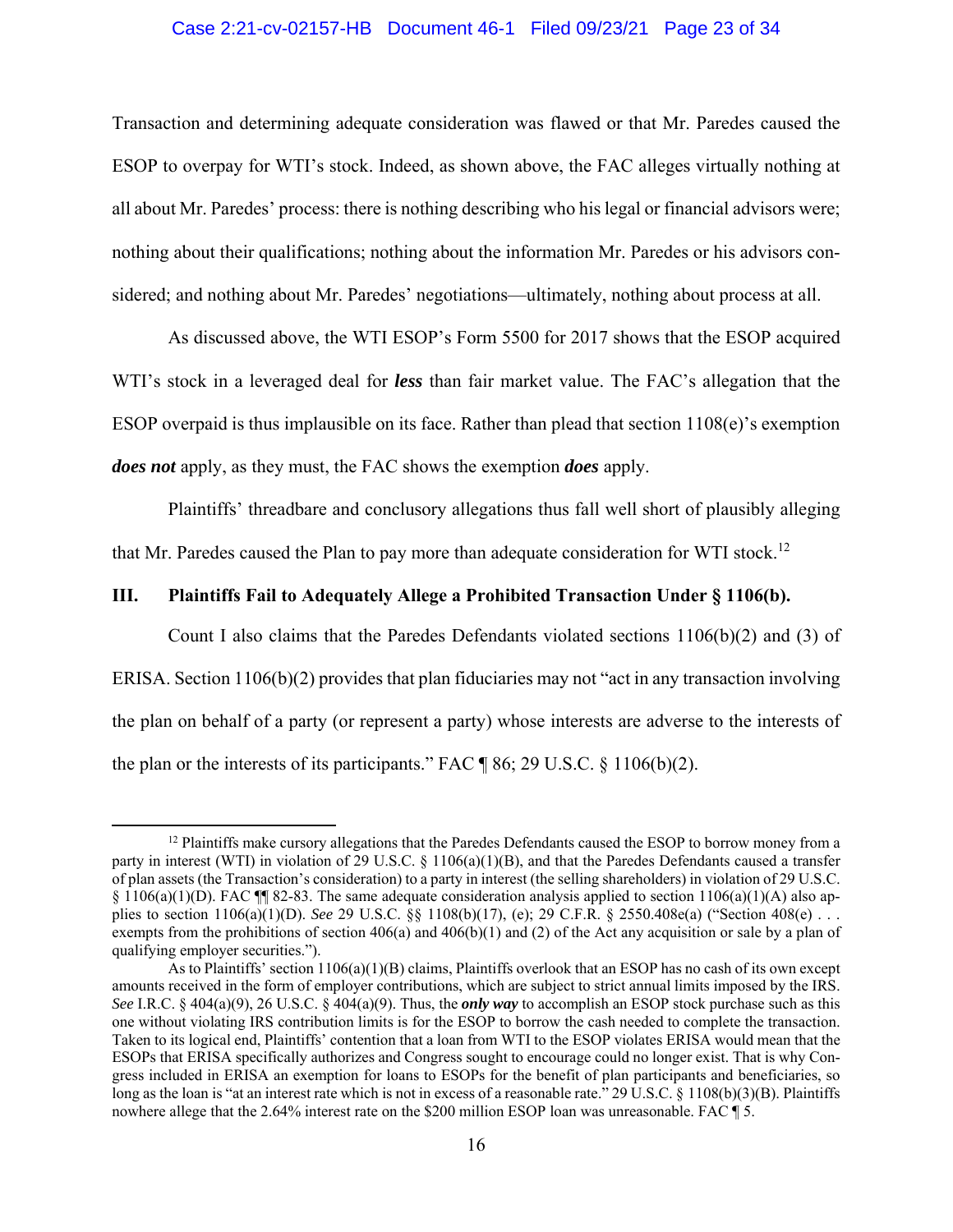#### Case 2:21-cv-02157-HB Document 46-1 Filed 09/23/21 Page 24 of 34

This claim fails because Plaintiffs have alleged facts confirming that the adequate consideration exemption applies to the Transaction. *See supra* Part II; 29 U.S.C. § 1108(e) ("Sections 1106 and 1107 of this title shall not apply" when the elements of section 408(e) are met); 29 C.F.R. § 2550.408e ("Section 408(e)  $\ldots$  exempts from the prohibitions of section 406(a) and 406(b)(1) and (2) of the Act any acquisition or sale by a plan of qualifying employer securities."). Moreover, the only allegation in support of this claim is that, in approving the Transaction, Mr. Paredes "primarily" benefitted the sellers by "caus[ing] the Plan to acquire World Travel stock from the Selling Shareholders and/or World Travel above fair market value and with the proceeds of a loan that was used to pay the Selling Shareholders." FAC  $\P$  100. This is just a recitation of the elements of the claim. Plaintiffs allege no facts supporting that Mr. Paredes "act[ed] . . . on behalf of" or "represent[ed]" the sellers in connection with the Transaction. The FAC itself contradicts that claim; Plaintiffs' allegations *support* the conclusion that Mr. Paredes acted on behalf of the ESOP and its participants. *See, e.g.*, FAC ¶ 1 (the Paredes Defendants were "the trustee for the [ESOP]"), ¶ 3 (the Paredes Defendants "caused the Plan to buy shares"), *id.* ¶ 6 (the Paredes Defendants "represented the Plan and its participants as trustee in the ESOP Transaction. It had sole and exclusive authority to negotiate the terms of the ESOP Transaction on the Plan's behalf."), *id.* ¶ 52 ("World Travel appointed [the Paredes Defendants] as trustee of the Plan."). Parroting a claim's elements with no factual allegations in support, as Plaintiffs do here, does not state a claim for relief.

Plaintiffs' claim under section  $1106(b)(3)$  likewise fails. That section provides that a fiduciary may not "receive any consideration for his own personal account from any party dealing with such plan in connection with a transaction involving the assets of the plan." 29 U.S.C. § 1106(b)(3). To begin with, a claim under section 1106(b)(3) depends on an allegation of fiduciary status. *Id*. ("A *fiduciary* with respect to a plan shall not . . . receive any consideration for his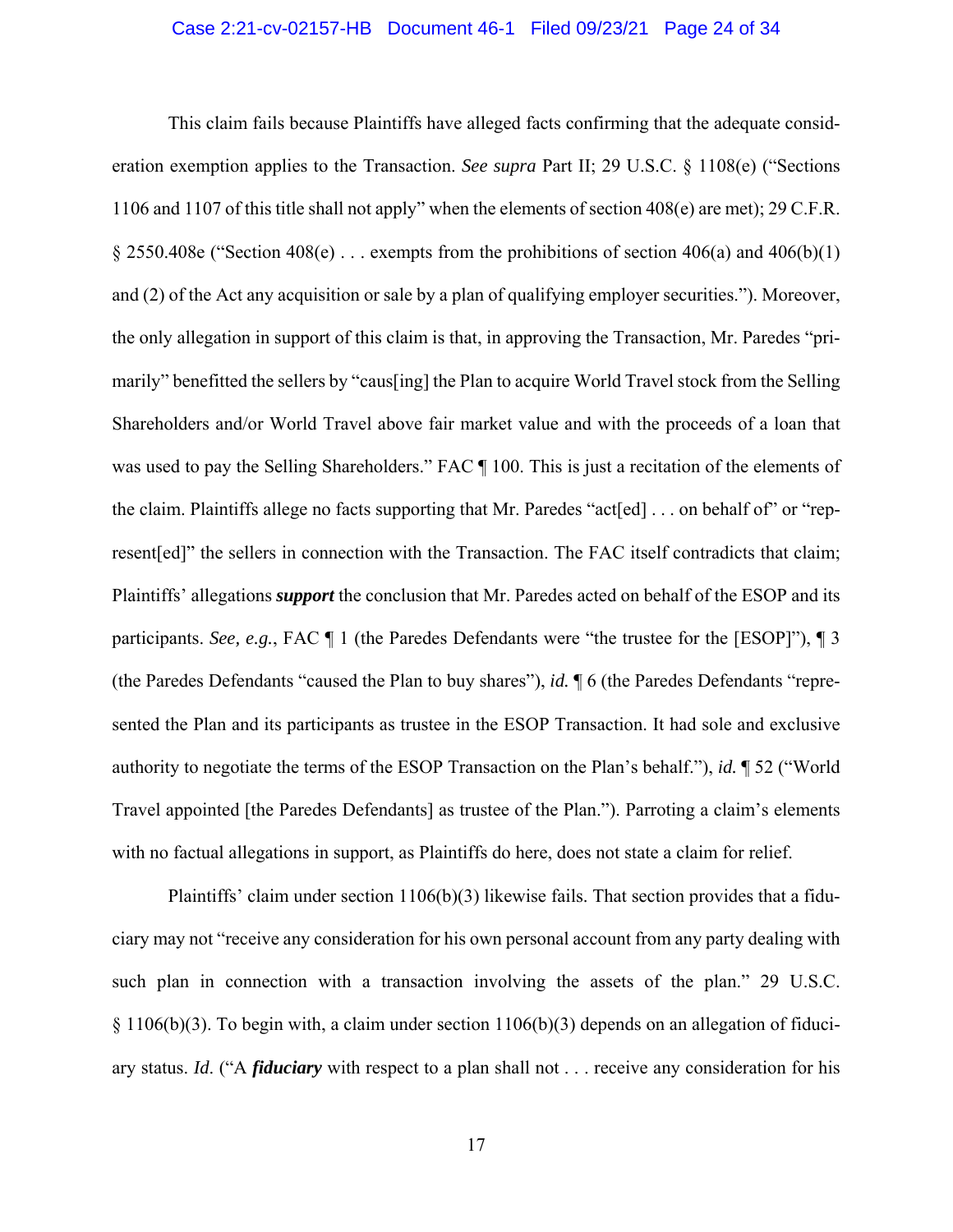#### Case 2:21-cv-02157-HB Document 46-1 Filed 09/23/21 Page 25 of 34

own personal account . . . .) (emphasis added); *see also* DOL Advisory Op. 99-03A (Jan. 25, 1999) ("[A] *fiduciary* does not engage in an act described in section 406(b)(3) . . . if the *fiduciary* does not use any of its authority, control, or responsibility to cause a third party to pay to the *fiduciary* any compensation in connection with a transaction . . . .") (emphasis added).

Plaintiffs allege generally that the Paredes Defendants were "a fiduciary of the Plan." FAC ¶ 20. "[F]iduciary status is not an all or nothing proposition," however. *In re Fid. ERISA Fee Litig.*, No. 19-cv-10335, 2020 WL 759542, at \*5 (D. Mass. Feb. 14, 2020), *aff'd*, 990 F.3d 50 (1st Cir. 2021). The "threshold question" for any claim that a fiduciary violated ERISA, then, is whether the defendant "was acting as a fiduciary (that is, was performing a fiduciary function) *when taking the action subject to complaint*." *Pegram v. Herdrich*, 530 U.S. 211, 226 (2000) (emphasis added). Service providers such as Mr. Paredes ordinarily are not fiduciaries with respect to their compensation, the "action subject to complaint" in Plaintiffs' claim under section 1106(b)(3). *See* FAC ¶ 88 (the Paredes Defendants "received consideration for its own personal account from World Travel . . . as trustee for the Plan in the ESOP Transaction").

The critical inquiry for assigning fiduciary responsibility for a service provider's compensation is who controlled the "decision whether or not, and on what terms, to enter into [the] agreement." *Renfro v. Unisys Corp.*, 671 F.3d 314, 324 (3d Cir. 2011) (citing *F.H. Krear & Co. v. Nineteen Named Trs.*, 810 F.2d 1250, 1259 (2d Cir. 1987)). A service provider may be a fiduciary for other purposes, but it becomes a fiduciary as to its own compensation only if its agreement with the plan "give<sup>[s]</sup> it such control over factors that determine the actual amount of its compensation." *F.H. Krear & Co.*, 810 F.2d at 1259; *Marks v. Indep. Blue Cross*, 71 F. Supp. 2d 432, 437 (E.D. Pa. 1999) (same).

Plaintiffs allege nothing suggesting that Mr. Paredes controlled WTI's decision to hire him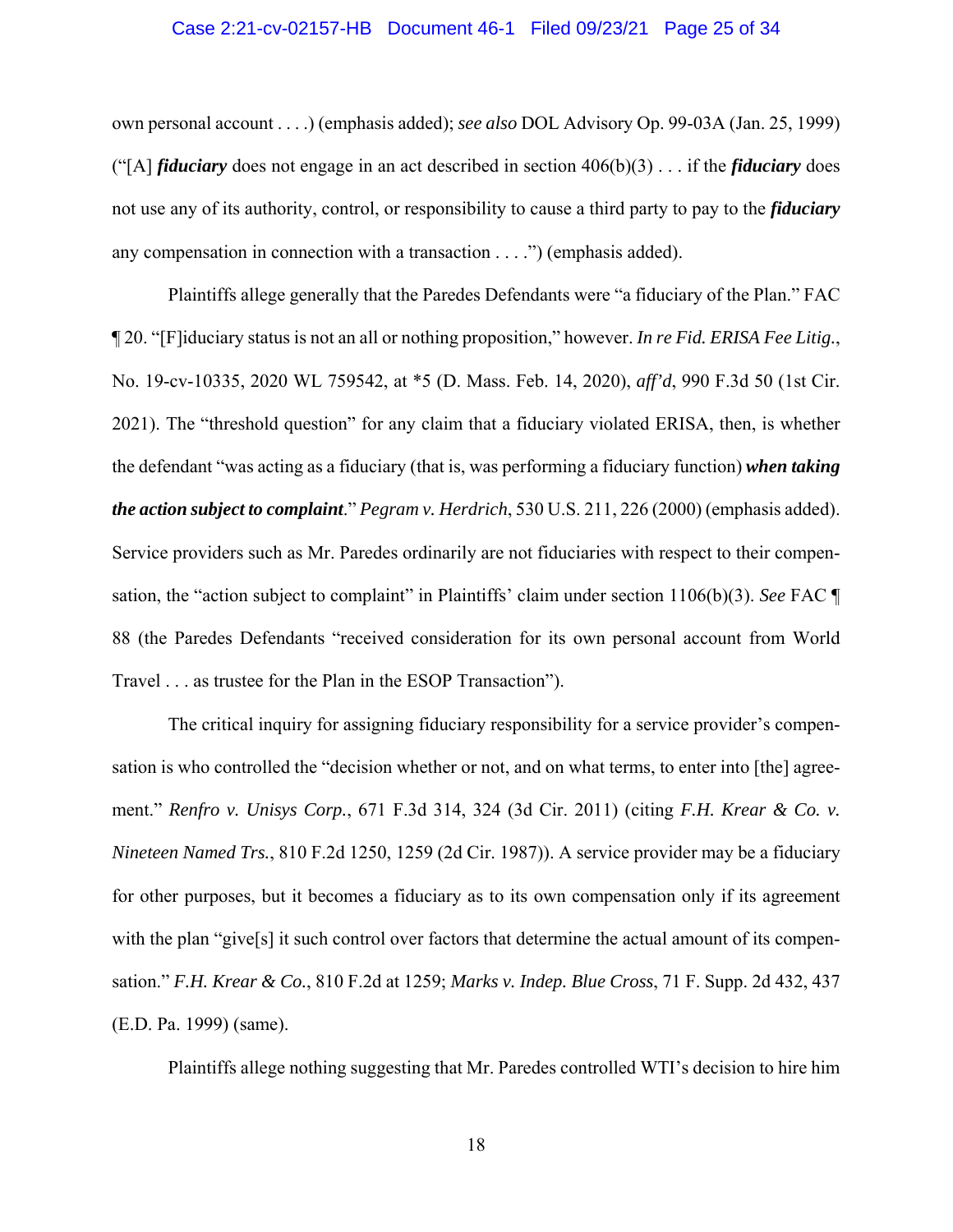#### Case 2:21-cv-02157-HB Document 46-1 Filed 09/23/21 Page 26 of 34

or that he somehow controlled the amount he was paid. The *only* fact Plaintiffs allege about Mr. Paredes's fees is that WTI—who, unlike the selling shareholders, was not a "party dealing with [the] plan," 29 U.S.C. § 1106(b)(3); DOL Advisory Op. 91-44A (Nov. 14, 1991)—paid him "under a contract" made between Mr. Paredes and WTI. FAC ¶ 54. In other words, Mr. Paredes's compensation was governed by the sort of arm's-length bargaining that ensures a service provider is "unable to exercise any control over . . . whether or not, and on what terms, to enter into an agreement with him." *Renfro*, 671 F.3d at 324 (quoting *F.H. Krear*, 810 F.2d at 1259); *Marks*, 71 F. Supp. 2d at 437 (same). Because Mr. Paredes was not acting as a fiduciary with respect to his compensation, Plaintiffs' section 1106(b)(3) claim fails.

Even if Plaintiffs had alleged that Mr. Paredes was a fiduciary with respect to his compensation, the claim still fails because Plaintiffs have pleaded no facts in support of it other than that WTI paid Mr. Paredes to act as trustee. FAC  $\parallel$  54. Because of the nature of ESOP stock transactions, it is common practice for the sponsor company to pay the trustee's fees. Indeed, ERISA section 1108(b)(2) permits parties in interest (which all service providers are, 29 U.S.C. § 1002(14)(B)), to make reasonable arrangements for services if they receive "no more than reasonable compensation." 29 U.S.C.  $\S$  1108(b)(2)(A) (providing that section 1106 does not apply to "[c]ontracting or making reasonable arrangements with a party in interest for . . . services necessary for the establishment or operation of the plan, if no more than reasonable compensation is paid"). Plaintiffs offer no factual allegations about PFS's compensation, let alone that it was unreasonable. Plaintiffs' claim section 1108(b)(3) claim should thus be dismissed.

#### **IV. Plaintiffs Have Failed to State a Claim For Any Breach of Fiduciary Duty.**

In Count II, Plaintiffs allege that the Paredes Defendants breached the fiduciary duties of prudence and loyalty under ERISA by failing to conduct "an appropriate investigation[, which]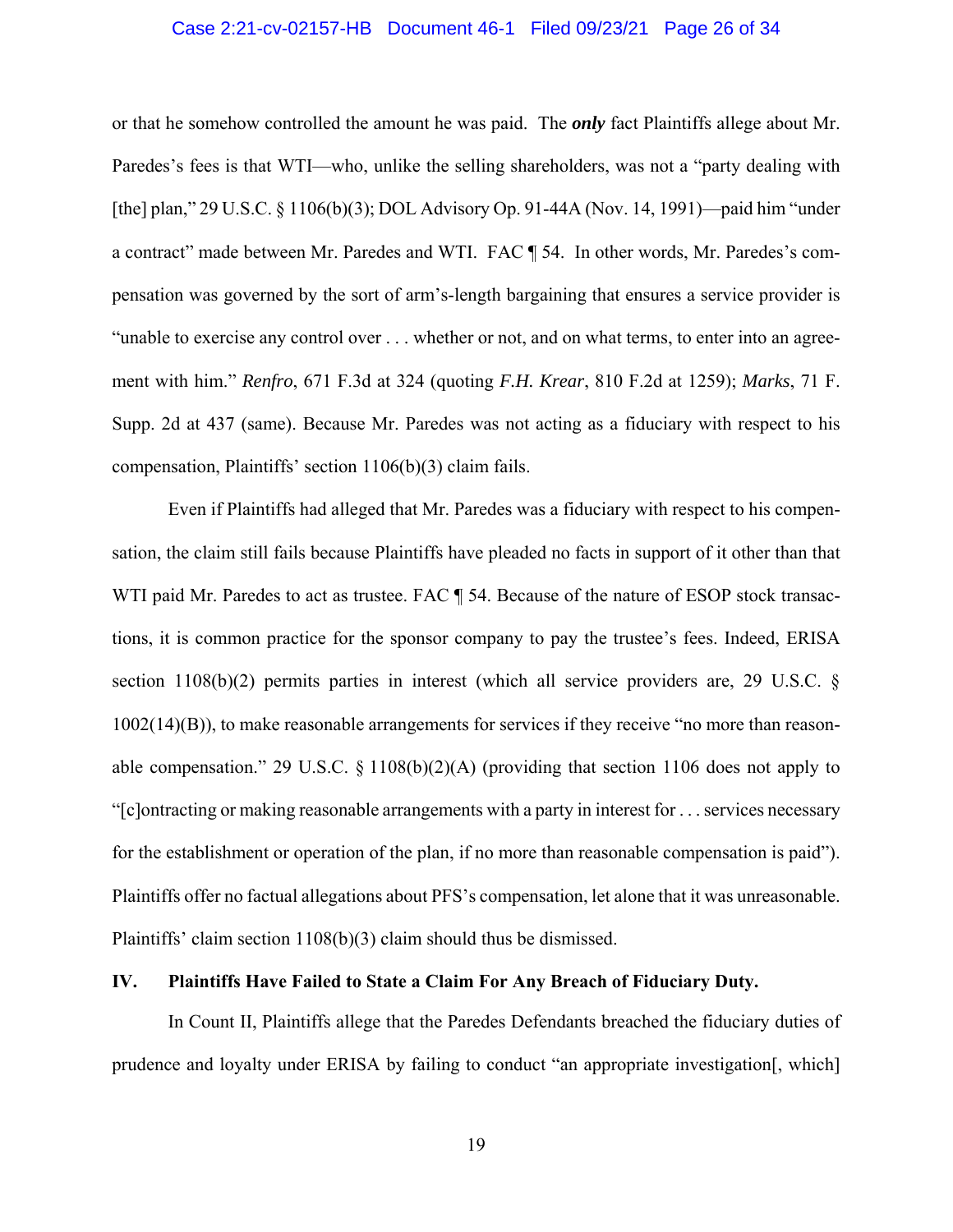#### Case 2:21-cv-02157-HB Document 46-1 Filed 09/23/21 Page 27 of 34

would have revealed that the valuation used for the ESOP Transaction did not reflect the fair market value of the [WTI] stock purchased by the Plan." FAC ¶ 98. Both claims fail.

To begin with, claims for breach of the duty of prudence must either refer directly to defendants' knowledge, methods, or conduct, or make "circumstantial factual allegations" from which a court "may reasonably infer . . . that the process was flawed." *Pension Benefit Guar. Corp. ex rel. St. Vincent Catholic Med. Ctrs. Ret. Plan v. Morgan Stanley Inv. Mgmt. Inc.*, 712 F.3d 705, 718 (2d Cir. 2013) (internal quotation marks omitted); *Sweda*, 923 F.3d at 332 (stating a plaintiff is required to "provide[] substantial circumstantial evidence from which the District Court could 'reasonably infer' that a breach had occurred"); *Harmon v. FMC Corp.*, No. 16-6073, 2018 WL 1366621, at \*5 (E.D. Pa. Mar. 16, 2018) ("[T]o survive a motion to dismiss, a plaintiff must allege facts that support a finding that the defendant's process . . . was flawed.). Plaintiffs do not refer directly to any imprudent process, and, indeed, the FAC omits *any* description of Mr. Paredes's decision-making process. So Plaintiffs must instead provide sufficient factual allegations from which this Court can reasonably infer that it was flawed. They have failed to do so.

As discussed above, Plaintiffs' only "facts" are conclusory: that Mr. Paredes's process was "less extensive and thorough than the due diligence performed by third party buyers in corporate transactions." This is insufficient to infer that Mr. Paredes's process was in any way deficient. Indeed, the documents referenced in Plaintiffs' FAC support the *opposite* inference, given that WTI's post-Transaction stock price suggests that the ESOP got a deal. Simply put, the FAC fails to plausibly allege that Mr. Paredes's process was flawed or that the ESOP overpaid. The Court therefore should dismiss Plaintiffs' claim for breach of the fiduciary duty of prudence.

As for Plaintiffs' disloyalty claim, ERISA section  $404(a)(1)$  imposes on plan fiduciaries a duty to act "solely in the interest of the participants and beneficiaries." 29 U.S.C. § 1104(a)(1). To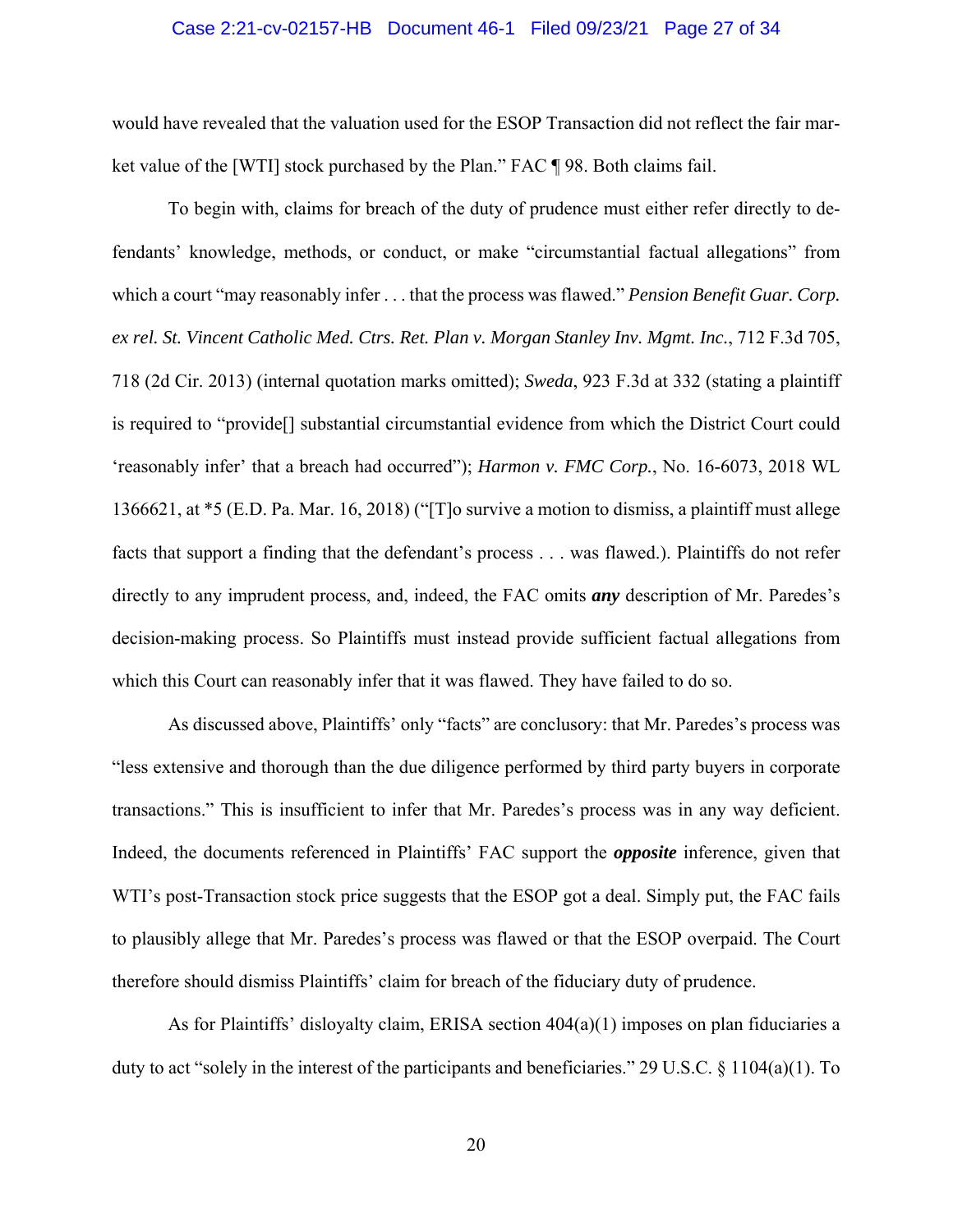#### Case 2:21-cv-02157-HB Document 46-1 Filed 09/23/21 Page 28 of 34

state a claim, Plaintiffs must plausibly allege that Mr. Paredes acted self-interestedly or to further a third party's interests rather than "with an eye single to the interests of the participants and beneficiaries of the plan." *Reich v. Compton*, 57 F.3d 270, 291 (3d Cir. 1995); *see Perez v. Koresko*, 86 F. Supp. 3d 293, 383 (E.D. Pa. 2015). They have not.

The FAC rests entirely on Plaintiffs' allegations of a fraudulent scheme in which one or more of the Wells Defendants and the Paredes Defendants are supposed to have collaborated to manipulate financial information and boost WTI's fair market value. Plaintiffs say that Defendant Jim Wells first "direct[ed] the preparation of financial projections" that "did not fully report the scale of" the company's revenue-sharing liabilities even though he was "fully aware of and controlled how World Travel accrued liabilities from these revenue-sharing arrangements." FAC ¶¶ 62, 68, 69. WTI sent these inflationary projections to the Paredes Defendants, who allegedly "relied upon" them and took other actions to overvalue WTI. *Id.* ¶ 67 (alleging that the Paredes Defendants did not apply a discount for lack of control and instead applied a control premium); *id.* ¶ 72 (alleging that the Paredes Defendants used "unrealistic growth projections, unreliable or outof-date financials . . . and/or . . . fail[ed] to test assumptions . . . and/or [relied on] other factors" inflating WTI's value).

According to the FAC, the Paredes Defendants supposedly agreed to "act in favor of the" sellers for their own pecuniary gain: *first,* the Paredes Defendants purportedly wanted the company to hire them as the ESOP's post-Transaction trustee, and, *second*, the Paredes Defendants allegedly needed "sellers of [other] companies" to learn that the Paredes Defendants "applied a lesser degree of due diligence in ESOP purchases" than others, which would earn them the "possibility of business" from those other sellers. *Id*. ¶ 73.

Such allegations sound in fraud. *See In re Exxon Mobil Corp. Sec. Litig.*, 500 F.3d 189,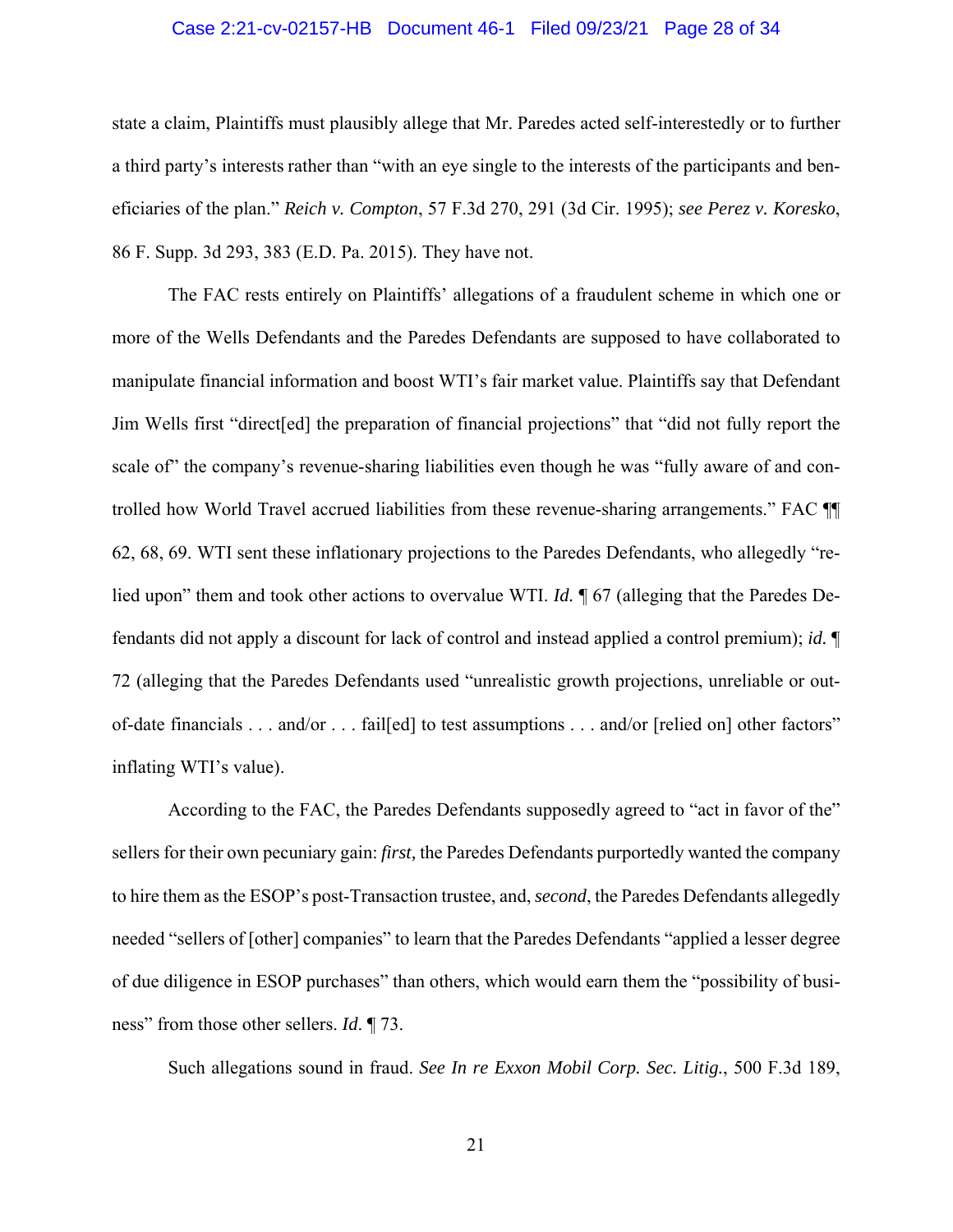#### Case 2:21-cv-02157-HB Document 46-1 Filed 09/23/21 Page 29 of 34

197 (3d Cir. 2007 ) ("[W]e should look at claims in a practical manner, not a 'categorical' one— . . . under our precedent, if a claim not otherwise requiring proof of scienter nonetheless sounds in fraud, the Federal Rule of civil Procedure 9(b)'s heightened pleading standard applies") (citing *Rombach v. Chang*, 355 F.3d 164, 170-71 (2d Cir. 2004) (particularity requirement applies to "all averments of fraud[] . . . and is not limited to allegations styled or denominated as fraud") (internal quotation marks omitted)). When "alleging fraud or mistake, a party must state with particularity the circumstances constituting fraud or mistake." Fed. R. Civ. P. 9(b). There is "no requirement that fraud or mistake be a necessary element of a *prima facie* claim in order for Rule 9(b) to apply." *In re Processed Egg Prods. Antitrust Litig.*, 851 F. Supp. 2d 867, 879 (E.D. Pa. 2012) (citing *Cal. Pub. Emps.' Ret. Sys. v. Chubb Corp.*, 394 F.3d 126, 161 (3d Cir. 2004)). Instead, a plaintiff must satisfy the heightened pleading standards of Rule 9(b) if he or she alleges a "unified course of fraudulent conduct and rel[ied] entirely on that course of conduct as the basis of a claim." *Id.* (citing *Vess v. Ciba-Geigy Corp. USA*, 317 F.3d 1097, 1103 (9th Cir. 2003)); *see also In re Exxon Mobil Corp. Secs. Litig.*, 500 F.3d at 198 (citing *Rombach*, 355 F.3d at 171).<sup>13</sup>

Plaintiffs' vague insinuations of an illicit scheme do not come close to satisfying Rule 9's heightened pleading requirement for fraud. Rule 9(b) requires far more—specifically

(1) a specific false representation of material fact; (2) knowledge by the person who made it of its falsity; (3) ignorance of its falsity by the person to whom it was made; (4) the intention that it should be acted upon; and (5) that the plaintiff acted upon it to his [or her] damage.

<sup>&</sup>lt;sup>13</sup> Many courts have concluded that Rule 9(b)'s requirement apply to claims brought under ERISA. Courts apply Rule 9(b) to ERISA breach of fiduciary duty claims where the allegations underlying those claims sound in fraud. *See, e.g.*, *Vigeant v. Meek*, 953 F.3d 1022, 1027-28 (8th Cir. 2020) (applying Rule 9(b) to dismiss claims that ESOP trustee breached its fiduciary duties in connection with valuation of sponsor company's stock); *Woods v. S. Co.*, 396 F. Supp. 2d 1351, 1359-60 & n.5 (N.D. Ga. 2005) (acknowledging that although ERISA generally requires only notice pleading, "[a] more rigorous pleading requirement may be imposed when a plaintiff's ERISA claim amounts to an allegation of fraud"). Courts within the Third Circuit have held that "[a]lthough Rule 8's pleading requirements apply generally to ERISA claims for breach of fiduciary of duty, . . . to the extent that any claims sound in fraud, they are subjected to the heightened pleading requirements of Rule 9(b)." *Johnson v. Radian Grp. Inc.*, No. 08-2007, 2009 WL 2137241, at \*12 (E.D. Pa. July 16, 2009) (collecting cases).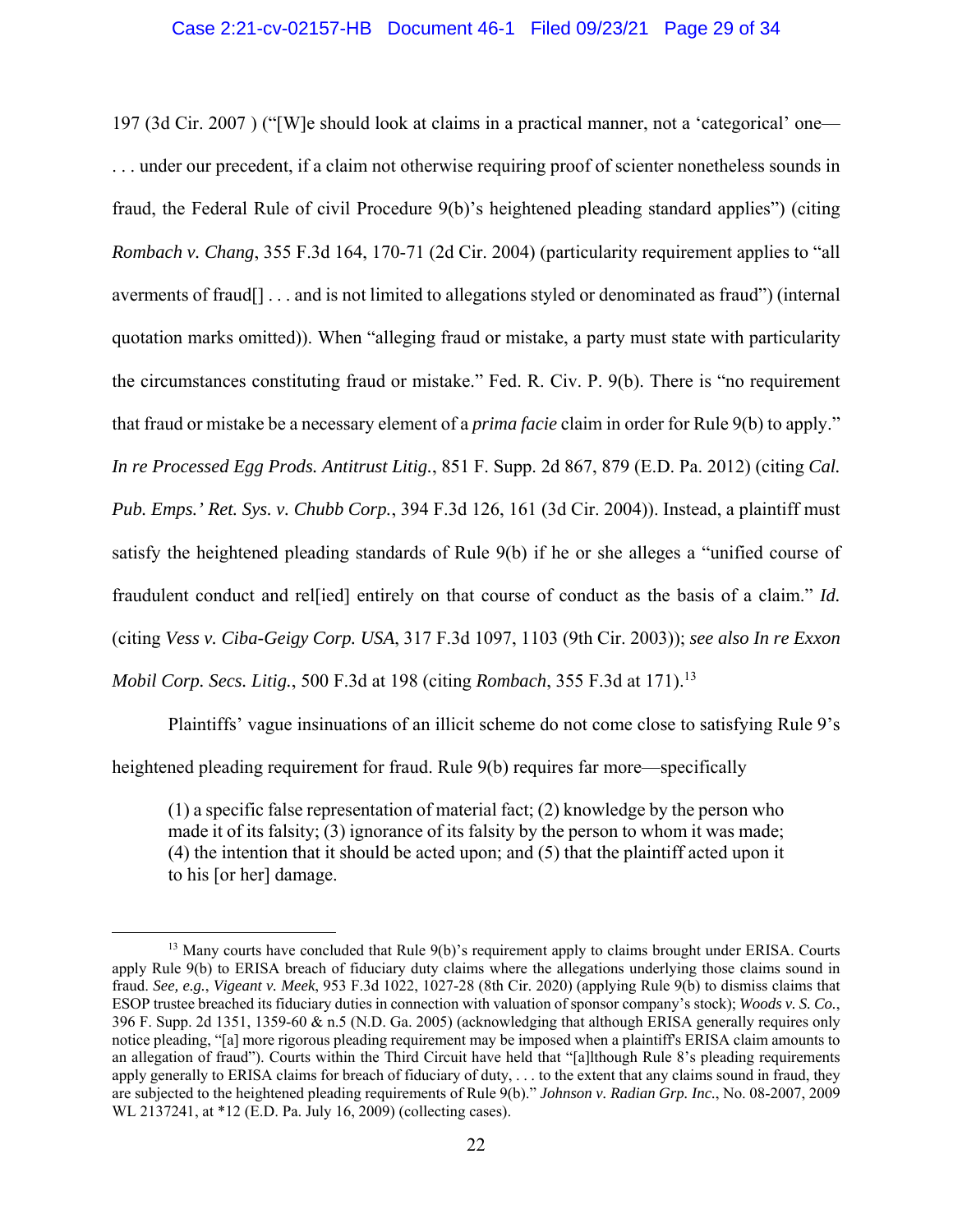*Garfield v. Shutterfly, Inc.*, No. 20-2249, 2021 WL 2026854, at \*8 (3d Cir. May 21, 2021).

The FAC alleges none of the "the 'who, what, when, where and how'" of the fraud required by Rule 9(b). *In re Rockefeller Ctr. Props., Inc. Sec. Litig.*, 311 F.3d 198, 217 (3d Cir. 2002). For example, all the allegations regarding the company's supposedly fraudulent accounting of its revenue-sharing agreements are confined to a single paragraph. FAC ¶ 68. The facts are relayed by a "confidential witness," identify no other employees aware of or involved in the scheme, and include no information about the supposed "instruct[ions]" Mr. Wells gave to others or the amount of the alleged underreporting. *Id.*; *see also id.* ¶ 61.14

The FAC also lacks any details about how the alleged fraudsters executed their plan to inflate the ESOP's purchase price. Plaintiffs' provide only a generic list of common valuation issues in ESOP transactions and then to assert in conclusory fashion that these issues pervaded the valuation Mr. Paredes relied on. *See* FAC ¶ 67 (alleging liability for supposed failure to obtain a discount for lack of control, application of control premium); *id.* ¶ 72 (listing issues such as projections, financials, discount rates, comparable companies, assumptions, "and/or" other factors). Plaintiffs provide no factual basis for these allegations, let alone any specifics. Reciting a laundry list of common valuation issues that *might* arise in any stock transaction and that *could* have increased the fair market value of WTI's stock is insufficient to plead fraud with particularity under Rule 9.

Plaintiffs' allegations about Mr. Paredes's supposed financial incentives to engage in the

<sup>14</sup> "[W]hen dealing with confidential witnesses, courts should assess the 'detail provided by the confidential sources, the sources' basis of knowledge, the reliability of the sources, the corroborative nature of other facts alleged, including from other sources, the coherence and plausibility of the allegations and similar indicia." *Rahman v. Kid Brands, Inc.*, 736 F.3d 237, 244 (3d Cir. 2013). If, after this assessment, the anonymous allegations "are found wanting," a court "must discount them steeply." *Rahman*, 736 F.3d at 244 (quoting *Institutional Invs. Grp. v. Avaya*, 564 F.3d 242, 263 (3d Cir. 2009)). Plaintiffs give no information from which the Court can assess the basis of their confidential witness's knowledge or their reliability. The allegations are thus "wanting," and the Court should "discount them steeply." *See id*.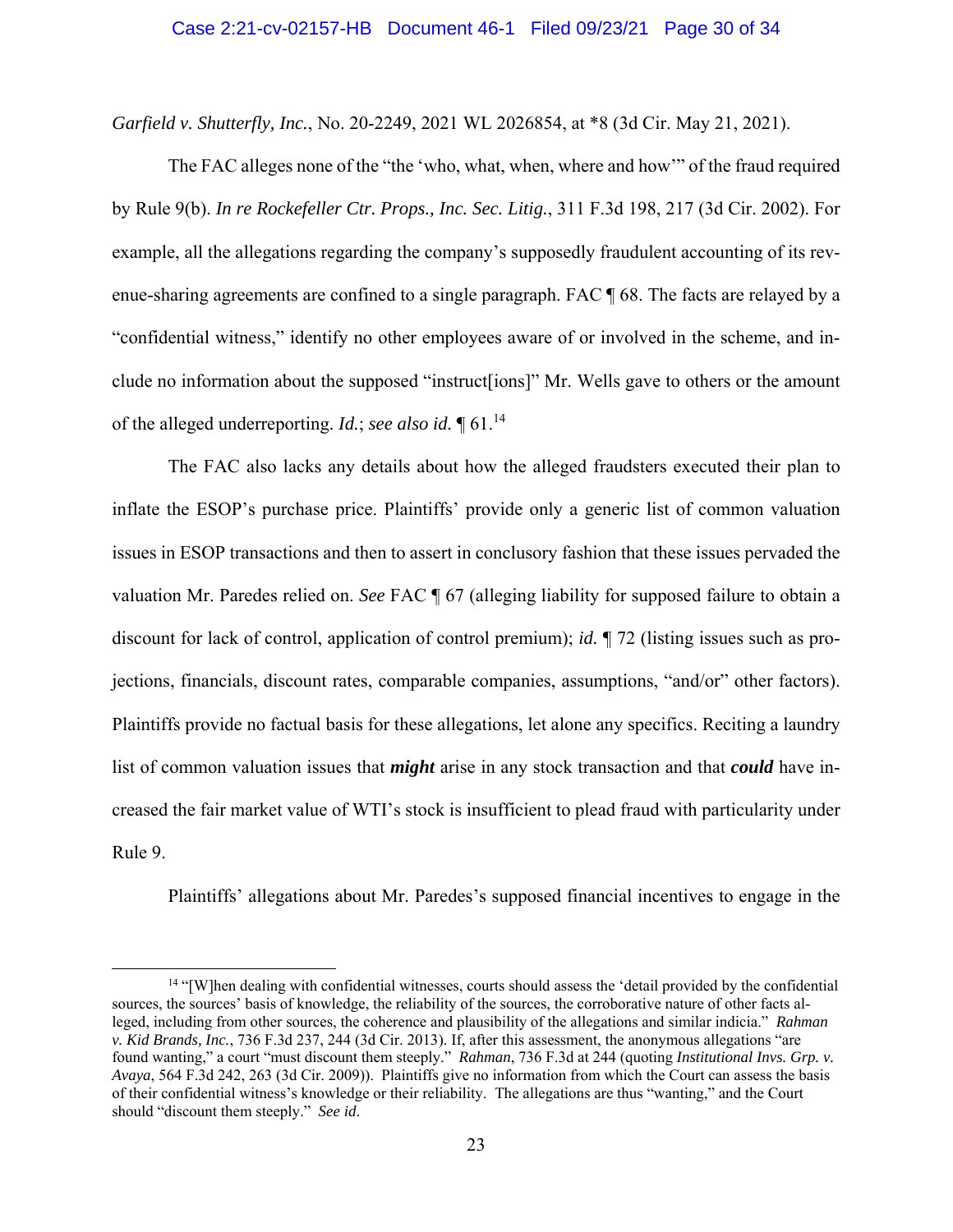#### Case 2:21-cv-02157-HB Document 46-1 Filed 09/23/21 Page 31 of 34

scheme are also paper-thin. Simply asserting, as Plaintiffs do in paragraph 73 of the FAC, that a business has a general incentive to boost earnings is insufficient to plausibly allege that the business committed fraud. *See GSC Partners CDO Fund v. Washington*, 368 F.3d 228, 237 (3d Cir. 2004) ("[M]otives that are generally possessed by most corporate directors and officers do not suffice; instead, plaintiffs must assert a concrete and personal benefit to the individual defendants resulting from this fraud."). As noted above, the FAC contains zero facts about the other sellers and companies to which Mr. Paredes was supposedly catering or about how the scheme worked. It is not clear how these companies would even know that Mr. Paredes inflated WTI's share price, unless they had access to the confidential valuation he relied on *and* independently knew WTI's "true" value—implausible facts Plaintiffs do not allege.

In short, the FAC's scant allegations regarding the supposed scheme to inflate the ESOP's purchase price fail to satisfy Rule 9(b). Where claims sounding in fraud fail to satisfy Rule 9(b), Third Circuit courts dismiss them outright. *See, e.g.*, *Chubb Corp.*, 394 F.3d at 145 (affirming district court's decision to dismiss with prejudice a Second Amended Complaint for failure to allege fraud with particularity). Dismissing Count II for this reason advances Rule 9's "gatekeeping function," by "assuring that only viable claims reach discovery and preventing [plaintiffs] from using discovery as a fishing expedition." *Rogers v. Conair Corp.*, No. 10-1497, 2011 WL 1809510, at  $*3$  (E.D. Pa. May 12, 2011).<sup>15</sup>

<sup>&</sup>lt;sup>15</sup> Plaintiffs' disloyalty claim fails for a second reason: it improperly piggybacks on his prudence claim. *Sacerdote v. New York Univ.*, No. 16-CV-6284 (KBF), 2017 WL 3701482, at \*5 (S.D.N.Y. Aug. 25, 2017) ("To state a loyalty-based claim under ERISA  $\S$  404(a)(1)(A), a plaintiff must do more than simply recast purported breaches of the duty of prudence as disloyal acts.") (emphasis omitted). For example, Plaintiffs allege that the Paredes Defendants acted "in favor of the" sellers by "appl[ying] a lesser degree of due diligence in [the Transaction] than is typical for non-ESOP-buyers' purchases of businesses." FAC ¶ 73. This is just a different way to say the Paredes Defendants employed an imprudent process. In order to plead a loyalty claim, a plaintiff must include "*additional facts* suggesting an improper motive or financial benefit." *Luense v. Konica Minolta Bus. Sols. U.S.A., Inc.*, No. 20-6827, 2021 WL 2103231, at \* 9 (D.N.J. May 24, 2021) (emphasis added); *see also Nicolas v. Trs. of Princeton Univ.*, No. 17-3695, 2017 WL 4455897, at \* 3 (D.N.J. Sept. 25, 2017) ("Plaintiff's loyalty claims are merely characterizations that piggyback off of the prudence claims without any independent factual predicate.").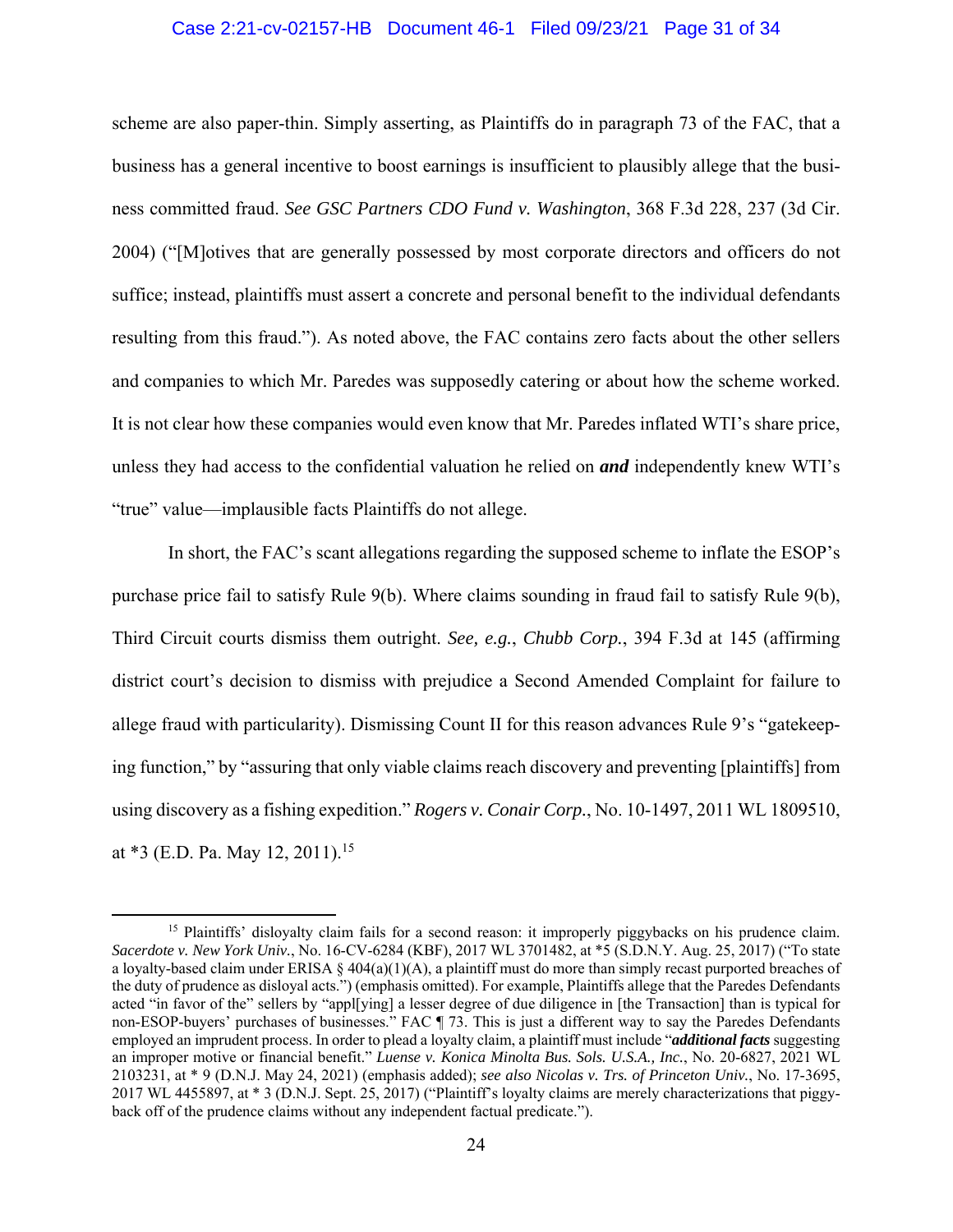## **V. Plaintiffs Have Failed to Allege Sufficient Facts to Show that PFS Functioned as an ERISA Fiduciary.**

Plaintiffs allege that Mr. Paredes and his company, PFS, jointly operated as the ESOP's trustee with discretionary authority to cause the ESOP to enter into the Transaction. *See* FAC ¶ 1. Plaintiffs claim in Count I that, as such, both are liable under ERISA section 409, 29 U.S.C. § 1109, for breaching their fiduciary obligations to the ESOP. Though Mr. Paredes acted as a discretionary fiduciary in the Transaction as the ESOP's trustee, PFS did not.

Mr. Paredes's engagement agreement with WTI—which is incorporated by reference in the FAC, FAC ¶¶ 76-79, 105-08; *see supra* n.8—grants discretionary authority to cause the ESOP to enter into the Transaction only to Mr. Paredes:

This Engagement Agreement (Agreement) is made and entered into by [WTI] and Miguel Paredes (Trustee), a professional ERISA Fiduciary. [PFS] is the Trustee's operating company. . . . *The Company hereby appoints Miguel Paredes to serve as Trustee of the Plan for the ESOP Transaction. . . . Trustee shall for purposes of the ESOP Transaction have discretionary responsibility* . . . .

Golumbic Decl., Ex. 2, at 1; *see id.* at 7 (emphasis added) (showing Mr. Paredes, not PFS, as signatory).

"When allegations in a complaint are contradicted by the materials appended to or referenced in the complaint, 'the document controls and the court need not accept as true the allegations of the complaint.'" *Byers v. Intuit, Inc.*, No. 07-cv-4753, 2009 WL 948651, at \*2 (E.D. Pa. Mar. 18, 2009), *aff'd*, 600 F.3d 286 (3d Cir. 2010). The Court should therefore dismiss PFS.

#### **CONCLUSION**

Plaintiffs cannot skate to discovery using only conclusory, generalized allegations and

conjecture. Rules 8 and 9, *Twombly* and *Iqbal*, and Third Circuit precedent require more. The

Paredes Defendants therefore respectfully request that the Court dismiss the FAC in its entirety.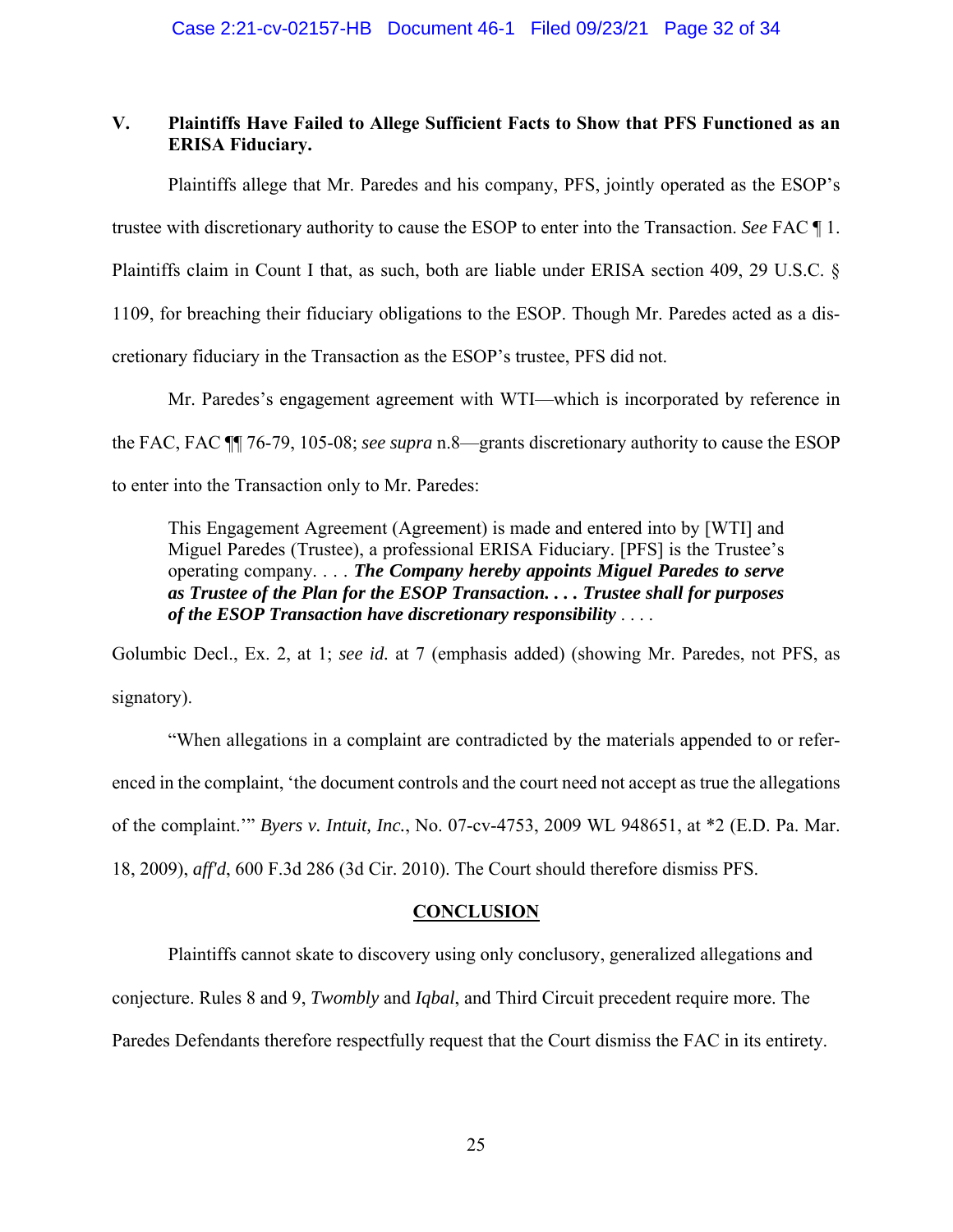Dated: September 23, 2021 Respectfully submitted,

## **GROOM LAW GROUP, CHARTERED**

By: */s/ Lars C. Golumbic* Lars C. Golumbic (*pro hac vice*) William J. Delany (PA Bar No. 74864) Andrew D. Salek-Raham (*pro hac vice*) 1701 Pennsylvania Ave., NW, Suite 1200 Washington, DC 20006 Telephone: (202) 857-0620 Facsimile: (202) 659-4503 lgolumbic@groom.com wdelany@groom.com asalek-raham@groom.com

*Attorneys for Paredes Defendants*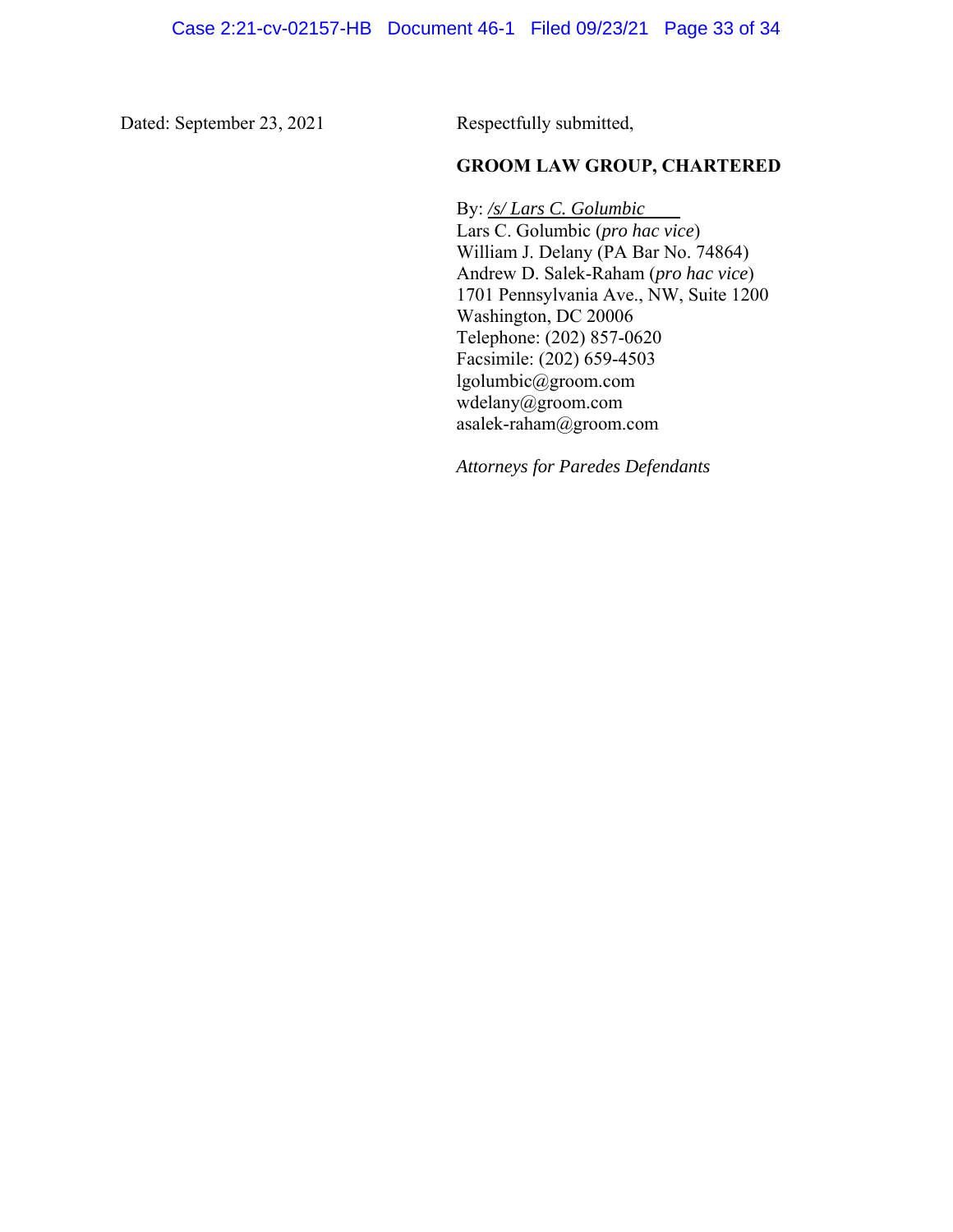Case 2:21-cv-02157-HB Document 46-1 Filed 09/23/21 Page 34 of 34

# **CERTIFICATE OF SERVICE**

 I certify that, on September 23, 2021, I served the foregoing on all parties of record via ECF.

 */s/ Lars C. Golumbic* Lars. C. Golumbic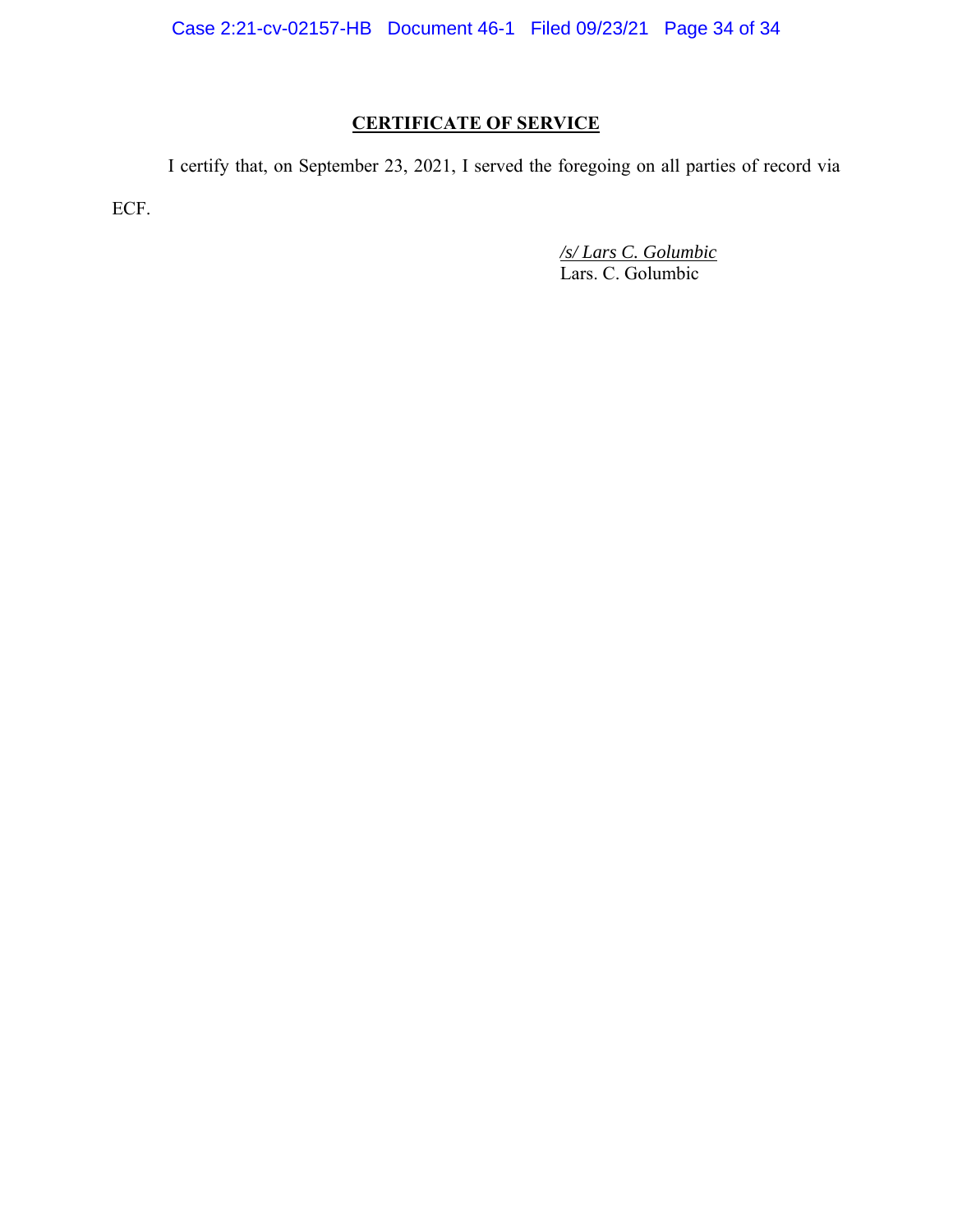## **IN THE UNITED STATES DISTRICT COURT FOR THE EASTERN DISTRICT OF PENNSYLVANIA**

SHARI AHRENDSEN, BARRY CLEMENT and LISA BUSH, on behalf of the World Travel, Inc. Employee Stock Ownership Plan, and on behalf of a class of all other persons similarly situated,

Plaintiffs,

**Case No. 2:21-cv-02157-HB** 

v.

PRUDENT FIDUCIARY SERVICES, LLC, a California Limited Liability Company, MIGUEL PAREDES, JAMES A. WELLS, JAMES R. WELLS, AND RICHARD G. WELLS.

Defendants.

## **DECLARATION OF LARS C. GOLUMBIC IN SUPPORT OF DEFENDANTS PRUDENT FIDUCIARY SERVICES AND MIGUEL PAREDES'S MOTION TO DISMISS PLAINTIFFS' FIRST AMENDED COMPLAINT**

Pursuant to section 1746 of Title 28 of the United States Code, I, **LARS C.** 

**GOLUMBIC**, declare the following:

1. I am over the age of 18, and I am otherwise fully competent to testify to the

matters stated in this Declaration.

2. I am a Principal at Groom Law Group, Chartered in Washington, DC. I represent

Defendants Prudent Fiduciary Services, LLC, and Miguel Paredes (the "Paredes Defendants") in

the above captioned matter.

3. I make this Declaration in support of the Paredes Defendants'

contemporaneously-filed Motion to Dismiss Plaintiffs' First Amended Complaint.

4. Attached as **Exhibit 1** is a true and correct copy of the Form 5500 for World

Travel Inc., Employee Stock Ownership Plan for the plan year 2017.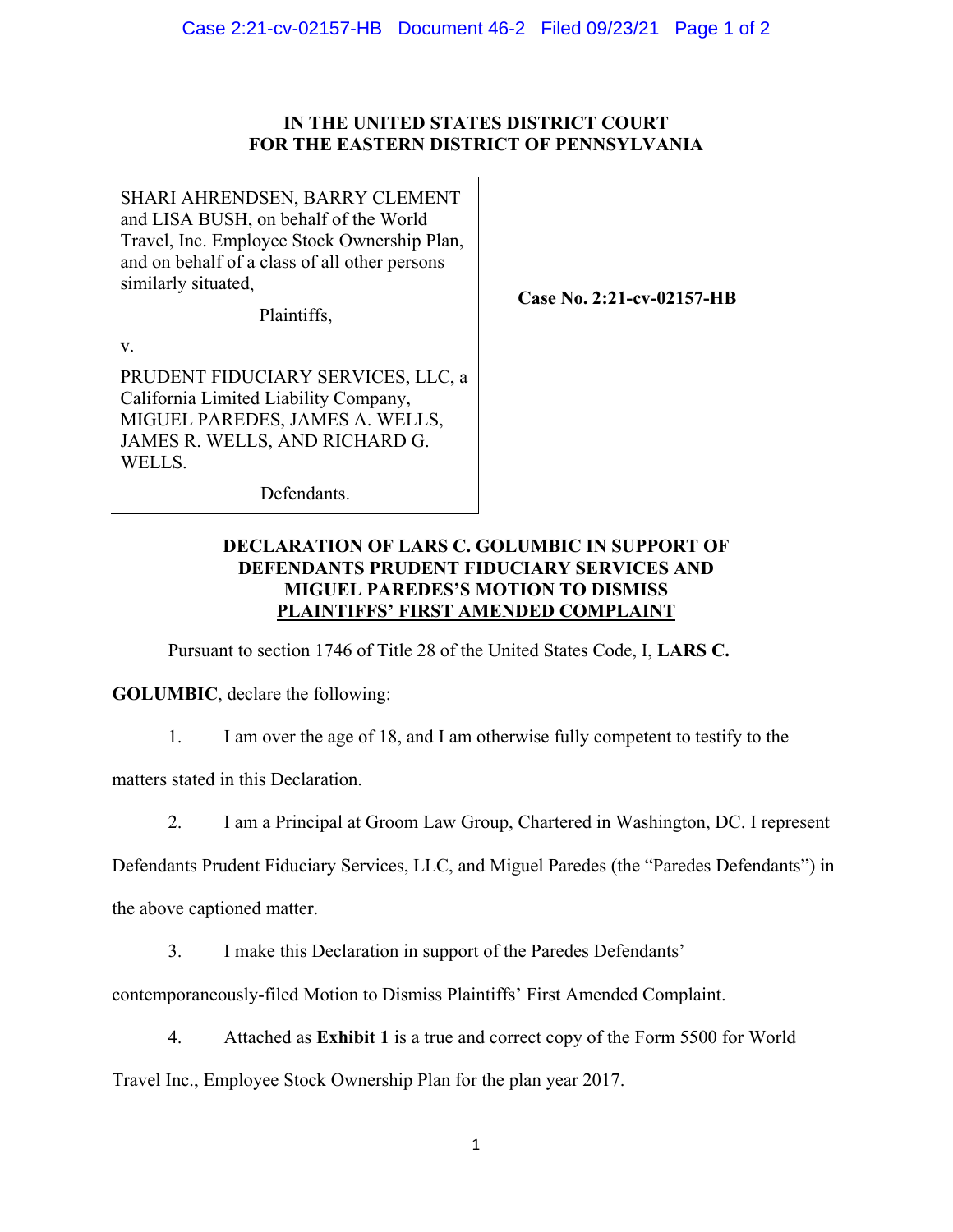# Case 2:21-cv-02157-HB Document 46-2 Filed 09/23/21 Page 2 of 2

5. Attached as **Exhibit 2** is an excerpt of a true and correct copy of the Engagement Agreement between World Travel, Inc., and Miguel Paredes, dated September 11, 2017.

I declare under penalty of perjury that the foregoing is true and correct.

Dated: September 23, 2021 */s/ Lars C. Golumbic* 

Lars C. Golumbic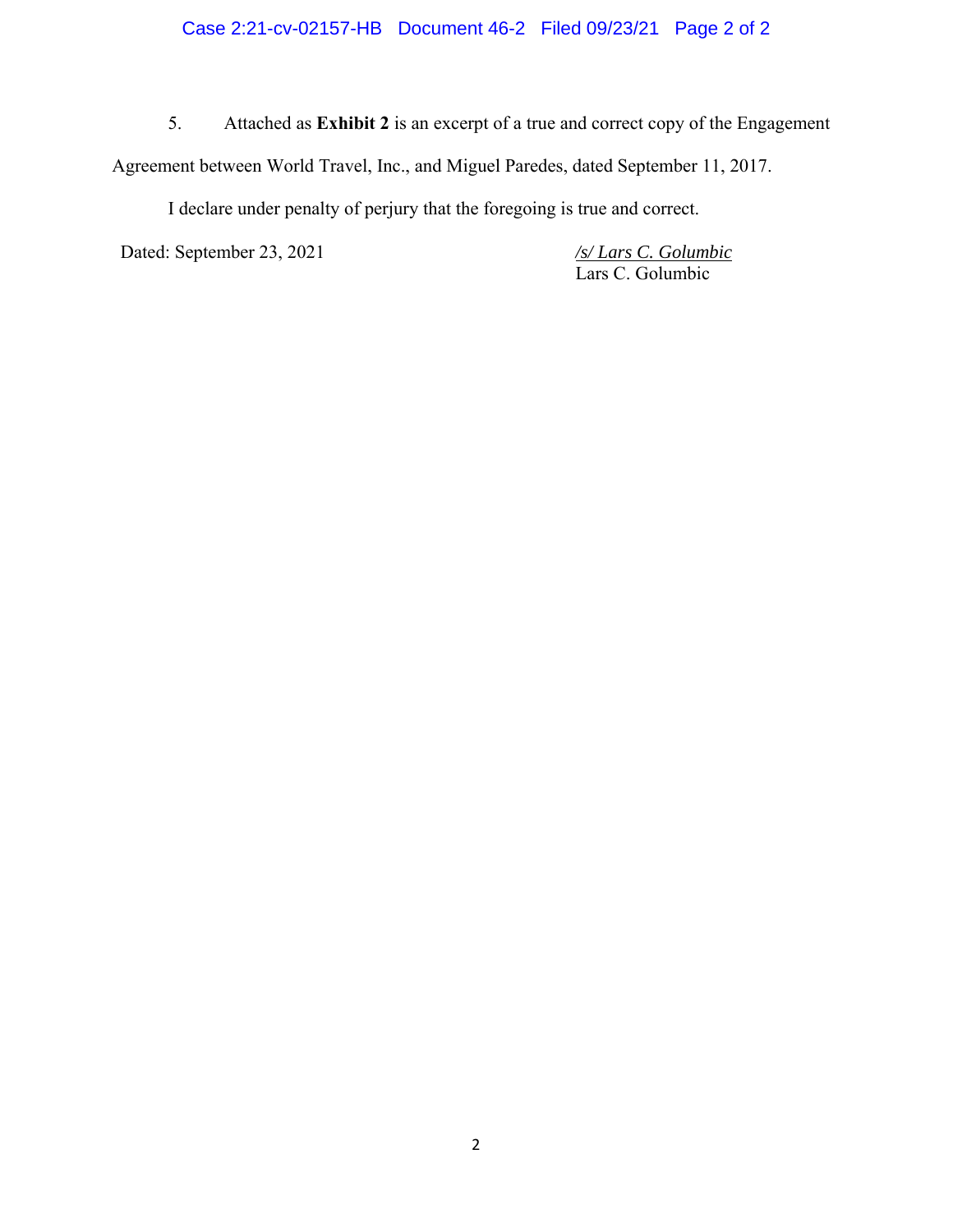Case 2:21-cv-02157-HB Document 46-3 Filed 09/23/21 Page 1 of 11

# **EXHIBIT 1**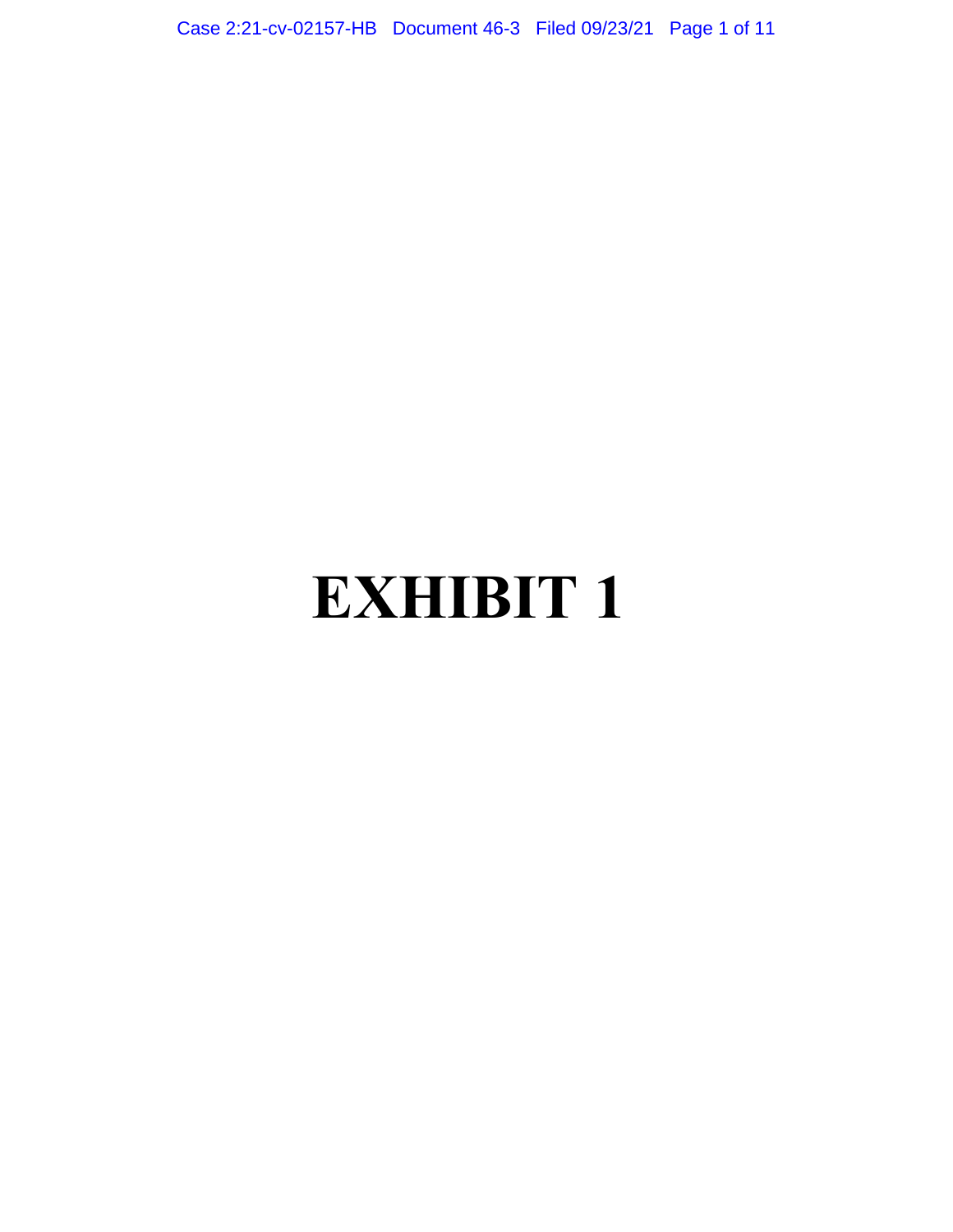| <b>Form 5500</b>                                                                           | Annual Return/Report of Employee Benefit Plan                                                                                                                                      |                                                                                                                                                           | OMB Nos. 1210-0110<br>1210-0089           |                                                          |     |
|--------------------------------------------------------------------------------------------|------------------------------------------------------------------------------------------------------------------------------------------------------------------------------------|-----------------------------------------------------------------------------------------------------------------------------------------------------------|-------------------------------------------|----------------------------------------------------------|-----|
| Department of the Treasury                                                                 | This form is required to be filed for employee benefit plans under sections 104<br>and 4065 of the Employee Retirement Income Security Act of 1974 (ERISA) and                     |                                                                                                                                                           |                                           |                                                          |     |
| <b>Internal Revenue Service</b>                                                            | sections 6057(b) and 6058(a) of the Internal Revenue Code (the Code).                                                                                                              |                                                                                                                                                           | 2017                                      |                                                          |     |
| Department of Labor<br><b>Employee Benefits Security</b><br>Administration                 |                                                                                                                                                                                    | ▶ Complete all entries in accordance with<br>the instructions to the Form 5500.                                                                           |                                           |                                                          |     |
| Pension Benefit Guaranty Corporation                                                       |                                                                                                                                                                                    |                                                                                                                                                           | This Form is Open to Public<br>Inspection |                                                          |     |
| Part I                                                                                     | <b>Annual Report Identification Information</b>                                                                                                                                    |                                                                                                                                                           |                                           |                                                          |     |
| For calendar plan year 2017 or fiscal plan year beginning                                  | 01/01/2017                                                                                                                                                                         | and ending<br>12/31/2017                                                                                                                                  |                                           |                                                          |     |
| A This return/report is for:                                                               | a multiemployer plan                                                                                                                                                               | a multiple-employer plan (Filers checking this box must attach a list of<br>participating employer information in accordance with the form instructions.) |                                           |                                                          |     |
|                                                                                            | a single-employer plan                                                                                                                                                             | a DFE (specify)                                                                                                                                           |                                           |                                                          |     |
| <b>B</b> This return/report is:                                                            | the first return/report                                                                                                                                                            | the final return/report                                                                                                                                   |                                           |                                                          |     |
|                                                                                            | an amended return/report                                                                                                                                                           | a short plan year return/report (less than 12 months)                                                                                                     |                                           |                                                          |     |
|                                                                                            | $C$ If the plan is a collectively-bargained plan, check here.                                                                                                                      |                                                                                                                                                           |                                           |                                                          |     |
| D Check box if filing under:                                                               | Form 5558                                                                                                                                                                          | automatic extension                                                                                                                                       |                                           | the DFVC program                                         |     |
|                                                                                            | special extension (enter description)                                                                                                                                              |                                                                                                                                                           |                                           |                                                          |     |
| Part II                                                                                    | <b>Basic Plan Information</b> —enter all requested information                                                                                                                     |                                                                                                                                                           |                                           |                                                          |     |
| <b>1a</b> Name of plan<br>WORLD TRAVEL, INC. INC EMPLOYEE STOCK OWNERSHIP PLAN             |                                                                                                                                                                                    |                                                                                                                                                           |                                           | <b>1b</b> Three-digit plan<br>number (PN) ▶              | 003 |
|                                                                                            |                                                                                                                                                                                    |                                                                                                                                                           |                                           | <b>1c</b> Effective date of plan<br>01/01/2017           |     |
| <b>2a</b> Plan sponsor's name (employer, if for a single-employer plan)                    | Mailing address (include room, apt., suite no. and street, or P.O. Box)<br>City or town, state or province, country, and ZIP or foreign postal code (if foreign, see instructions) |                                                                                                                                                           |                                           | 2b Employer Identification<br>Number (EIN)<br>23-2228965 |     |
| <b>WORLD TRAVEL, INC.</b><br><b>2C</b> Plan Sponsor's telephone<br>number<br>(484)348-6665 |                                                                                                                                                                                    |                                                                                                                                                           |                                           |                                                          |     |
| 1724 W SCHUYLKILL RD DOUGLASSVILLE, PA 19518                                               |                                                                                                                                                                                    |                                                                                                                                                           |                                           | 2d Business code (see<br>instructions)<br>561500         |     |
|                                                                                            |                                                                                                                                                                                    |                                                                                                                                                           |                                           |                                                          |     |

#### **Caution: A penalty for the late or incomplete filing of this return/report will be assessed unless reasonable cause is established.**

Under penalties of perjury and other penalties set forth in the instructions, I declare that I have examined this return/report, including accompanying schedules, statements and attachments, as well as the electronic version of this return/report, and to the best of my knowledge and belief, it is true, correct, and complete.

| <b>SIGN</b><br><b>HERE</b> | Filed with authorized/valid electronic signature | 10/15/2018 | <b>MARIBETH L. MINELLA</b>                                   |
|----------------------------|--------------------------------------------------|------------|--------------------------------------------------------------|
|                            | Signature of plan administrator                  | Date       | Enter name of individual signing as plan administrator       |
| <b>SIGN</b><br><b>HERE</b> |                                                  |            |                                                              |
|                            | Signature of employer/plan sponsor               | Date       | Enter name of individual signing as employer or plan sponsor |
| <b>SIGN</b><br><b>HERE</b> |                                                  |            |                                                              |
|                            | <b>Signature of DFE</b>                          | Date       | Enter name of individual signing as DFE                      |

**For Paperwork Reduction Act Notice, see the Instructions for Form 5500. Form 5500 (2017)**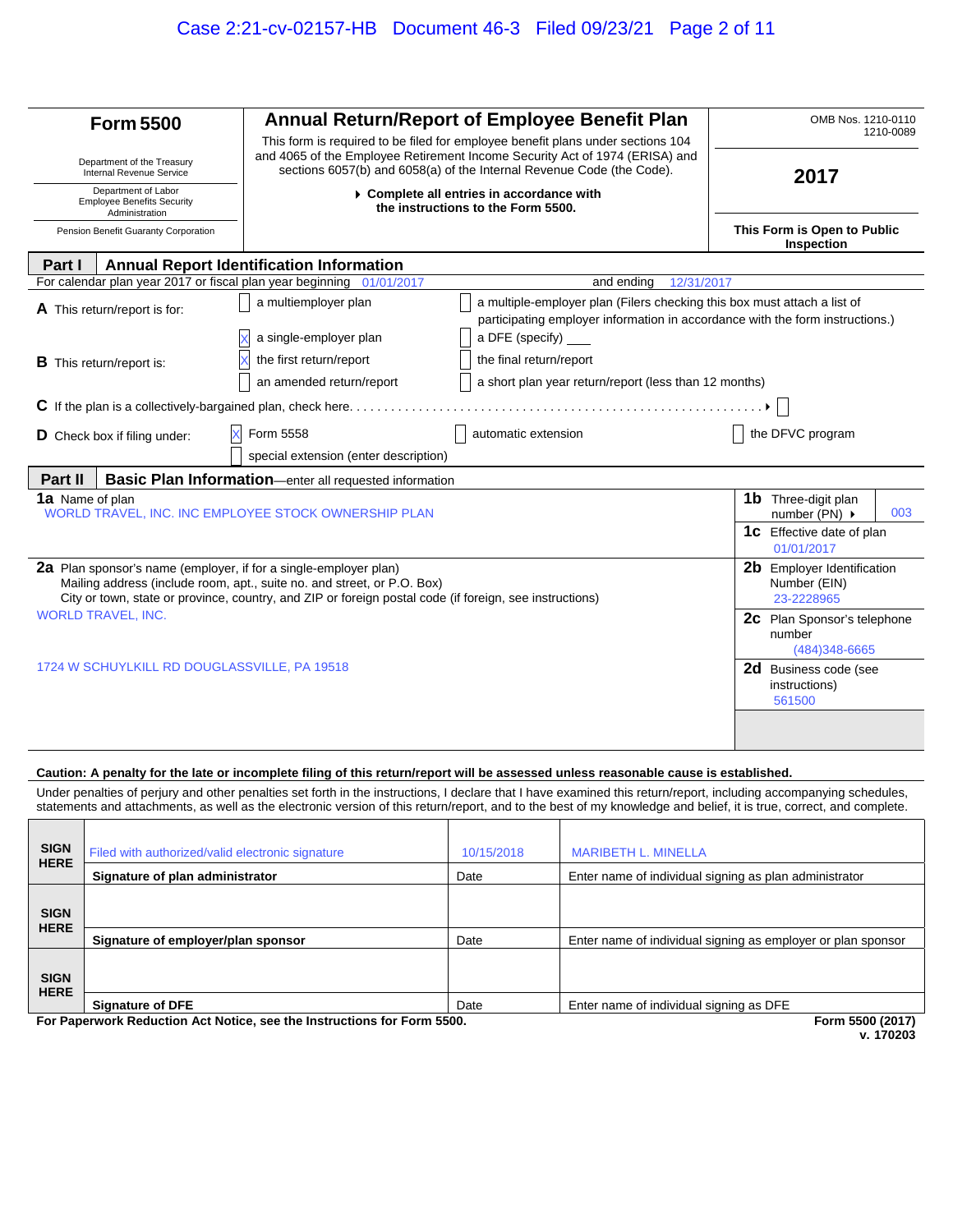# Case 2:21-cv-02157-HB Document 46-3 Filed 09/23/21 Page 3 of 11

|        | Form 5500 (2017)                                                                                                                                                                                                                | Page 2         |                                               |
|--------|---------------------------------------------------------------------------------------------------------------------------------------------------------------------------------------------------------------------------------|----------------|-----------------------------------------------|
|        | 3a Plan administrator's name and address $\overline{X}$ Same as Plan Sponsor                                                                                                                                                    |                | 3b Administrator's EIN                        |
|        |                                                                                                                                                                                                                                 |                | <b>3c</b> Administrator's telephone<br>number |
|        |                                                                                                                                                                                                                                 |                |                                               |
| 4      | If the name and/or EIN of the plan sponsor or the plan name has changed since the last return/report filed for this plan,<br>enter the plan sponsor's name, EIN, the plan name and the plan number from the last return/report: | 4b EIN         |                                               |
| а<br>c | Sponsor's name<br>Plan Name                                                                                                                                                                                                     | 4d PN          |                                               |
| 5      | Total number of participants at the beginning of the plan year                                                                                                                                                                  | 5              | 523                                           |
| 6      | Number of participants as of the end of the plan year unless otherwise stated (welfare plans complete only lines 6a(1),<br>6a(2), 6b, 6c, and 6d).                                                                              |                |                                               |
|        |                                                                                                                                                                                                                                 | 6a(1)          | 523                                           |
|        |                                                                                                                                                                                                                                 | 6a(2)          | 513                                           |
| b      |                                                                                                                                                                                                                                 | 6b             | $\mathbf 0$                                   |
| c      |                                                                                                                                                                                                                                 | 6c             | 7                                             |
| d      |                                                                                                                                                                                                                                 | 6d             | 520                                           |
|        |                                                                                                                                                                                                                                 | 6e             | 1.                                            |
|        |                                                                                                                                                                                                                                 | 6f             | 521                                           |
| g      | Number of participants with account balances as of the end of the plan year (only defined contribution plans                                                                                                                    | 6g             | 511                                           |
|        | <b>h</b> Number of participants who terminated employment during the plan year with accrued benefits that were                                                                                                                  | 6h             |                                               |
| 7      | Enter the total number of employers obligated to contribute to the plan (only multiemployer plans complete this item)                                                                                                           | $\overline{7}$ |                                               |
| 8a     | If the plan provides pension benefits, enter the applicable pension feature codes from the List of Plan Characteristics Codes in the instructions:                                                                              |                |                                               |

2E 2I 2P 3I

**b** If the plan provides welfare benefits, enter the applicable welfare feature codes from the List of Plan Characteristics Codes in the instructions:

| 9а |                                                                                                                                                         | Plan funding arrangement (check all that apply)                 | 9b<br>Plan benefit arrangement (check all that apply) |  |                                                       |  |
|----|---------------------------------------------------------------------------------------------------------------------------------------------------------|-----------------------------------------------------------------|-------------------------------------------------------|--|-------------------------------------------------------|--|
|    | (1)                                                                                                                                                     | Insurance                                                       | (1)                                                   |  | Insurance                                             |  |
|    | (2)                                                                                                                                                     | Code section 412(e)(3) insurance contracts                      | (2)                                                   |  | Code section 412(e)(3) insurance contracts            |  |
|    | (3)                                                                                                                                                     | Trust                                                           | (3)                                                   |  | Trust                                                 |  |
|    | (4)                                                                                                                                                     | General assets of the sponsor                                   | (4)                                                   |  | General assets of the sponsor                         |  |
| 10 | Check all applicable boxes in 10a and 10b to indicate which schedules are attached, and, where indicated, enter the number attached. (See instructions) |                                                                 |                                                       |  |                                                       |  |
|    | <b>a</b> Pension Schedules                                                                                                                              |                                                                 | b                                                     |  | <b>General Schedules</b>                              |  |
|    | (1)                                                                                                                                                     | R (Retirement Plan Information)                                 | (1)                                                   |  | <b>H</b> (Financial Information)                      |  |
|    |                                                                                                                                                         | <b>MB</b> (Multiemployer Defined Benefit Plan and Certain Money | (2)                                                   |  | (Financial Information – Small Plan)                  |  |
|    | (2)                                                                                                                                                     | Purchase Plan Actuarial Information) - signed by the plan       | (3)                                                   |  | A (Insurance Information)<br>$\overline{\phantom{0}}$ |  |
|    |                                                                                                                                                         | actuary                                                         | (4)                                                   |  | <b>C</b> (Service Provider Information)               |  |
|    | (3)                                                                                                                                                     | <b>SB</b> (Single-Employer Defined Benefit Plan Actuarial       | (5)                                                   |  | D (DFE/Participating Plan Information)                |  |
|    |                                                                                                                                                         | Information) - signed by the plan actuary                       | (6)                                                   |  | <b>G</b> (Financial Transaction Schedules)            |  |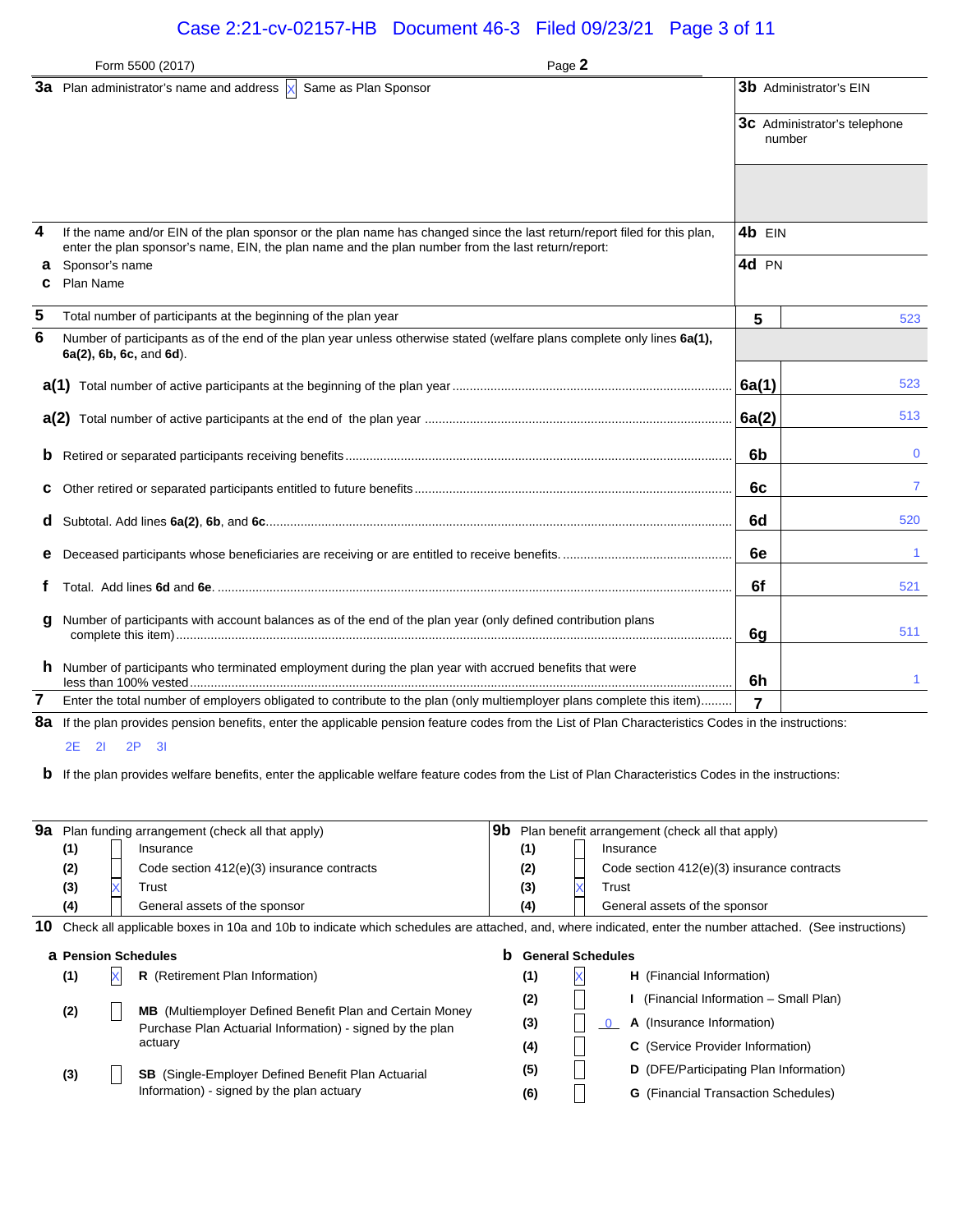# Case 2:21-cv-02157-HB Document 46-3 Filed 09/23/21 Page 4 of 11

Form 5500 (2017) Page 3

| Part III                                                                                                                                               | Form M-1 Compliance Information (to be completed by welfare benefit plans)                                                                                                                                                                                                                                                                                                                                         |  |  |  |  |  |  |
|--------------------------------------------------------------------------------------------------------------------------------------------------------|--------------------------------------------------------------------------------------------------------------------------------------------------------------------------------------------------------------------------------------------------------------------------------------------------------------------------------------------------------------------------------------------------------------------|--|--|--|--|--|--|
| 11a If the plan provides welfare benefits, was the plan subject to the Form M-1 filing requirements during the plan year? (See instructions and 29 CFR |                                                                                                                                                                                                                                                                                                                                                                                                                    |  |  |  |  |  |  |
|                                                                                                                                                        | If "Yes" is checked, complete lines 11b and 11c.                                                                                                                                                                                                                                                                                                                                                                   |  |  |  |  |  |  |
|                                                                                                                                                        | 11b Is the plan currently in compliance with the Form M-1 filing requirements? (See instructions and 29 CFR 2520.101-2.)  TYes T No                                                                                                                                                                                                                                                                                |  |  |  |  |  |  |
|                                                                                                                                                        | 11c Enter the Receipt Confirmation Code for the 2017 Form M-1 annual report. If the plan was not required to file the 2017 Form M-1 annual report, enter the<br>Receipt Confirmation Code for the most recent Form M-1 that was required to be filed under the Form M-1 filing requirements. (Failure to enter a valid<br>Receipt Confirmation Code will subject the Form 5500 filing to rejection as incomplete.) |  |  |  |  |  |  |

Receipt Confirmation Code\_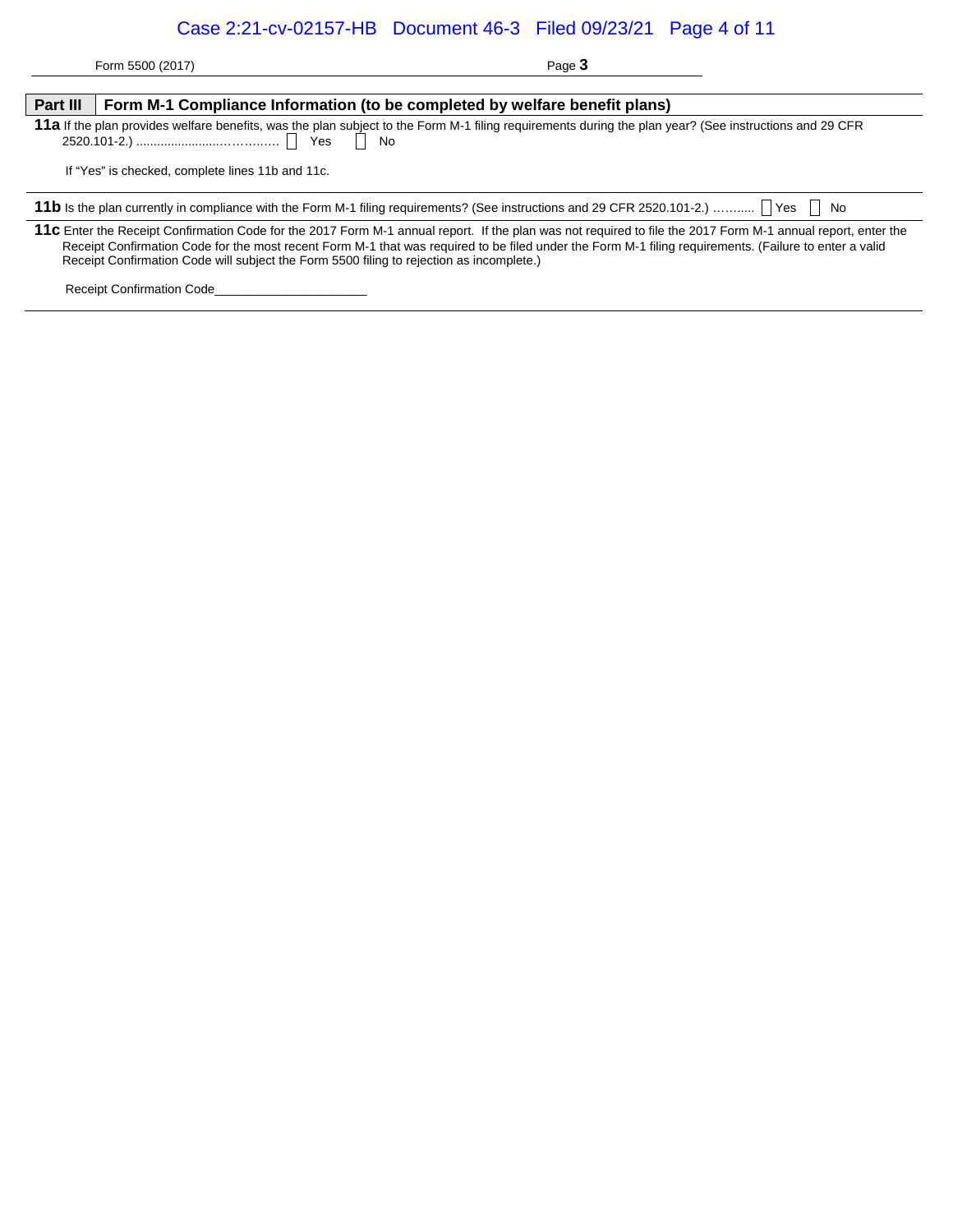| <b>SCHEDULE H</b><br><b>Financial Information</b>                                                                                            |                                                                                                                                                                                                                                                                                                                                                                                                                                                                                                                                                                                                                                                                                                                                                       |          |   |                                 | OMB No. 1210-0110     |              |                                      |           |  |
|----------------------------------------------------------------------------------------------------------------------------------------------|-------------------------------------------------------------------------------------------------------------------------------------------------------------------------------------------------------------------------------------------------------------------------------------------------------------------------------------------------------------------------------------------------------------------------------------------------------------------------------------------------------------------------------------------------------------------------------------------------------------------------------------------------------------------------------------------------------------------------------------------------------|----------|---|---------------------------------|-----------------------|--------------|--------------------------------------|-----------|--|
| (Form 5500)                                                                                                                                  |                                                                                                                                                                                                                                                                                                                                                                                                                                                                                                                                                                                                                                                                                                                                                       |          |   |                                 |                       |              |                                      |           |  |
| Department of the Treasury<br>Internal Revenue Service                                                                                       | This schedule is required to be filed under section 104 of the Employee<br>Retirement Income Security Act of 1974 (ERISA), and section 6058(a) of the                                                                                                                                                                                                                                                                                                                                                                                                                                                                                                                                                                                                 |          |   |                                 |                       | 2017         |                                      |           |  |
| Internal Revenue Code (the Code).<br>Department of Labor<br>Employee Benefits Security Administration<br>File as an attachment to Form 5500. |                                                                                                                                                                                                                                                                                                                                                                                                                                                                                                                                                                                                                                                                                                                                                       |          |   |                                 |                       |              | This Form is Open to Public          |           |  |
| Pension Benefit Guaranty Corporation<br>For calendar plan year 2017 or fiscal plan year beginning                                            | 01/01/2017                                                                                                                                                                                                                                                                                                                                                                                                                                                                                                                                                                                                                                                                                                                                            |          |   | and ending                      | 12/31/2017            |              | Inspection                           |           |  |
| A Name of plan<br>WORLD TRAVEL, INC. INC EMPLOYEE STOCK OWNERSHIP PLAN                                                                       |                                                                                                                                                                                                                                                                                                                                                                                                                                                                                                                                                                                                                                                                                                                                                       |          | В | Three-digit<br>plan number (PN) |                       |              | 003                                  |           |  |
|                                                                                                                                              |                                                                                                                                                                                                                                                                                                                                                                                                                                                                                                                                                                                                                                                                                                                                                       |          |   |                                 |                       |              |                                      |           |  |
| C Plan sponsor's name as shown on line 2a of Form 5500<br>D<br><b>WORLD TRAVEL, INC.</b>                                                     |                                                                                                                                                                                                                                                                                                                                                                                                                                                                                                                                                                                                                                                                                                                                                       |          |   |                                 |                       | 23-2228965   | Employer Identification Number (EIN) |           |  |
| Part I<br><b>Asset and Liability Statement</b>                                                                                               |                                                                                                                                                                                                                                                                                                                                                                                                                                                                                                                                                                                                                                                                                                                                                       |          |   |                                 |                       |              |                                      |           |  |
| 1                                                                                                                                            | Current value of plan assets and liabilities at the beginning and end of the plan year. Combine the value of plan assets held in more than one trust. Report<br>the value of the plan's interest in a commingled fund containing the assets of more than one plan on a line-by-line basis unless the value is reportable on<br>lines 1c(9) through 1c(14). Do not enter the value of that portion of an insurance contract which guarantees, during this plan year, to pay a specific dollar<br>benefit at a future date. Round off amounts to the nearest dollar. MTIAs, CCTs, PSAs, and 103-12 IEs do not complete lines 1b(1), 1b(2), 1c(8), 1g, 1h,<br>and 1i. CCTs, PSAs, and 103-12 IEs also do not complete lines 1d and 1e. See instructions. |          |   |                                 |                       |              |                                      |           |  |
|                                                                                                                                              | Assets                                                                                                                                                                                                                                                                                                                                                                                                                                                                                                                                                                                                                                                                                                                                                |          |   |                                 | (a) Beginning of Year |              | (b) End of Year                      |           |  |
|                                                                                                                                              |                                                                                                                                                                                                                                                                                                                                                                                                                                                                                                                                                                                                                                                                                                                                                       | 1a       |   |                                 |                       |              |                                      |           |  |
| <b>b</b> Receivables (less allowance for doubtful accounts):                                                                                 |                                                                                                                                                                                                                                                                                                                                                                                                                                                                                                                                                                                                                                                                                                                                                       |          |   |                                 |                       |              |                                      |           |  |
|                                                                                                                                              |                                                                                                                                                                                                                                                                                                                                                                                                                                                                                                                                                                                                                                                                                                                                                       | 1b(1)    |   |                                 |                       | $\mathbf{0}$ |                                      | 6,500,000 |  |
|                                                                                                                                              |                                                                                                                                                                                                                                                                                                                                                                                                                                                                                                                                                                                                                                                                                                                                                       | 1b(2)    |   |                                 |                       |              |                                      |           |  |
|                                                                                                                                              |                                                                                                                                                                                                                                                                                                                                                                                                                                                                                                                                                                                                                                                                                                                                                       | 1b(3)    |   |                                 |                       |              |                                      |           |  |
| <b>C</b> General investments:                                                                                                                | (1) Interest-bearing cash (include money market accounts & certificates                                                                                                                                                                                                                                                                                                                                                                                                                                                                                                                                                                                                                                                                               | 1c(1)    |   |                                 |                       |              |                                      |           |  |
|                                                                                                                                              |                                                                                                                                                                                                                                                                                                                                                                                                                                                                                                                                                                                                                                                                                                                                                       | 1c(2)    |   |                                 |                       |              |                                      |           |  |
| (3) Corporate debt instruments (other than employer securities):                                                                             |                                                                                                                                                                                                                                                                                                                                                                                                                                                                                                                                                                                                                                                                                                                                                       |          |   |                                 |                       |              |                                      |           |  |
|                                                                                                                                              |                                                                                                                                                                                                                                                                                                                                                                                                                                                                                                                                                                                                                                                                                                                                                       | 1c(3)(A) |   |                                 |                       |              |                                      |           |  |
|                                                                                                                                              |                                                                                                                                                                                                                                                                                                                                                                                                                                                                                                                                                                                                                                                                                                                                                       | 1c(3)(B) |   |                                 |                       |              |                                      |           |  |
| (4) Corporate stocks (other than employer securities):                                                                                       |                                                                                                                                                                                                                                                                                                                                                                                                                                                                                                                                                                                                                                                                                                                                                       |          |   |                                 |                       |              |                                      |           |  |
|                                                                                                                                              |                                                                                                                                                                                                                                                                                                                                                                                                                                                                                                                                                                                                                                                                                                                                                       | 1c(4)(A) |   |                                 |                       |              |                                      |           |  |
|                                                                                                                                              |                                                                                                                                                                                                                                                                                                                                                                                                                                                                                                                                                                                                                                                                                                                                                       | 1c(4)(B) |   |                                 |                       |              |                                      |           |  |
|                                                                                                                                              |                                                                                                                                                                                                                                                                                                                                                                                                                                                                                                                                                                                                                                                                                                                                                       | 1c(5)    |   |                                 |                       |              |                                      |           |  |
|                                                                                                                                              |                                                                                                                                                                                                                                                                                                                                                                                                                                                                                                                                                                                                                                                                                                                                                       | 1c(6)    |   |                                 |                       |              |                                      |           |  |
|                                                                                                                                              |                                                                                                                                                                                                                                                                                                                                                                                                                                                                                                                                                                                                                                                                                                                                                       | 1c(7)    |   |                                 |                       |              |                                      |           |  |
|                                                                                                                                              |                                                                                                                                                                                                                                                                                                                                                                                                                                                                                                                                                                                                                                                                                                                                                       | 1c(8)    |   |                                 |                       |              |                                      |           |  |
|                                                                                                                                              |                                                                                                                                                                                                                                                                                                                                                                                                                                                                                                                                                                                                                                                                                                                                                       | 1c(9)    |   |                                 |                       |              |                                      |           |  |
|                                                                                                                                              |                                                                                                                                                                                                                                                                                                                                                                                                                                                                                                                                                                                                                                                                                                                                                       | 1c(10)   |   |                                 |                       |              |                                      |           |  |
|                                                                                                                                              | (11) Value of interest in master trust investment accounts                                                                                                                                                                                                                                                                                                                                                                                                                                                                                                                                                                                                                                                                                            | 1c(11)   |   |                                 |                       |              |                                      |           |  |
|                                                                                                                                              |                                                                                                                                                                                                                                                                                                                                                                                                                                                                                                                                                                                                                                                                                                                                                       | 1c(12)   |   |                                 |                       |              |                                      |           |  |
| (13) Value of interest in registered investment companies (e.g., mutual                                                                      |                                                                                                                                                                                                                                                                                                                                                                                                                                                                                                                                                                                                                                                                                                                                                       | 1c(13)   |   |                                 |                       |              |                                      |           |  |
|                                                                                                                                              | (14) Value of funds held in insurance company general account (unallocated                                                                                                                                                                                                                                                                                                                                                                                                                                                                                                                                                                                                                                                                            | 1c(14)   |   |                                 |                       |              |                                      |           |  |
|                                                                                                                                              |                                                                                                                                                                                                                                                                                                                                                                                                                                                                                                                                                                                                                                                                                                                                                       | 1c(15)   |   |                                 |                       |              |                                      |           |  |

**For Paperwork Reduction Act Notice, see the Instructions for Form 5500.**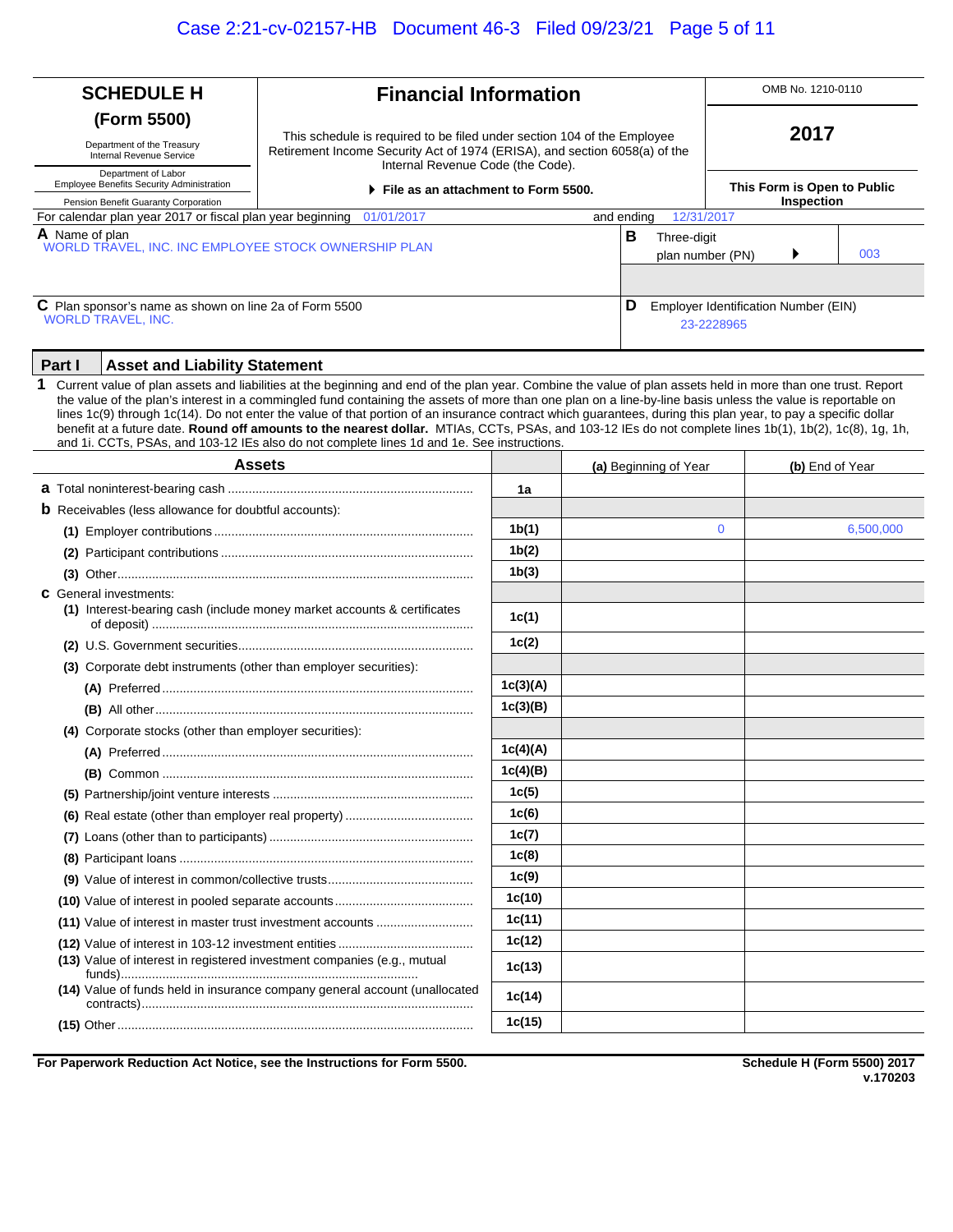# Case 2:21-cv-02157-HB Document 46-3 Filed 09/23/21 Page 6 of 11

|             | Schedule H (Form 5500) 2017                                                                                                                                                                                                                                                                                                                                                                                      | Page 2         |                       |                 |
|-------------|------------------------------------------------------------------------------------------------------------------------------------------------------------------------------------------------------------------------------------------------------------------------------------------------------------------------------------------------------------------------------------------------------------------|----------------|-----------------------|-----------------|
|             | <b>1d</b> Employer-related investments:                                                                                                                                                                                                                                                                                                                                                                          |                | (a) Beginning of Year | (b) End of Year |
|             |                                                                                                                                                                                                                                                                                                                                                                                                                  | 1d(1)          | 0                     | 20,654,400      |
|             |                                                                                                                                                                                                                                                                                                                                                                                                                  | 1d(2)          |                       |                 |
|             |                                                                                                                                                                                                                                                                                                                                                                                                                  | 1е             |                       |                 |
|             |                                                                                                                                                                                                                                                                                                                                                                                                                  | 1f             | $\mathbf 0$           | 27,154,400      |
|             | <b>Liabilities</b>                                                                                                                                                                                                                                                                                                                                                                                               |                |                       |                 |
|             |                                                                                                                                                                                                                                                                                                                                                                                                                  | 1g             |                       |                 |
|             |                                                                                                                                                                                                                                                                                                                                                                                                                  | 1 <sub>h</sub> |                       |                 |
|             |                                                                                                                                                                                                                                                                                                                                                                                                                  | 1i             | 0                     | 189,727,772     |
|             |                                                                                                                                                                                                                                                                                                                                                                                                                  | 1j             |                       |                 |
|             |                                                                                                                                                                                                                                                                                                                                                                                                                  | 1k             | $\mathbf 0$           | 189,727,772     |
|             | <b>Net Assets</b>                                                                                                                                                                                                                                                                                                                                                                                                |                |                       |                 |
|             |                                                                                                                                                                                                                                                                                                                                                                                                                  | 11             | $\mathbf{0}$          | $-162,573,372$  |
|             |                                                                                                                                                                                                                                                                                                                                                                                                                  |                |                       |                 |
| 2           | <b>Income and Expense Statement</b><br>Part II<br>Plan income, expenses, and changes in net assets for the year. Include all income and expenses of the plan, including any trust(s) or separately maintained<br>fund(s) and any payments/receipts to/from insurance carriers. Round off amounts to the nearest dollar. MTIAs, CCTs, PSAs, and 103-12 IEs do not<br>complete lines 2a, 2b(1)(E), 2e, 2f, and 2g. |                |                       |                 |
|             | <b>Income</b>                                                                                                                                                                                                                                                                                                                                                                                                    |                | (a) Amount            | (b) Total       |
| a           | <b>Contributions:</b>                                                                                                                                                                                                                                                                                                                                                                                            |                |                       |                 |
|             | (1) Received or receivable in cash from: (A) Employers                                                                                                                                                                                                                                                                                                                                                           | 2a(1)(A)       | 6,500,000             |                 |
|             |                                                                                                                                                                                                                                                                                                                                                                                                                  | 2a(1)(B)       |                       |                 |
|             |                                                                                                                                                                                                                                                                                                                                                                                                                  | 2a(1)(C)       |                       |                 |
|             |                                                                                                                                                                                                                                                                                                                                                                                                                  | 2a(2)          |                       |                 |
|             | (3) Total contributions. Add lines $2a(1)(A)$ , $(B)$ , $(C)$ , and line $2a(2)$                                                                                                                                                                                                                                                                                                                                 | 2a(3)          |                       | 6,500,000       |
| $\mathbf b$ | <b>Earnings on investments:</b>                                                                                                                                                                                                                                                                                                                                                                                  |                |                       |                 |
|             | $(1)$ Interest:                                                                                                                                                                                                                                                                                                                                                                                                  |                |                       |                 |
|             | (A) Interest-bearing cash (including money market accounts and                                                                                                                                                                                                                                                                                                                                                   | 2b(1)(A)       |                       |                 |
|             |                                                                                                                                                                                                                                                                                                                                                                                                                  | 2b(1)(B)       |                       |                 |
|             |                                                                                                                                                                                                                                                                                                                                                                                                                  | 2b(1)(C)       |                       |                 |
|             | (D)                                                                                                                                                                                                                                                                                                                                                                                                              | 2b(1)(D)       |                       |                 |
|             | (E)                                                                                                                                                                                                                                                                                                                                                                                                              | 2b(1)(E)       |                       |                 |
|             | (F)                                                                                                                                                                                                                                                                                                                                                                                                              | 2b(1)(F)       |                       |                 |
|             | Total interest. Add lines 2b(1)(A) through (F)<br>(G)                                                                                                                                                                                                                                                                                                                                                            | 2b(1)(G)       |                       | 0               |
|             |                                                                                                                                                                                                                                                                                                                                                                                                                  | 2b(2)(A)       |                       |                 |
|             | (B)                                                                                                                                                                                                                                                                                                                                                                                                              | 2b(2)(B)       | 11,000,000            |                 |
|             | Registered investment company shares (e.g. mutual funds)<br>(C)                                                                                                                                                                                                                                                                                                                                                  | 2b(2)(C)       |                       |                 |
|             | Total dividends. Add lines 2b(2)(A), (B), and (C)<br>(D)                                                                                                                                                                                                                                                                                                                                                         | 2b(2)(D)       |                       | 11,000,000      |
|             |                                                                                                                                                                                                                                                                                                                                                                                                                  | 2b(3)          |                       |                 |
|             | (4) Net gain (loss) on sale of assets: (A) Aggregate proceeds                                                                                                                                                                                                                                                                                                                                                    | 2b(4)(A)       |                       |                 |
|             | (B) Aggregate carrying amount (see instructions)                                                                                                                                                                                                                                                                                                                                                                 | 2b(4)(B)       |                       |                 |
|             | Subtract line 2b(4)(B) from line 2b(4)(A) and enter result<br>(C)                                                                                                                                                                                                                                                                                                                                                | 2b(4)(C)       |                       | 0               |
|             | (5) Unrealized appreciation (depreciation) of assets: (A) Real estate                                                                                                                                                                                                                                                                                                                                            | 2b(5)(A)       |                       |                 |
|             | (B)                                                                                                                                                                                                                                                                                                                                                                                                              | 2b(5)(B)       | $-179,918,817$        |                 |
|             | Total unrealized appreciation of assets.<br>(C)                                                                                                                                                                                                                                                                                                                                                                  | 2b(5)(C)       |                       | -179,918,817    |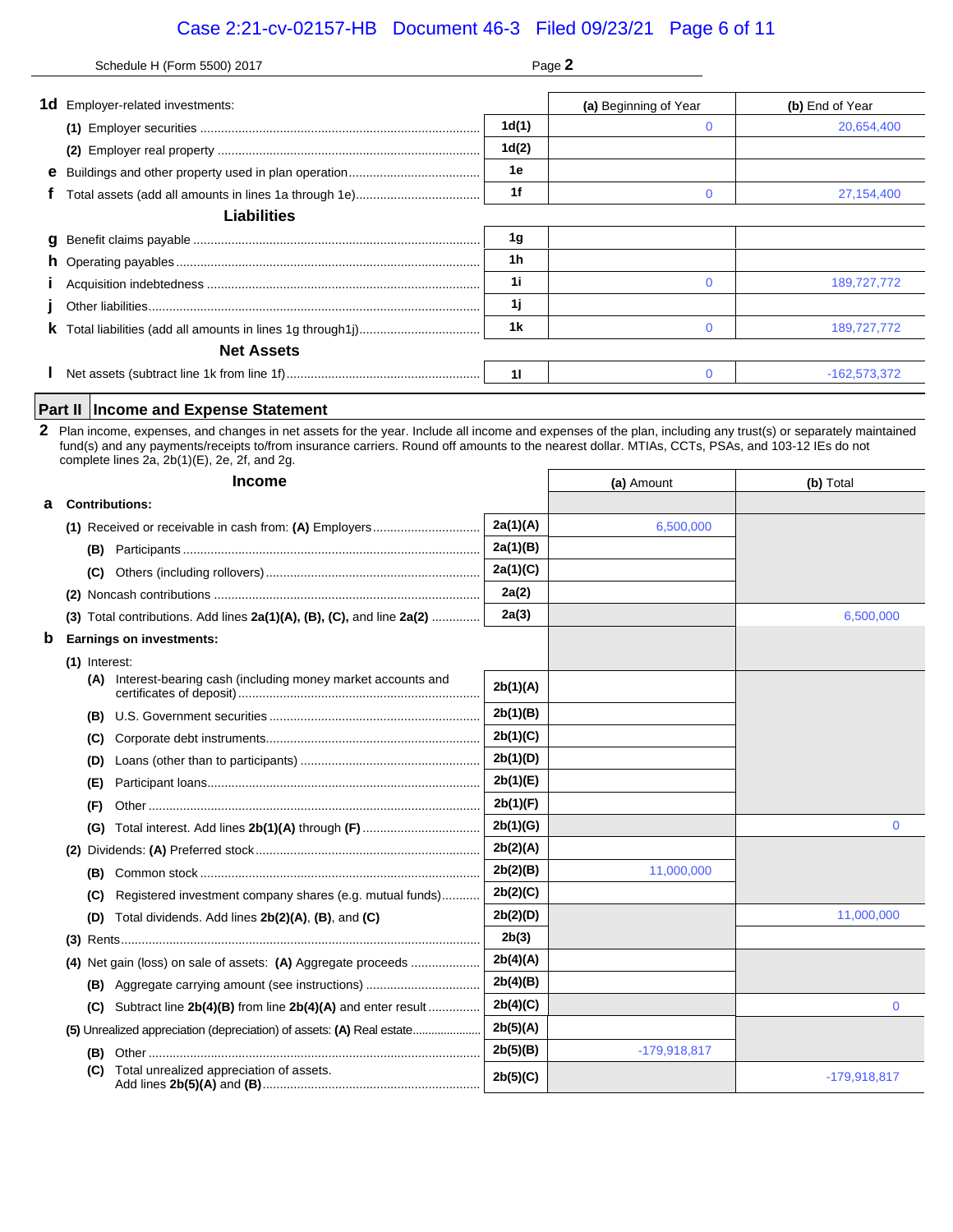# Case 2:21-cv-02157-HB Document 46-3 Filed 09/23/21 Page 7 of 11

|   | Schedule H (Form 5500) 2017                                                                                                                                                                                                                                                                                                   | Page 3         |  |            |  |    |     |                |              |
|---|-------------------------------------------------------------------------------------------------------------------------------------------------------------------------------------------------------------------------------------------------------------------------------------------------------------------------------|----------------|--|------------|--|----|-----|----------------|--------------|
|   |                                                                                                                                                                                                                                                                                                                               |                |  |            |  |    |     |                |              |
|   |                                                                                                                                                                                                                                                                                                                               | 2b(6)          |  | (a) Amount |  |    |     | (b) Total      |              |
|   | (7) Net investment gain (loss) from pooled separate accounts                                                                                                                                                                                                                                                                  | 2b(7)          |  |            |  |    |     |                |              |
|   |                                                                                                                                                                                                                                                                                                                               | 2b(8)          |  |            |  |    |     |                |              |
|   | (8) Net investment gain (loss) from master trust investment accounts                                                                                                                                                                                                                                                          | 2b(9)          |  |            |  |    |     |                |              |
|   | (10) Net investment gain (loss) from registered investment                                                                                                                                                                                                                                                                    |                |  |            |  |    |     |                |              |
|   |                                                                                                                                                                                                                                                                                                                               | 2b(10)         |  |            |  |    |     |                |              |
| С |                                                                                                                                                                                                                                                                                                                               | 2c             |  |            |  |    |     |                |              |
|   | Total income. Add all income amounts in column (b) and enter total                                                                                                                                                                                                                                                            | 2d             |  |            |  |    |     | $-162,418,817$ |              |
|   | <b>Expenses</b>                                                                                                                                                                                                                                                                                                               |                |  |            |  |    |     |                |              |
| е | Benefit payment and payments to provide benefits:                                                                                                                                                                                                                                                                             |                |  |            |  |    |     |                |              |
|   | (1) Directly to participants or beneficiaries, including direct rollovers                                                                                                                                                                                                                                                     | 2e(1)          |  |            |  |    |     |                |              |
|   |                                                                                                                                                                                                                                                                                                                               | 2e(2)          |  |            |  |    |     |                |              |
|   |                                                                                                                                                                                                                                                                                                                               | 2e(3)          |  |            |  |    |     |                |              |
|   |                                                                                                                                                                                                                                                                                                                               | 2e(4)          |  |            |  |    |     |                | $\mathbf{0}$ |
|   |                                                                                                                                                                                                                                                                                                                               | 2f             |  |            |  |    |     |                |              |
| g | Certain deemed distributions of participant loans (see instructions)                                                                                                                                                                                                                                                          | 2g             |  |            |  |    |     |                |              |
| n |                                                                                                                                                                                                                                                                                                                               | 2 <sub>h</sub> |  |            |  |    |     |                | 154,555      |
|   |                                                                                                                                                                                                                                                                                                                               | 2i(1)          |  |            |  |    |     |                |              |
|   |                                                                                                                                                                                                                                                                                                                               | 2i(2)          |  |            |  |    |     |                |              |
|   |                                                                                                                                                                                                                                                                                                                               | 2i(3)<br>2i(4) |  |            |  |    |     |                |              |
|   |                                                                                                                                                                                                                                                                                                                               | 2i(5)          |  |            |  |    |     |                |              |
|   | (5) Total administrative expenses. Add lines 2i(1) through (4)<br>Total expenses. Add all expense amounts in column (b) and enter total                                                                                                                                                                                       | 2j             |  |            |  |    |     |                | 0<br>154,555 |
|   | <b>Net Income and Reconciliation</b>                                                                                                                                                                                                                                                                                          |                |  |            |  |    |     |                |              |
|   |                                                                                                                                                                                                                                                                                                                               | 2k             |  |            |  |    |     | $-162,573,372$ |              |
|   | Transfers of assets:                                                                                                                                                                                                                                                                                                          |                |  |            |  |    |     |                |              |
|   |                                                                                                                                                                                                                                                                                                                               | 2I(1)          |  |            |  |    |     |                |              |
|   |                                                                                                                                                                                                                                                                                                                               | 2I(2)          |  |            |  |    |     |                |              |
|   | Part III<br><b>Accountant's Opinion</b>                                                                                                                                                                                                                                                                                       |                |  |            |  |    |     |                |              |
| 3 | Complete lines 3a through 3c if the opinion of an independent qualified public accountant is attached to this Form 5500. Complete line 3d if an opinion is not                                                                                                                                                                |                |  |            |  |    |     |                |              |
|   | attached.                                                                                                                                                                                                                                                                                                                     |                |  |            |  |    |     |                |              |
|   | a The attached opinion of an independent qualified public accountant for this plan is (see instructions):                                                                                                                                                                                                                     |                |  |            |  |    |     |                |              |
|   | $(1)$ X Unqualified<br>(2) Qualified<br>Disclaimer<br>(3)<br>(4)                                                                                                                                                                                                                                                              | Adverse        |  |            |  |    |     |                |              |
|   | <b>b</b> Did the accountant perform a limited scope audit pursuant to 29 CFR 2520.103-8 and/or 103-12(d)?                                                                                                                                                                                                                     |                |  |            |  |    | Yes | X<br>No        |              |
|   | C Enter the name and EIN of the accountant (or accounting firm) below:                                                                                                                                                                                                                                                        |                |  |            |  |    |     |                |              |
|   | (2) EIN: 23-2653765<br>(1) Name: ST. CLAIR CPAS, P.C.                                                                                                                                                                                                                                                                         |                |  |            |  |    |     |                |              |
|   | d The opinion of an independent qualified public accountant is not attached because:<br>This form is filed for a CCT, PSA, or MTIA.<br>$(2)$     It will be attached to the next Form 5500 pursuant to 29 CFR 2520.104-50.<br>(1)                                                                                             |                |  |            |  |    |     |                |              |
|   | Part IV<br><b>Compliance Questions</b>                                                                                                                                                                                                                                                                                        |                |  |            |  |    |     |                |              |
| 4 | CCTs and PSAs do not complete Part IV. MTIAs, 103-12 IEs, and GIAs do not complete lines 4a, 4e, 4f, 4g, 4h, 4k, 4m, 4n, or 5.                                                                                                                                                                                                |                |  |            |  |    |     |                |              |
|   | 103-12 IEs also do not complete lines 4j and 4l. MTIAs also do not complete line 4l.                                                                                                                                                                                                                                          |                |  |            |  |    |     |                |              |
|   | Yes<br>During the plan year:<br>Was there a failure to transmit to the plan any participant contr butions within the time<br>period described in 29 CFR 2510.3-102? Continue to answer "Yes" for any prior year failures until<br>fully corrected. (See instructions and DOL's Voluntary Fiduciary Correction Program.)<br>4a |                |  |            |  | No |     | Amount         |              |
| а |                                                                                                                                                                                                                                                                                                                               |                |  |            |  | X  |     |                |              |
| b | Were any loans by the plan or fixed income obligations due the plan in default as of the                                                                                                                                                                                                                                      |                |  |            |  |    |     |                |              |
|   | close of the plan year or classified during the year as uncollect ble? Disregard participant loans                                                                                                                                                                                                                            |                |  |            |  |    |     |                |              |
|   | secured by participant's account balance. (Attach Schedule G (Form 5500) Part I if "Yes" is                                                                                                                                                                                                                                   |                |  | 4b         |  | X  |     |                |              |
|   |                                                                                                                                                                                                                                                                                                                               |                |  |            |  |    |     |                |              |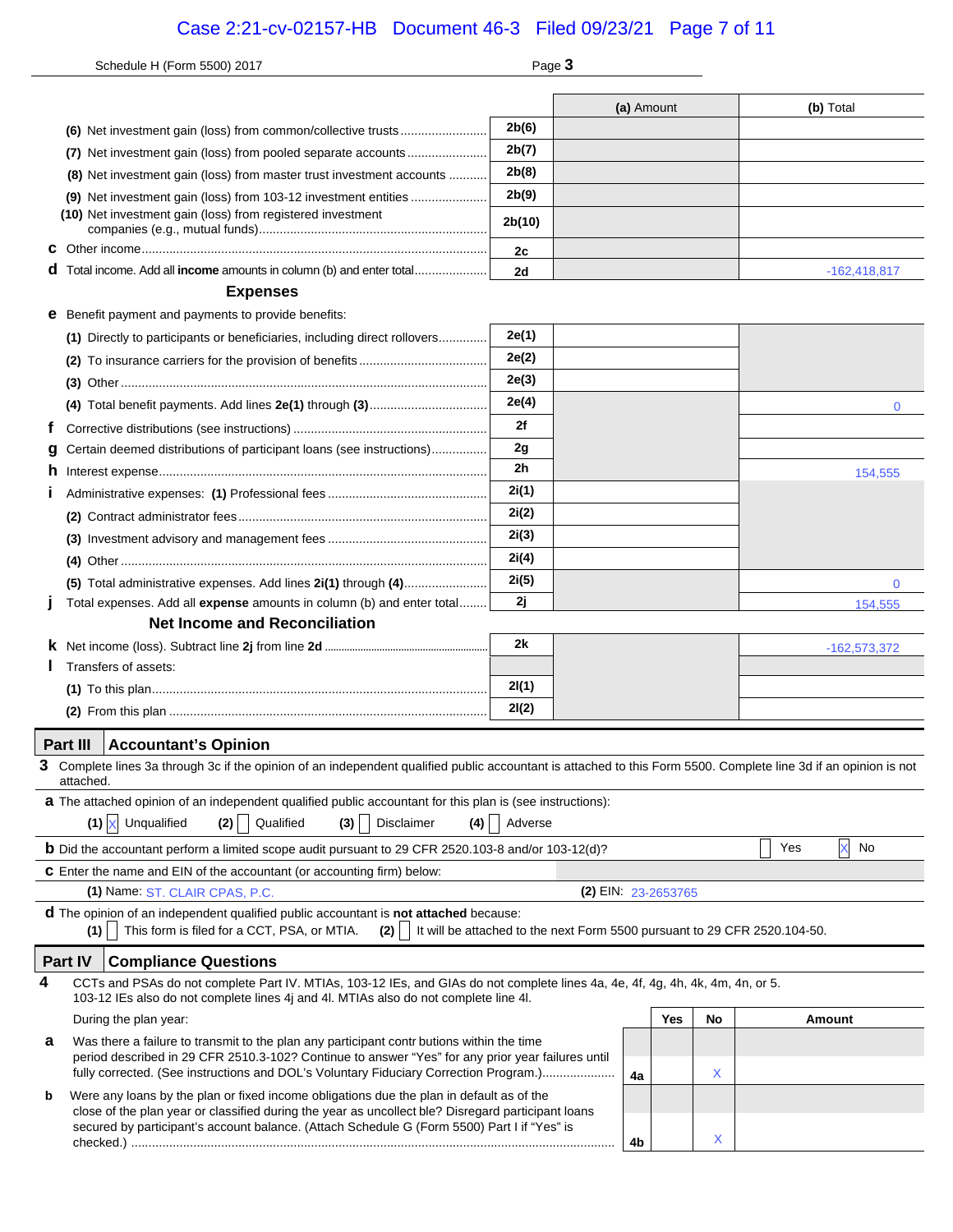# Case 2:21-cv-02157-HB Document 46-3 Filed 09/23/21 Page 8 of 11

|    | Page 4-<br>Schedule H (Form 5500) 2017                                                                                                                                                                                                    |    |                 |    |                |                                         |
|----|-------------------------------------------------------------------------------------------------------------------------------------------------------------------------------------------------------------------------------------------|----|-----------------|----|----------------|-----------------------------------------|
|    |                                                                                                                                                                                                                                           |    | Yes             | No | <b>Amount</b>  |                                         |
| с  | Were any leases to which the plan was a party in default or classified during the year as<br>uncollectible? (Attach Schedule G (Form 5500) Part II if "Yes" is checked.)                                                                  | 4c |                 | X  |                |                                         |
| d  | Were there any nonexempt transactions with any party-in-interest? (Do not include transactions<br>reported on line 4a. Attach Schedule G (Form 5500) Part III if "Yes" is                                                                 | 4d |                 | X  |                |                                         |
| е  |                                                                                                                                                                                                                                           | 4e | X               |    |                | 500,000                                 |
| f  | Did the plan have a loss, whether or not reimbursed by the plan's fidelity bond, that was caused by                                                                                                                                       | 4f |                 | X  |                |                                         |
| g  | Did the plan hold any assets whose current value was neither readily determinable on an                                                                                                                                                   | 4g |                 | X  |                |                                         |
| h  | Did the plan receive any noncash contributions whose value was neither readily<br>determinable on an established market nor set by an independent third party appraiser?                                                                  | 4h |                 | X  |                |                                         |
| Ť  | Did the plan have assets held for investment? (Attach schedule(s) of assets if "Yes" is checked, and                                                                                                                                      | 4i | X               |    |                |                                         |
| J  | Were any plan transactions or series of transactions in excess of 5% of the current<br>value of plan assets? (Attach schedule of transactions if "Yes" is checked, and                                                                    | 4j | Χ               |    |                |                                         |
| k  | Were all the plan assets either distributed to participants or beneficiaries, transferred to another                                                                                                                                      | 4k |                 | X  |                |                                         |
| L  |                                                                                                                                                                                                                                           | 41 |                 | X  |                |                                         |
| m  | If this is an individual account plan, was there a blackout period? (See instructions and 29 CFR                                                                                                                                          | 4m |                 | X  |                |                                         |
| n  | If 4m was answered "Yes," check the "Yes" box if you either provided the required notice or one of                                                                                                                                        | 4n |                 |    |                |                                         |
| 5a | Has a resolution to terminate the plan been adopted during the plan year or any prior plan year?     Yes<br>If "Yes," enter the amount of any plan assets that reverted to the employer this year                                         |    | X <sub>No</sub> |    |                |                                         |
| 5b | If, during this plan year, any assets or liabilities were transferred from this plan to another plan(s), identify the plan(s) to which assets or liabilities were<br>transferred. (See instructions.)                                     |    |                 |    |                |                                         |
|    | 5b(1) Name of plan(s)                                                                                                                                                                                                                     |    |                 |    | $5b(2)$ EIN(s) | $5b(3)$ PN(s)                           |
|    |                                                                                                                                                                                                                                           |    |                 |    |                |                                         |
|    |                                                                                                                                                                                                                                           |    |                 |    |                |                                         |
|    |                                                                                                                                                                                                                                           |    |                 |    |                |                                         |
|    |                                                                                                                                                                                                                                           |    |                 |    |                |                                         |
|    | 5C If the plan is a defined benefit plan, is it covered under the PBGC insurance program (See ERISA section 4021.)?      Yes<br>If "Yes" is checked, enter the My PAA confirmation number from the PBGC premium filing for this plan year |    |                 |    | No.            | Not determined<br>. (See instructions.) |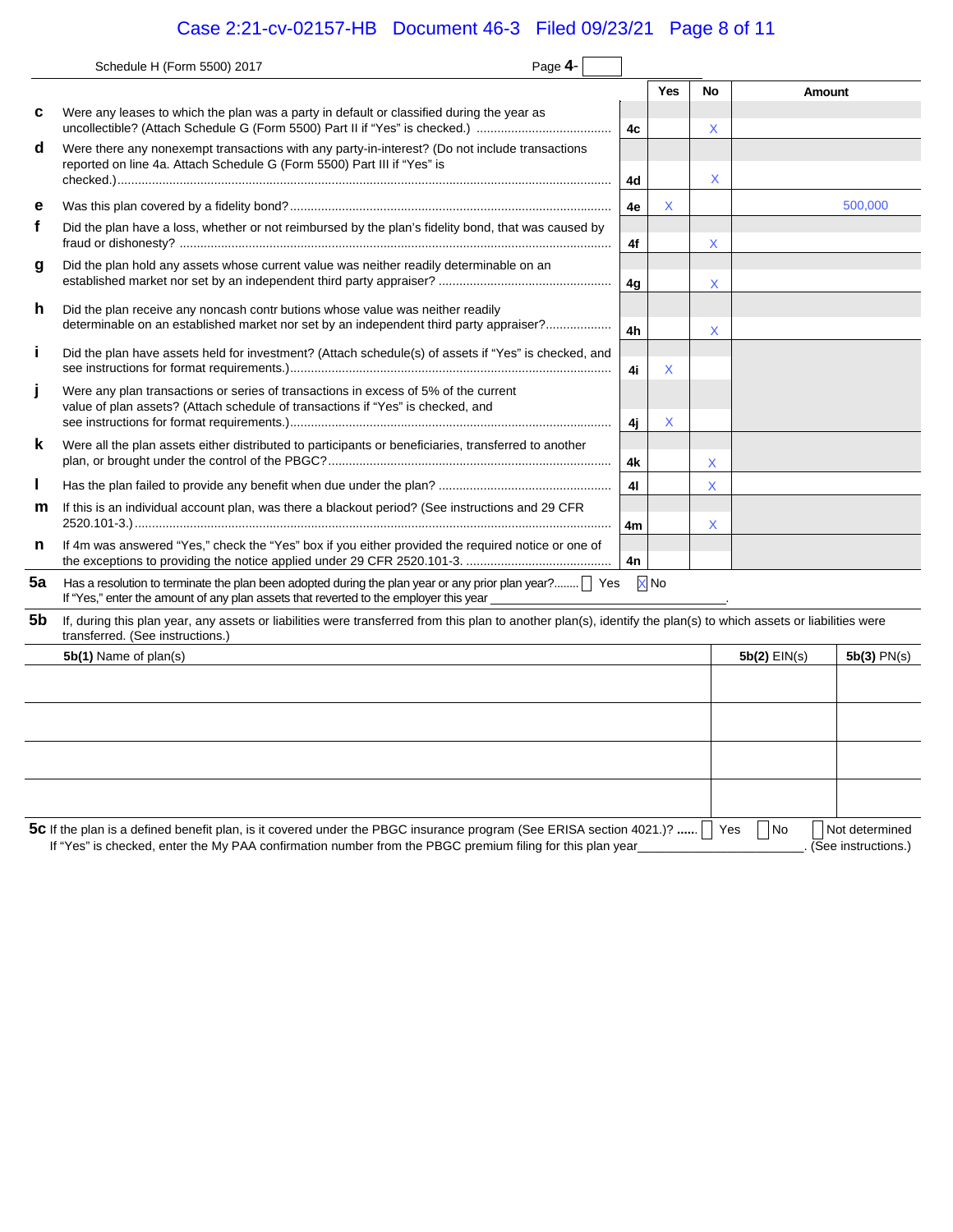| <b>SCHEDULE R</b> |                |                                                                                                   | <b>Retirement Plan Information</b>                                                                                                                                                                                                  |                 |                    |                             |               | OMB No. 1210-0110                    |             |
|-------------------|----------------|---------------------------------------------------------------------------------------------------|-------------------------------------------------------------------------------------------------------------------------------------------------------------------------------------------------------------------------------------|-----------------|--------------------|-----------------------------|---------------|--------------------------------------|-------------|
|                   |                | (Form 5500)                                                                                       |                                                                                                                                                                                                                                     |                 |                    |                             |               | 2017                                 |             |
|                   |                | Department of the Treasury<br>Internal Revenue Service                                            | This schedule is required to be filed under sections 104 and 4065 of the<br>Employee Retirement Income Security Act of 1974 (ERISA) and section                                                                                     |                 |                    |                             |               |                                      |             |
|                   |                | Department of Labor<br>Employee Benefits Security Administration                                  | 6058(a) of the Internal Revenue Code (the Code).<br>▶ File as an attachment to Form 5500.                                                                                                                                           |                 |                    | This Form is Open to Public |               |                                      |             |
|                   |                | Pension Benefit Guaranty Corporation<br>For calendar plan year 2017 or fiscal plan year beginning |                                                                                                                                                                                                                                     |                 |                    |                             |               | Inspection.                          |             |
|                   | A Name of plan |                                                                                                   | 01/01/2017                                                                                                                                                                                                                          | and ending      | В<br>Three-digit   | 12/31/2017                  |               |                                      |             |
|                   |                |                                                                                                   | WORLD TRAVEL, INC. INC EMPLOYEE STOCK OWNERSHIP PLAN                                                                                                                                                                                |                 |                    | plan number                 |               |                                      |             |
|                   |                |                                                                                                   |                                                                                                                                                                                                                                     |                 | (PN)               |                             |               | 003                                  |             |
|                   |                | C Plan sponsor's name as shown on line 2a of Form 5500                                            |                                                                                                                                                                                                                                     |                 | D                  |                             |               | Employer Identification Number (EIN) |             |
|                   |                | WORLD TRAVEL, INC.                                                                                |                                                                                                                                                                                                                                     |                 | 23-2228965         |                             |               |                                      |             |
|                   |                |                                                                                                   |                                                                                                                                                                                                                                     |                 |                    |                             |               |                                      |             |
|                   | Part I         | <b>Distributions</b>                                                                              |                                                                                                                                                                                                                                     |                 |                    |                             |               |                                      |             |
|                   |                |                                                                                                   | All references to distributions relate only to payments of benefits during the plan year.                                                                                                                                           |                 |                    |                             |               |                                      |             |
| 1                 |                |                                                                                                   | Total value of distributions paid in property other than in cash or the forms of property specified in the                                                                                                                          |                 |                    | 1                           |               |                                      | $\mathbf 0$ |
| 2                 |                |                                                                                                   | Enter the EIN(s) of payor(s) who paid benefits on behalf of the plan to participants or beneficiaries during the year (if more than two, enter EINs of the two                                                                      |                 |                    |                             |               |                                      |             |
|                   |                | payors who paid the greatest dollar amounts of benefits):                                         |                                                                                                                                                                                                                                     |                 |                    |                             |               |                                      |             |
|                   | $EIN(s)$ :     |                                                                                                   |                                                                                                                                                                                                                                     |                 |                    |                             |               |                                      |             |
|                   |                |                                                                                                   | Profit-sharing plans, ESOPs, and stock bonus plans, skip line 3.                                                                                                                                                                    |                 |                    |                             |               |                                      |             |
| 3                 |                |                                                                                                   | Number of participants (living or deceased) whose benefits were distributed in a single sum, during the plan                                                                                                                        |                 |                    | 3                           |               |                                      |             |
|                   | <b>Part II</b> | ERISA section 302, skip this Part.)                                                               | <b>Funding Information</b> (If the plan is not subject to the minimum funding requirements of section 412 of the Internal Revenue Code or                                                                                           |                 |                    |                             |               |                                      |             |
| 4                 |                |                                                                                                   | Is the plan administrator making an election under Code section 412(d)(2) or ERISA section 302(d)(2)?                                                                                                                               |                 |                    |                             | Yes           | No                                   | N/A         |
|                   |                | If the plan is a defined benefit plan, go to line 8.                                              |                                                                                                                                                                                                                                     |                 |                    |                             |               |                                      |             |
| 5                 |                |                                                                                                   | If a waiver of the minimum funding standard for a prior year is being amortized in this                                                                                                                                             |                 |                    |                             |               |                                      |             |
|                   |                |                                                                                                   | plan year, see instructions and enter the date of the ruling letter granting the waiver.                                                                                                                                            |                 | <b>Date:</b> Month |                             | Day _________ | Year                                 |             |
| 6                 |                |                                                                                                   | If you completed line 5, complete lines 3, 9, and 10 of Schedule MB and do not complete the remainder of this schedule.<br>a Enter the minimum required contribution for this plan year (include any prior year accumulated funding |                 |                    |                             |               |                                      |             |
|                   |                |                                                                                                   |                                                                                                                                                                                                                                     |                 |                    | 6a                          |               |                                      |             |
|                   |                |                                                                                                   |                                                                                                                                                                                                                                     |                 |                    | 6 <sub>b</sub>              |               |                                      |             |
|                   | с              |                                                                                                   | Subtract the amount in line 6b from the amount in line 6a. Enter the result                                                                                                                                                         |                 |                    |                             |               |                                      |             |
|                   |                |                                                                                                   |                                                                                                                                                                                                                                     |                 |                    | 6c                          |               |                                      |             |
|                   |                | If you completed line 6c, skip lines 8 and 9.                                                     |                                                                                                                                                                                                                                     |                 |                    |                             |               |                                      |             |
| 7                 |                |                                                                                                   |                                                                                                                                                                                                                                     |                 |                    |                             | Yes           | No                                   | N/A         |
| 8                 |                |                                                                                                   | If a change in actuarial cost method was made for this plan year pursuant to a revenue procedure or other<br>authority providing automatic approval for the change or a class ruling letter, does the plan sponsor or plan          |                 |                    |                             |               |                                      |             |
|                   |                |                                                                                                   |                                                                                                                                                                                                                                     |                 |                    |                             | Yes           | No                                   | N/A         |
|                   | Part III       | <b>Amendments</b>                                                                                 |                                                                                                                                                                                                                                     |                 |                    |                             |               |                                      |             |
| 9                 |                |                                                                                                   | If this is a defined benefit pension plan, were any amendments adopted during this plan<br>year that increased or decreased the value of benefits? If yes, check the appropriate                                                    |                 |                    |                             |               |                                      |             |
|                   |                |                                                                                                   |                                                                                                                                                                                                                                     | <b>Increase</b> |                    | Decrease                    |               | <b>Both</b>                          | No          |
|                   | Part IV        |                                                                                                   | ESOPs (see instructions). If this is not a plan described under section 409(a) or 4975(e)(7) of the Internal Revenue Code, skip this Part.                                                                                          |                 |                    |                             |               |                                      |             |
| 10                |                |                                                                                                   |                                                                                                                                                                                                                                     |                 |                    |                             |               | Yes                                  | No          |
| 11                | a              |                                                                                                   |                                                                                                                                                                                                                                     |                 |                    |                             |               | Yes                                  | No          |
|                   | b              |                                                                                                   | If the ESOP has an outstanding exempt loan with the employer as lender, is such loan part of a "back-to-back" loan?                                                                                                                 |                 |                    |                             |               | Yes                                  | X<br>No     |
| 12                |                |                                                                                                   |                                                                                                                                                                                                                                     |                 |                    |                             |               | $\overline{\mathsf{x}}$<br>Yes       | No          |
|                   |                |                                                                                                   | For Paperwork Reduction Act Notice, see the Instructions for Form 5500.                                                                                                                                                             |                 |                    |                             |               | <b>Schedule R (Form 5500) 2017</b>   |             |
|                   | v. 170203      |                                                                                                   |                                                                                                                                                                                                                                     |                 |                    |                             |               |                                      |             |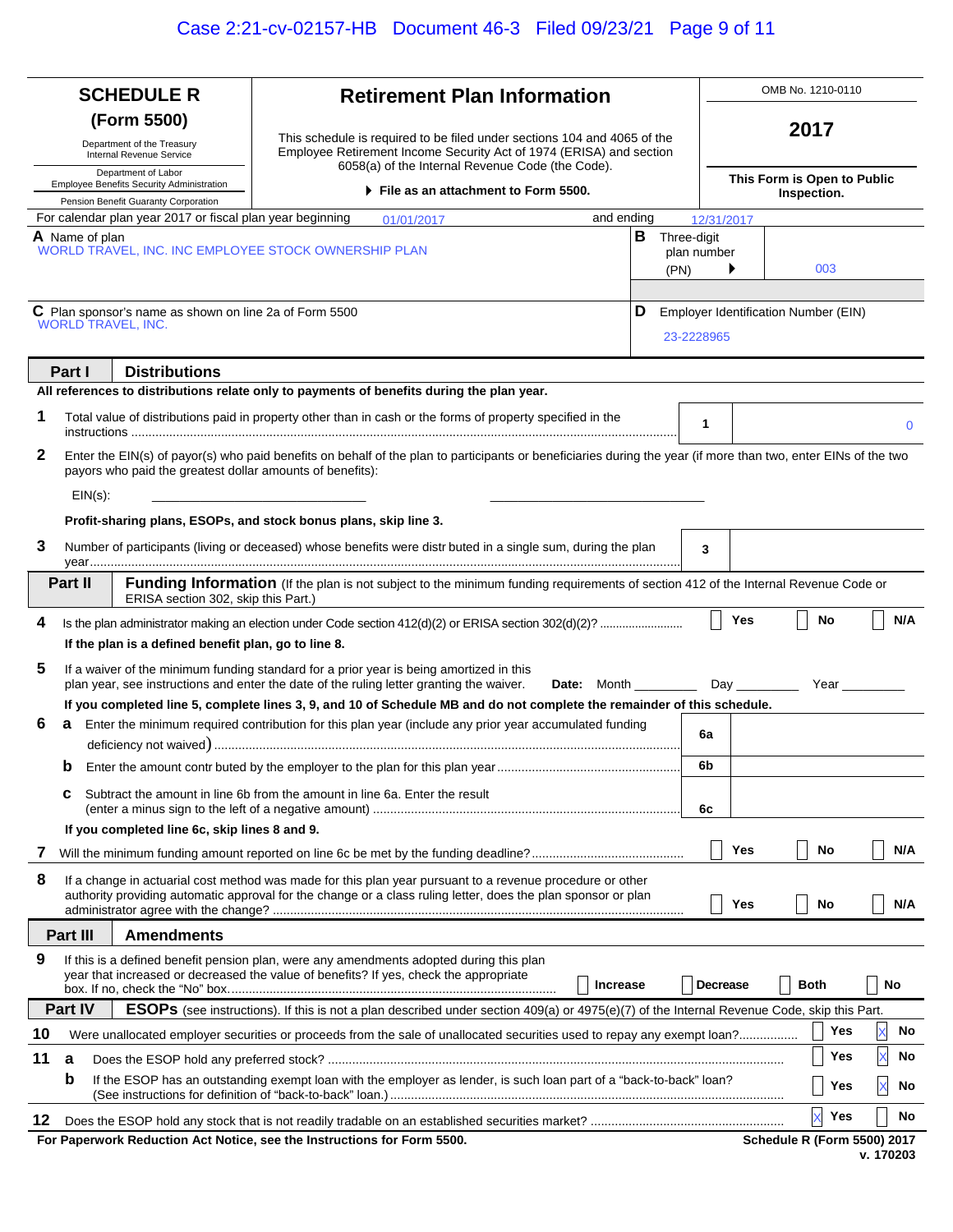Schedule R (Form 5500) 2017 **Page 2 - Page 2 -** 

|    | Part V<br>Additional Information for Multiemployer Defined Benefit Pension Plans |                                                                                                                                                                                                                                                                                                                                        |  |  |  |  |  |  |  |  |
|----|----------------------------------------------------------------------------------|----------------------------------------------------------------------------------------------------------------------------------------------------------------------------------------------------------------------------------------------------------------------------------------------------------------------------------------|--|--|--|--|--|--|--|--|
| 13 |                                                                                  | Enter the following information for each employer that contr buted more than 5% of total contr butions to the plan during the plan year (measured in<br>dollars). See instructions. Complete as many entries as needed to report all applicable employers.                                                                             |  |  |  |  |  |  |  |  |
|    | а                                                                                | Name of contributing employer                                                                                                                                                                                                                                                                                                          |  |  |  |  |  |  |  |  |
|    | b                                                                                | EIN<br>c<br>Dollar amount contributed by employer                                                                                                                                                                                                                                                                                      |  |  |  |  |  |  |  |  |
|    | d                                                                                | Date collective bargaining agreement expires (If employer contributes under more than one collective bargaining agreement, check box<br>and see instructions regarding required attachment. Otherwise, enter the applicable date.)<br>Month<br>Year<br>Dav                                                                             |  |  |  |  |  |  |  |  |
|    | е                                                                                | Contr bution rate information (If more than one rate applies, check this box) and see instructions regarding required attachment. Otherwise,<br>complete lines $13e(1)$ and $13e(2)$ .)<br>Contr bution rate (in dollars and cents)<br>(1)<br>Unit of production<br>Base unit measure:<br>Hourly<br>Weekly<br>Other (specify):<br>(2)  |  |  |  |  |  |  |  |  |
|    | a                                                                                | Name of contributing employer                                                                                                                                                                                                                                                                                                          |  |  |  |  |  |  |  |  |
|    | b                                                                                | Dollar amount contributed by employer<br>EIN<br>C                                                                                                                                                                                                                                                                                      |  |  |  |  |  |  |  |  |
|    | d                                                                                | Date collective bargaining agreement expires (If employer contributes under more than one collective bargaining agreement, check box<br>and see instructions regarding required attachment. Otherwise, enter the applicable date.)<br>Year<br>Month<br>Dav                                                                             |  |  |  |  |  |  |  |  |
|    | е                                                                                | Contr bution rate information (If more than one rate applies, check this box   and see instructions regarding required attachment. Otherwise,<br>complete lines $13e(1)$ and $13e(2)$ .)<br>Contr bution rate (in dollars and cents)<br>(1)<br>Unit of production<br>Base unit measure:<br>Hourly<br>Weekly<br>Other (specify):<br>(2) |  |  |  |  |  |  |  |  |
|    |                                                                                  |                                                                                                                                                                                                                                                                                                                                        |  |  |  |  |  |  |  |  |
|    | а<br>b                                                                           | Name of contributing employer<br>EIN<br>C<br>Dollar amount contributed by employer                                                                                                                                                                                                                                                     |  |  |  |  |  |  |  |  |
|    | d                                                                                | Date collective bargaining agreement expires (If employer contributes under more than one collective bargaining agreement, check box                                                                                                                                                                                                   |  |  |  |  |  |  |  |  |
|    |                                                                                  | and see instructions regarding required attachment. Otherwise, enter the applicable date.)<br>Month<br>Year<br>Day                                                                                                                                                                                                                     |  |  |  |  |  |  |  |  |
|    | е                                                                                | Contr bution rate information (If more than one rate applies, check this box   and see instructions regarding required attachment. Otherwise,<br>complete lines 13e(1) and 13e(2).)<br>Contr bution rate (in dollars and cents)<br>(1)<br>Base unit measure:<br>Unit of production<br>(2)<br>Hourly<br>Weekly<br>Other (specify):      |  |  |  |  |  |  |  |  |
|    | а                                                                                | Name of contributing employer                                                                                                                                                                                                                                                                                                          |  |  |  |  |  |  |  |  |
|    | b                                                                                | <b>EIN</b><br>C<br>Dollar amount contributed by employer                                                                                                                                                                                                                                                                               |  |  |  |  |  |  |  |  |
|    | d                                                                                | Date collective bargaining agreement expires (If employer contributes under more than one collective bargaining agreement, check box<br>and see instructions regarding required attachment. Otherwise, enter the applicable date.)<br>Dav<br>Year<br>Month                                                                             |  |  |  |  |  |  |  |  |
|    | е                                                                                | Contr bution rate information (If more than one rate applies, check this box   and see instructions regarding required attachment. Otherwise,<br>complete lines $13e(1)$ and $13e(2)$ .)<br>Contr bution rate (in dollars and cents)<br>(1)<br>Base unit measure:<br>Hourly<br>Weekly<br>Unit of production<br>Other (specify):<br>(2) |  |  |  |  |  |  |  |  |
|    | а                                                                                | Name of contributing employer                                                                                                                                                                                                                                                                                                          |  |  |  |  |  |  |  |  |
|    | b                                                                                | EIN<br>c<br>Dollar amount contributed by employer                                                                                                                                                                                                                                                                                      |  |  |  |  |  |  |  |  |
|    | d                                                                                | Date collective bargaining agreement expires (If employer contributes under more than one collective bargaining agreement, check box<br>and see instructions regarding required attachment. Otherwise, enter the applicable date.)<br>Month<br>Day<br>Year                                                                             |  |  |  |  |  |  |  |  |
|    | е                                                                                | Contr bution rate information (If more than one rate applies, check this box) and see instructions regarding required attachment. Otherwise,<br>complete lines 13e(1) and 13e(2).)<br>Contr bution rate (in dollars and cents)<br>(1)<br>Unit of production<br>Base unit measure:<br>Weekly<br>Other (specify):<br>(2)<br>Hourly       |  |  |  |  |  |  |  |  |
|    | а                                                                                | Name of contributing employer                                                                                                                                                                                                                                                                                                          |  |  |  |  |  |  |  |  |
|    | b                                                                                | EIN<br>c<br>Dollar amount contributed by employer                                                                                                                                                                                                                                                                                      |  |  |  |  |  |  |  |  |
|    | d                                                                                | Date collective bargaining agreement expires (If employer contributes under more than one collective bargaining agreement, check box)<br>and see instructions regarding required attachment. Otherwise, enter the applicable date.)<br>Day<br>Year<br>Month                                                                            |  |  |  |  |  |  |  |  |
|    | е                                                                                | Contr bution rate information (If more than one rate applies, check this box   and see instructions regarding required attachment. Otherwise,<br>complete lines $13e(1)$ and $13e(2)$ .)<br>Contr bution rate (in dollars and cents)<br>(1)<br>Unit of production<br>Other (specify):<br>Base unit measure:<br>Weekly<br>(2)<br>Hourly |  |  |  |  |  |  |  |  |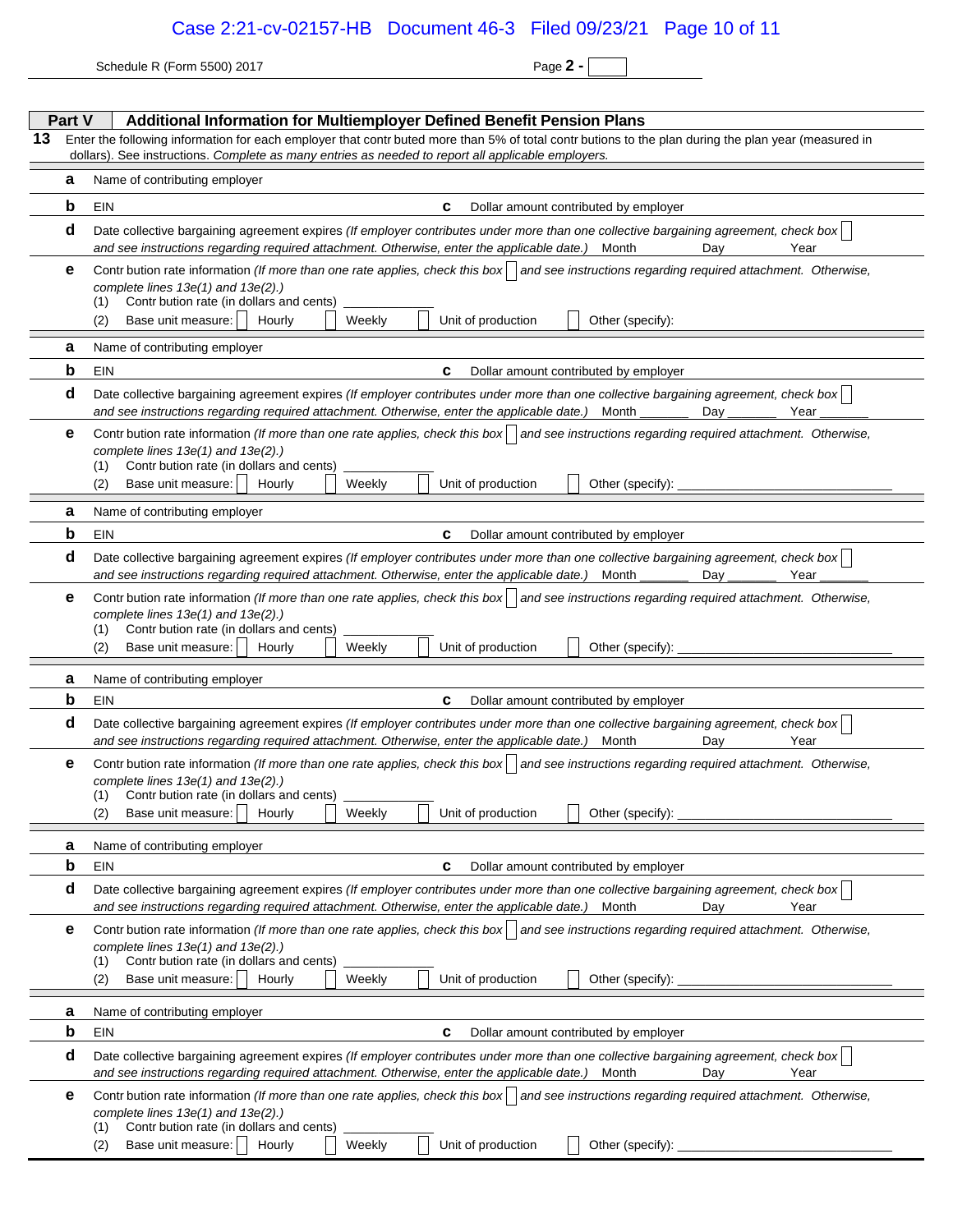Case 2:21-cv-02157-HB Document 46-3 Filed 09/23/21 Page 11 of 11

Schedule R (Form 5500) 2017 Page **3**

| 14 | Enter the number of participants on whose behalf no contributions were made by an employer as an employer<br>of the participant for:                                                                                                                                                                                                                                                                                                                                                                                                                                                          |                 |  |  |  |  |  |
|----|-----------------------------------------------------------------------------------------------------------------------------------------------------------------------------------------------------------------------------------------------------------------------------------------------------------------------------------------------------------------------------------------------------------------------------------------------------------------------------------------------------------------------------------------------------------------------------------------------|-----------------|--|--|--|--|--|
|    | а                                                                                                                                                                                                                                                                                                                                                                                                                                                                                                                                                                                             | 14a             |  |  |  |  |  |
|    | b                                                                                                                                                                                                                                                                                                                                                                                                                                                                                                                                                                                             | 14b             |  |  |  |  |  |
|    |                                                                                                                                                                                                                                                                                                                                                                                                                                                                                                                                                                                               | 14 <sub>c</sub> |  |  |  |  |  |
| 15 | Enter the ratio of the number of participants under the plan on whose behalf no employer had an obligation to make an<br>employer contribution during the current plan year to:                                                                                                                                                                                                                                                                                                                                                                                                               |                 |  |  |  |  |  |
|    | a                                                                                                                                                                                                                                                                                                                                                                                                                                                                                                                                                                                             | 15a             |  |  |  |  |  |
|    |                                                                                                                                                                                                                                                                                                                                                                                                                                                                                                                                                                                               | 15 <sub>b</sub> |  |  |  |  |  |
| 16 | Information with respect to any employers who withdrew from the plan during the preceding plan year.                                                                                                                                                                                                                                                                                                                                                                                                                                                                                          |                 |  |  |  |  |  |
|    | a                                                                                                                                                                                                                                                                                                                                                                                                                                                                                                                                                                                             | 16a             |  |  |  |  |  |
|    | b<br>If line 16a is greater than 0, enter the aggregate amount of withdrawal liability assessed or estimated to be                                                                                                                                                                                                                                                                                                                                                                                                                                                                            | 16 <sub>b</sub> |  |  |  |  |  |
| 17 | If assets and liabilities from another plan have been transferred to or merged with this plan during the plan year, check box and see instructions regarding                                                                                                                                                                                                                                                                                                                                                                                                                                  |                 |  |  |  |  |  |
|    | <b>Part VI</b><br>Additional Information for Single-Employer and Multiemployer Defined Benefit Pension Plans                                                                                                                                                                                                                                                                                                                                                                                                                                                                                  |                 |  |  |  |  |  |
| 18 | If any liabilities to participants or their beneficiaries under the plan as of the end of the plan year consist (in whole or in part) of liabilities to such participants<br>and beneficiaries under two or more pension plans as of immediately before such plan year, check box and see instructions regarding supplemental                                                                                                                                                                                                                                                                 |                 |  |  |  |  |  |
| 19 | If the total number of participants is 1,000 or more, complete lines (a) through (c)<br>Enter the percentage of plan assets held as:<br>a<br>Stock: ______% Investment-Grade Debt: ______% High-Yield Debt: ______% Real Estate: ______% Other: ______%<br>b<br>Provide the average duration of the combined investment-grade and high-yield debt:<br>$\vert\,\,\vert$ 0-3 years $\vert\,\,\vert$ 3-6 years $\vert\,\,\vert$ 6-9 years $\vert\,\,\vert$ 9-12 years $\vert\,\,\vert$ 12-15 years $\vert\,\,\vert$ 15-18 years $\vert\,\,\vert$ 18-21 years $\vert\,\,\,\vert$ 21 years or more |                 |  |  |  |  |  |
|    | What duration measure was used to calculate line 19(b)?<br>С                                                                                                                                                                                                                                                                                                                                                                                                                                                                                                                                  |                 |  |  |  |  |  |

|  | <b>VITAL GUIDION INCORDIC WAS USED TO CAIGUIDIC INTO TO(D):</b>                                     |  |
|--|-----------------------------------------------------------------------------------------------------|--|
|  | $\Box$ Effective duration $\Box$ Macaulay duration $\Box$ Modified duration $\Box$ Other (specify): |  |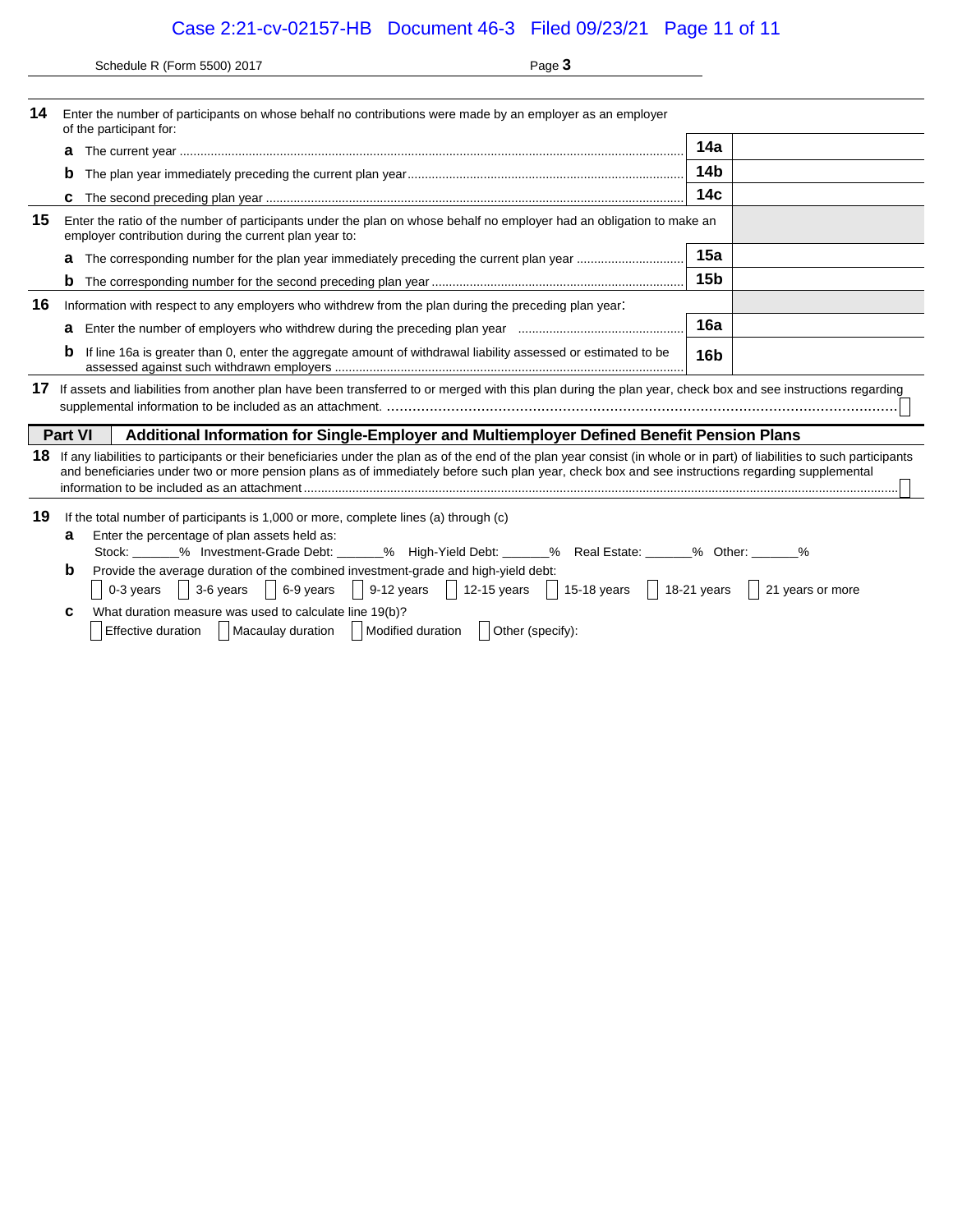Case 2:21-cv-02157-HB Document 46-4 Filed 09/23/21 Page 1 of 3

# **EXHIBIT 2**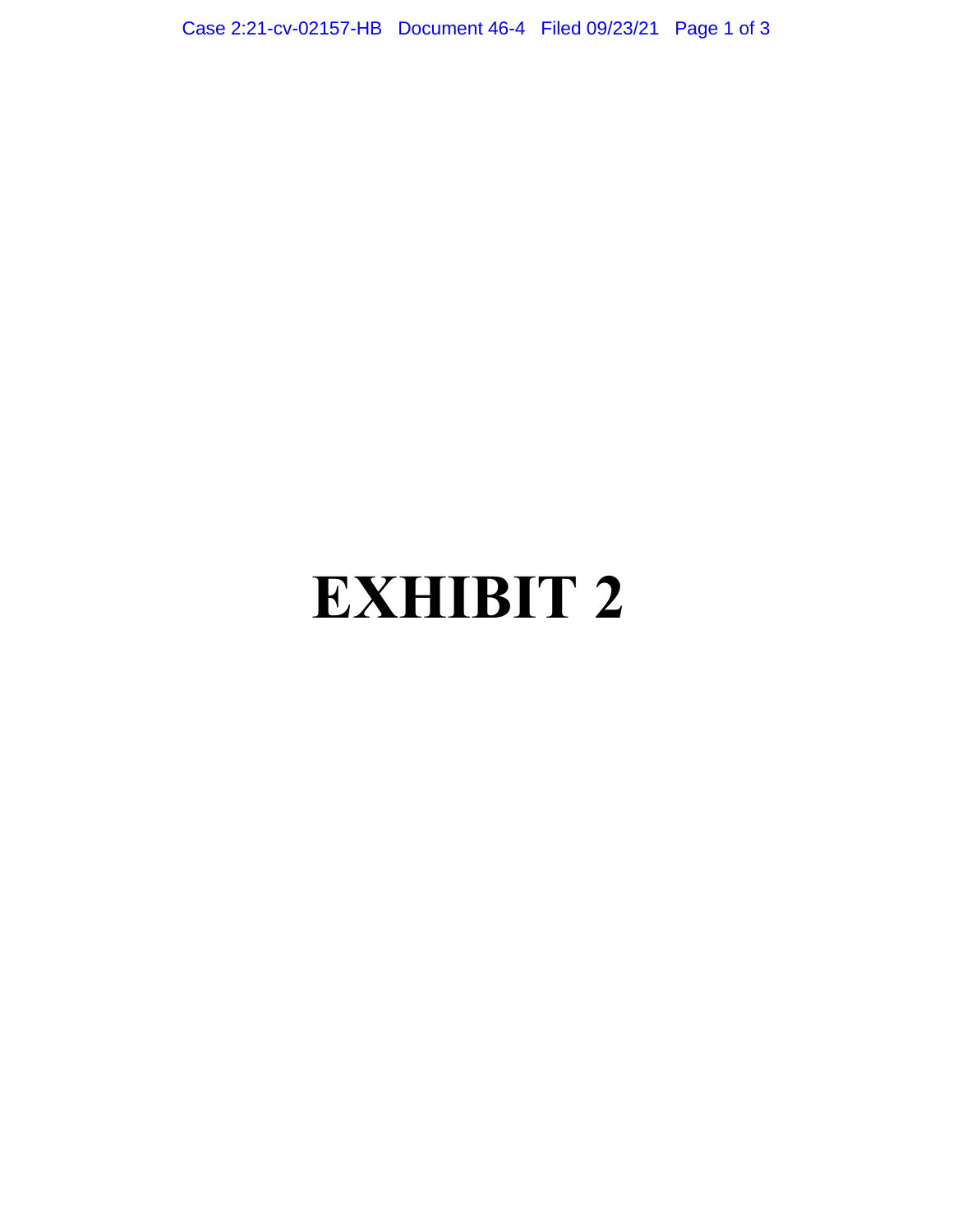

PRUDENT FIDUCIARY SERVICES-

2648 E. Workman Ave. Ste 3001-509 MParedes@FiduciaryServices.com T. (626) 549-1410 www.FiduciaryServices.com M. (626) 329-1373 West Covina, California 91791

September  $\mathcal{V}$ , 2017

Mr. James Wells Chairman World Travel, Inc. 620 Pennsylvania Dr. Exton, PA 19341

Dear Mr. Wells:

This Engagement Agreement (Agreement) is made and entered into by World Travel, Inc. (Company) and Miguel Paredes (Trustee), a professional ERISA Fiduciary. Prudent Fiduciary Services, LLC is the Trustee's operating company.

The Company desires to establish and sponsor an Employee Stock Ownership Plan and associated Trust (ESOP or Plan) for the benefit of its employees.

The Company desires to retain Trustee for the Plan in connection with the proposed purchase of shares of stock of the Company from selling shareholder(s) to the ESOP (ESOP Transaction). Trustee agrees to serve as the Trustee of the ESOP subject to the terms and conditions set forth in this Agreement and in the Plan. To the extent that the terms and conditions set forth in the Plan are inconsistent with this Agreement, the terms and conditions of the Plan shall govern.

#### **AGREEMENT**

In consideration of the mutual covenants and agreements set forth in this Agreement, the parties agree to the following:

#### **APPOINTMENT AND DUTIES**

The Company hereby appoints Miguel Paredes to serve as Trustee of the Plan for 1. the ESOP Transaction. Paredes hereby accepts this appointment. Trustee shall for purposes of the ESOP Transaction have discretionary responsibility within the meaning of Section 403(a) of the Employee Retirement Income Security Act of 1974 (ERISA) and exercise its responsibilities in accordance with the fiduciary duties and prohibited transaction provisions of ERISA. The Trustee shall be authorized to take all actions reasonably necessary to carry out his duties under this Agreement. In pursuit of its duties under this Agreement, the Trustee shall act in accordance with its obligations as an ERISA fiduciary with respect to the purchase of the Company stock and shall apply the principles, to the extent applicable, of the "Agreement Concerning Fiduciary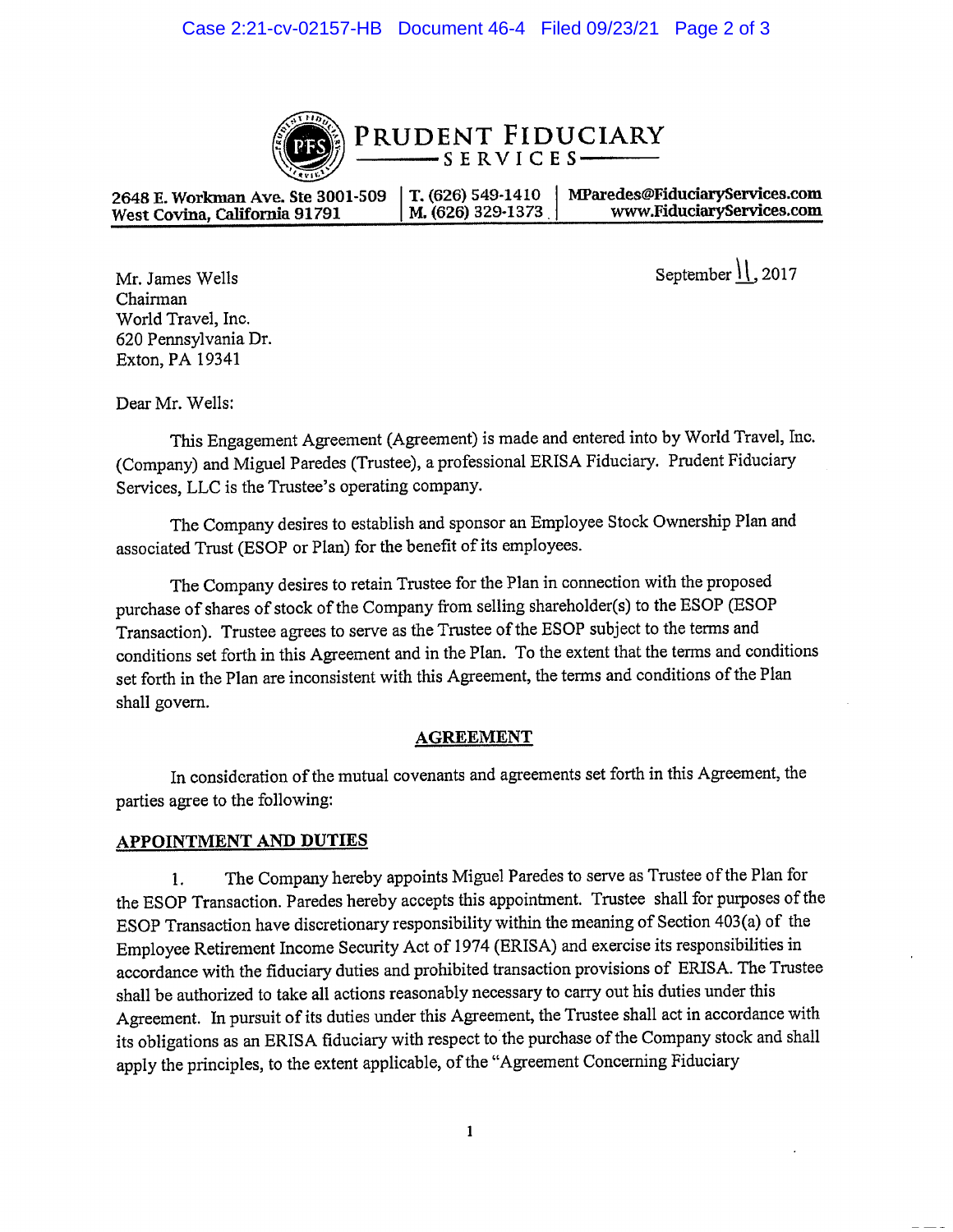## Case 2:21-cv-02157-HB Document 46-4 Filed 09/23/21 Page 3 of 3

World Travel, Inc. Date: Signed Name: Title:

The Company has reviewed, accepts, and agrees to the terms of this Agreement.

The Trustee has reviewed, accepts, and agrees to the terms of this Agreement.

**Trustee** 

 $By:$ 

**Miguel Paredes** 

Date: September 11, 2017